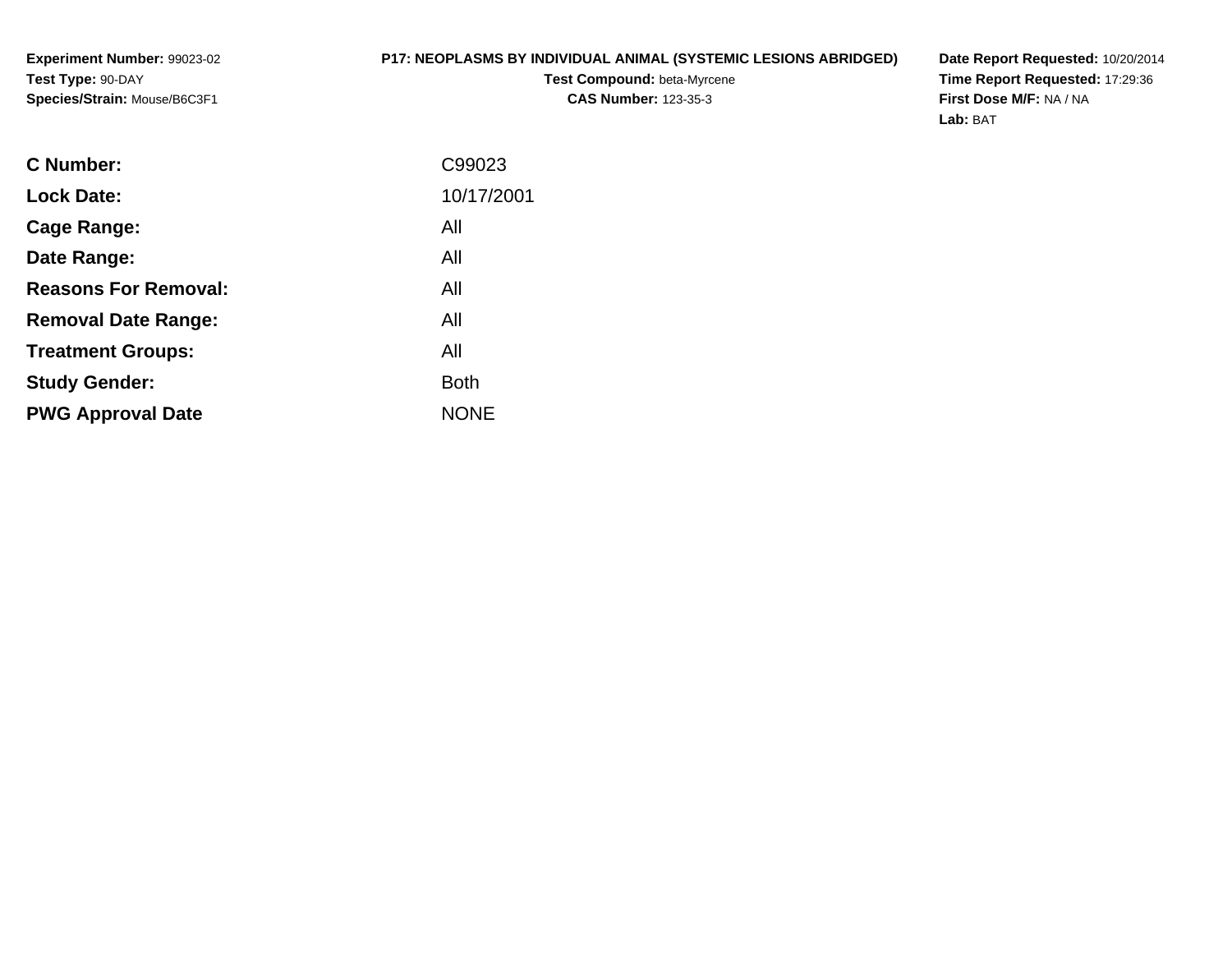#### **P17: NEOPLASMS BY INDIVIDUAL ANIMAL (SYSTEMIC LESIONS ABRIDGED)**

**Test Compound:** beta-Myrcene

**CAS Number:** 123-35-3

**Date Report Requested:** 10/20/2014**Time Report Requested:** 17:29:36**First Dose M/F:** NA / NA**Lab:** BAT

|                              | DAY ON TEST      | 0                | 0                       | 0         | 0                          | 0                          | 0                          | 0                          | 0                          | 0                          | 0                    |         |
|------------------------------|------------------|------------------|-------------------------|-----------|----------------------------|----------------------------|----------------------------|----------------------------|----------------------------|----------------------------|----------------------|---------|
| <b>B6C3F1 Mouse Male</b>     |                  | 0<br>9           | 0<br>9                  | 0<br>9    | $\boldsymbol{\theta}$<br>9 | $\boldsymbol{\theta}$<br>9 | $\boldsymbol{\theta}$<br>9 | 0<br>9                     | $\boldsymbol{\theta}$<br>9 | $\boldsymbol{\theta}$<br>9 | 0<br>9               |         |
| 0 G/KG                       |                  | 3                | 3                       | 3         | $\mathfrak{z}$             | 3                          | $\mathfrak{z}$             | $\mathfrak{z}$             | $\mathfrak{z}$             | $\mathfrak{z}$             | $\boldsymbol{\beta}$ |         |
|                              | <b>ANIMAL ID</b> | $\mathbf 0$<br>0 | $\mathbf 0$<br>$\Omega$ | 0<br>0    | $\mathbf 0$<br>$\Omega$    | $\mathbf{0}$<br>$\Omega$   | $\mathbf 0$<br>$\mathbf 0$ | $\mathbf 0$<br>$\mathbf 0$ | $\mathbf 0$<br>$\mathbf 0$ | $\mathbf 0$<br>0           | $\mathbf 0$<br>0     |         |
|                              |                  | 1                | 1                       | 1         | 1                          | 1                          | 1                          | 1                          | $\mathbf{1}$               | 1                          | 1                    |         |
|                              |                  | 0<br>1           | 0<br>$\overline{2}$     | 0<br>3    | 0<br>4                     | 0<br>5                     | 0<br>6                     | 0<br>7                     | 0<br>8                     | 0<br>9                     | 1<br>0               | *TOTALS |
| <b>Alimentary System</b>     |                  |                  |                         |           |                            |                            |                            |                            |                            |                            |                      |         |
| Esophagus                    |                  | +                | +                       | +         | +                          | +                          |                            |                            |                            | +                          | +                    | 10      |
| Gallbladder                  |                  | $\ddot{}$        | $\ddot{}$               | $\ddot{}$ | $\ddot{}$                  | $\ddot{}$                  | $\ddot{}$                  | $\ddot{}$                  | $\ddot{}$                  | $\ddot{}$                  | $\ddot{}$            | 10      |
| Intestine Large, Cecum       |                  | $\ddot{}$        | +                       | +         | +                          | +                          | $\ddot{}$                  | +                          | $\ddot{}$                  | +                          | $\ddot{}$            | 10      |
| Intestine Large, Colon       |                  | +                | $\ddot{}$               | $\ddot{}$ | $\ddot{}$                  | $\pm$                      | $\ddot{}$                  | $\ddot{}$                  | $\ddot{}$                  | $\ddot{}$                  | +                    | 10      |
| Intestine Large, Rectum      |                  | $\ddot{}$        | $\ddot{}$               | $\ddot{}$ | $\ddot{}$                  | $\ddot{}$                  | $\ddot{}$                  | $\ddot{}$                  | $+$                        | $\ddot{}$                  | $\ddot{}$            | 10      |
| Intestine Small, Duodenum    |                  | $\ddot{}$        | +                       | +         | $\ddot{}$                  | $\ddot{}$                  | $\ddot{}$                  | +                          | $\ddot{}$                  | +                          | $\ddot{}$            | 10      |
| Intestine Small, Ileum       |                  | $\ddot{}$        | $\ddot{}$               | $\ddot{}$ | +                          | +                          | $\ddot{}$                  | +                          | $\ddot{}$                  | $\ddot{}$                  | $\ddot{}$            | 10      |
| Intestine Small, Jejunum     |                  | $\ddot{}$        | $\ddot{}$               | $+$       | $\ddot{}$                  | +                          | $+$                        | $\ddot{}$                  | $+$                        | $\ddot{}$                  | $\ddot{}$            | 10      |
| Liver                        |                  | $\ddot{}$        | +                       | +         | +                          | $\ddot{}$                  | $\ddot{}$                  | +                          | $\ddot{}$                  | +                          | +                    | 10      |
| Oral Mucosa                  |                  | $\ddot{}$        | $\ddot{}$               | +         | $\ddot{}$                  | $\ddot{}$                  | +                          | +                          | $\ddot{}$                  | $\ddot{}$                  | $\ddot{}$            | 10      |
| Pancreas                     |                  | $\ddot{}$        | $\ddot{}$               | $\ddot{}$ | $\ddot{}$                  | $\ddot{}$                  | $\ddot{}$                  | $\ddot{}$                  | $\ddot{}$                  | $\ddot{}$                  | $\ddot{}$            | 10      |
| Salivary Glands              |                  | +                | $\ddot{}$               | $\pm$     | $\ddot{}$                  | $\ddot{}$                  | $\ddot{}$                  | $\ddot{}$                  | $+$                        | $\ddot{}$                  | +                    | 10      |
| Stomach, Forestomach         |                  | +                | $\ddot{}$               | $\ddot{}$ | +                          | +                          | $\ddot{}$                  | $\ddot{}$                  | $\ddot{}$                  | $\ddot{}$                  | $\ddot{}$            | 10      |
| Stomach, Glandular           |                  | $\ddot{}$        | $\ddot{}$               | $\ddot{}$ | $\ddot{}$                  | $\ddot{}$                  | $\ddot{}$                  | $\ddot{}$                  | $\ddot{}$                  | $\ddot{}$                  | $\ddot{}$            | 10      |
| <b>Cardiovascular System</b> |                  |                  |                         |           |                            |                            |                            |                            |                            |                            |                      |         |
| <b>Blood Vessel</b>          |                  | +                |                         |           |                            | +                          | +                          |                            |                            |                            | +                    | 10      |
| Heart                        |                  | +                | +                       | $\ddot{}$ | $\ddot{}$                  | $\ddot{}$                  | $\ddot{}$                  | $\ddot{}$                  | $\ddot{}$                  | $\ddot{}$                  | +                    | 10      |
| <b>Endocrine System</b>      |                  |                  |                         |           |                            |                            |                            |                            |                            |                            |                      |         |
| <b>Adrenal Cortex</b>        |                  | +                |                         |           |                            |                            |                            |                            |                            |                            | +                    | 10      |
| <b>Adrenal Medulla</b>       |                  | +                |                         | +         | +                          | +                          | +                          | +                          | +                          | +                          | +                    | 10      |

\* ..Total animals with tissue examined microscopically; Total animals with tumor **M** . Missing tissue M ..Missing tissue

+ ..Tissue examined microscopically

I ..Insufficient tissue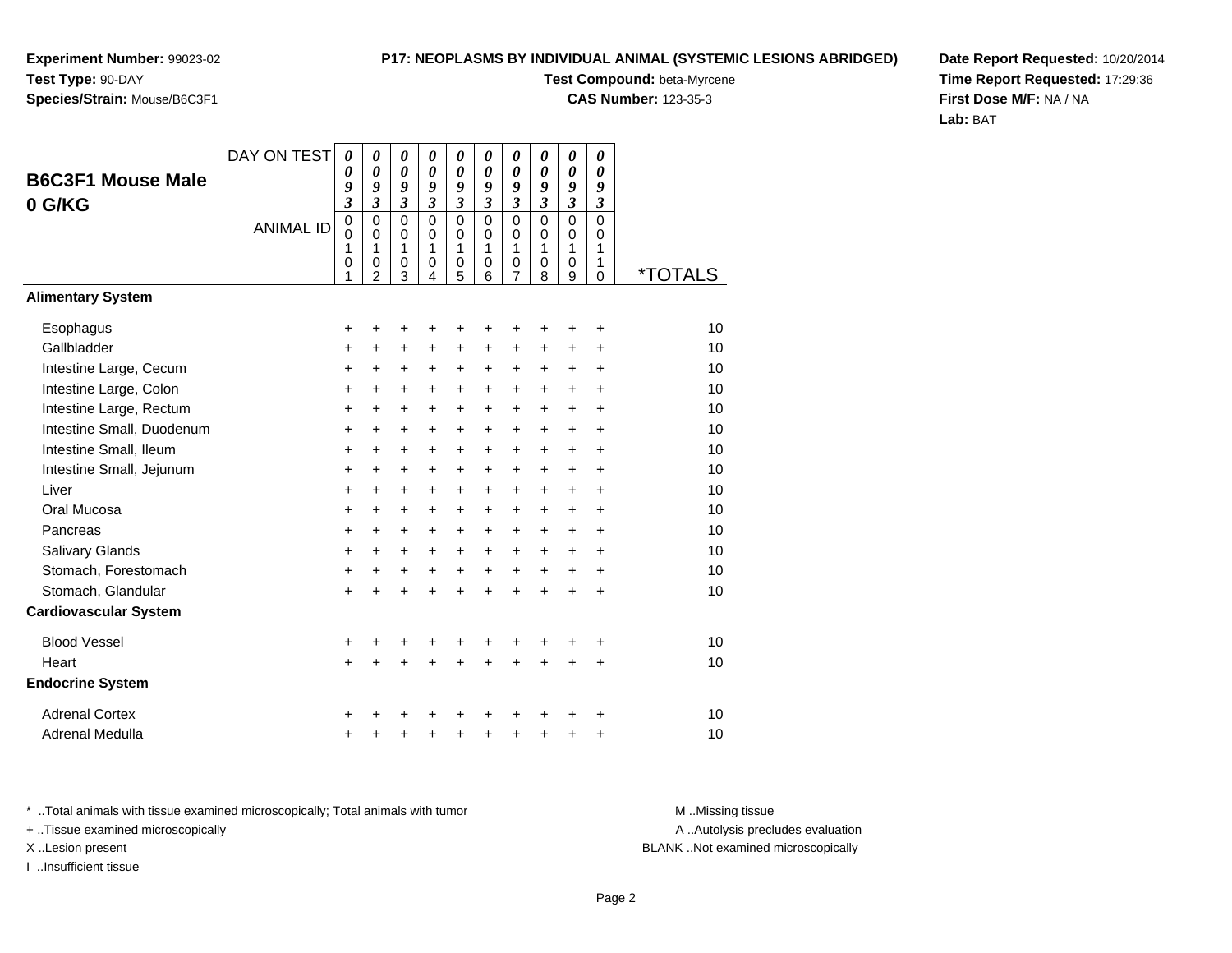**Experiment Number:** 99023-02**Test Type:** 90-DAY

# **Species/Strain:** Mouse/B6C3F1

**Test Compound:** beta-Myrcene

**CAS Number:** 123-35-3

**Date Report Requested:** 10/20/2014**Time Report Requested:** 17:29:36**First Dose M/F:** NA / NA**Lab:** BAT

| <b>B6C3F1 Mouse Male</b>    | DAY ON TEST      | $\boldsymbol{\theta}$<br>0<br>9                    | 0<br>0<br>9                                  | 0<br>0<br>9                     | 0<br>$\boldsymbol{\theta}$<br>9 | $\boldsymbol{\theta}$<br>$\boldsymbol{\theta}$<br>9 | $\boldsymbol{\theta}$<br>0<br>9 | 0<br>0<br>9           | 0<br>0<br>9                     | $\pmb{\theta}$<br>0<br>9        | $\boldsymbol{\theta}$<br>$\boldsymbol{\theta}$<br>9 |                       |
|-----------------------------|------------------|----------------------------------------------------|----------------------------------------------|---------------------------------|---------------------------------|-----------------------------------------------------|---------------------------------|-----------------------|---------------------------------|---------------------------------|-----------------------------------------------------|-----------------------|
| 0 G/KG                      |                  | $\boldsymbol{\mathfrak{z}}$                        | 3                                            | 3                               | 3                               | $\mathfrak{z}$                                      | $\overline{\mathbf{3}}$         | 3                     | 3                               | 3                               | 3                                                   |                       |
|                             | <b>ANIMAL ID</b> | $\pmb{0}$<br>$\mathbf 0$<br>1<br>0<br>$\mathbf{1}$ | $\mathbf 0$<br>0<br>1<br>0<br>$\overline{c}$ | $\mathbf 0$<br>0<br>1<br>0<br>3 | $\mathbf 0$<br>0<br>1<br>0<br>4 | $\mathbf 0$<br>0<br>1<br>0<br>5                     | $\mathbf 0$<br>0<br>1<br>0<br>6 | 0<br>0<br>1<br>0<br>7 | $\mathbf 0$<br>0<br>1<br>0<br>8 | $\mathbf 0$<br>0<br>1<br>0<br>9 | $\mathbf 0$<br>0<br>1<br>1<br>$\mathbf 0$           | <i><b>*TOTALS</b></i> |
| Parathyroid Gland           |                  | $\ddot{}$                                          | $\ddot{}$                                    | $\ddot{}$                       | $\ddot{}$                       | $+$                                                 | $\ddot{}$                       | $\ddot{}$             | $\ddot{}$                       | $\ddot{}$                       | M                                                   | 9                     |
| <b>Pituitary Gland</b>      |                  | $\ddot{}$                                          | $\ddot{}$                                    | $\ddot{}$                       | $\ddot{}$                       | $\ddot{}$                                           | $\ddot{}$                       | $\ddot{}$             | $\ddot{}$                       | $\ddot{}$                       | $\ddot{}$                                           | 10                    |
| <b>Thyroid Gland</b>        |                  | $\ddot{}$                                          | Ŧ.                                           | $\ddot{}$                       | $\ddot{}$                       | $\ddot{}$                                           | ÷                               | $\ddot{}$             | $\ddot{}$                       | $\ddot{}$                       | $\ddot{}$                                           | 10                    |
| <b>General Body System</b>  |                  |                                                    |                                              |                                 |                                 |                                                     |                                 |                       |                                 |                                 |                                                     |                       |
| <b>NONE</b>                 |                  |                                                    |                                              |                                 |                                 |                                                     |                                 |                       |                                 |                                 |                                                     |                       |
| <b>Genital System</b>       |                  |                                                    |                                              |                                 |                                 |                                                     |                                 |                       |                                 |                                 |                                                     |                       |
| <b>Coagulating Gland</b>    |                  | +                                                  | +                                            | +                               | +                               | +                                                   | +                               | +                     | +                               | +                               | +                                                   | 10                    |
| Epididymis                  |                  | +                                                  | +                                            | +                               | $\ddot{}$                       | $\ddot{}$                                           | $\pm$                           | +                     | +                               | +                               | +                                                   | 10                    |
| <b>Preputial Gland</b>      |                  | +                                                  | +                                            | +                               | +                               | $\ddot{}$                                           | +                               | +                     | +                               | +                               | $\ddot{}$                                           | 10                    |
| Prostate                    |                  | $\ddot{}$                                          | +                                            | +                               | $\ddot{}$                       | $+$                                                 | $\ddot{}$                       | +                     | +                               | +                               | $\ddot{}$                                           | 10                    |
| <b>Seminal Vesicle</b>      |                  | +                                                  | +                                            | +                               | +                               | $\ddot{}$                                           | $\ddot{}$                       | $\ddot{}$             | $\ddot{}$                       | $\ddot{}$                       | $\ddot{}$                                           | 10                    |
| <b>Testes</b>               |                  | $\ddot{}$                                          | $\ddot{}$                                    | $\ddot{}$                       | $\ddot{}$                       | $\ddot{}$                                           | $\ddot{}$                       | $\ddot{}$             | $\ddot{}$                       | $\ddot{}$                       | $\ddot{}$                                           | 10                    |
| <b>Hematopoietic System</b> |                  |                                                    |                                              |                                 |                                 |                                                     |                                 |                       |                                 |                                 |                                                     |                       |
| <b>Bone Marrow</b>          |                  | +                                                  | +                                            | +                               | +                               | +                                                   | +                               | ٠                     | +                               | +                               | +                                                   | 10                    |
| Lymph Node, Mandibular      |                  | $\ddot{}$                                          | $\ddot{}$                                    | $\ddot{}$                       | $\ddot{}$                       | $\ddot{}$                                           | $\ddot{}$                       | +                     | +                               | +                               | $\ddot{}$                                           | 10                    |
| Lymph Node, Mesenteric      |                  | +                                                  | +                                            | +                               | +                               | +                                                   | +                               | +                     | +                               | +                               | +                                                   | 10                    |
| Spleen                      |                  | +                                                  | +                                            | +                               | $\ddot{}$                       | $\ddot{}$                                           | $\ddot{}$                       | +                     | $\ddot{}$                       | +                               | $\ddot{}$                                           | 10                    |
| Thymus                      |                  | $\ddot{}$                                          | $\ddot{}$                                    | $\ddot{}$                       | $\ddot{}$                       | $\ddot{}$                                           | $\ddot{}$                       | $\ddot{}$             | $\ddot{}$                       | $\ddot{}$                       | $\ddot{}$                                           | 10                    |
| <b>Integumentary System</b> |                  |                                                    |                                              |                                 |                                 |                                                     |                                 |                       |                                 |                                 |                                                     |                       |
| <b>Mammary Gland</b>        |                  | M                                                  | M                                            | M                               | м                               | M                                                   | M                               | M                     | +                               | M                               | M                                                   | 1                     |
| Skin                        |                  | +                                                  | +                                            | +                               | +                               | +                                                   | +                               | +                     | +                               | +                               | +                                                   | 10                    |

\* ..Total animals with tissue examined microscopically; Total animals with tumor **M** . Missing tissue M ..Missing tissue

+ ..Tissue examined microscopically

I ..Insufficient tissue

A ..Autolysis precludes evaluation

X ..Lesion present BLANK ..Not examined microscopically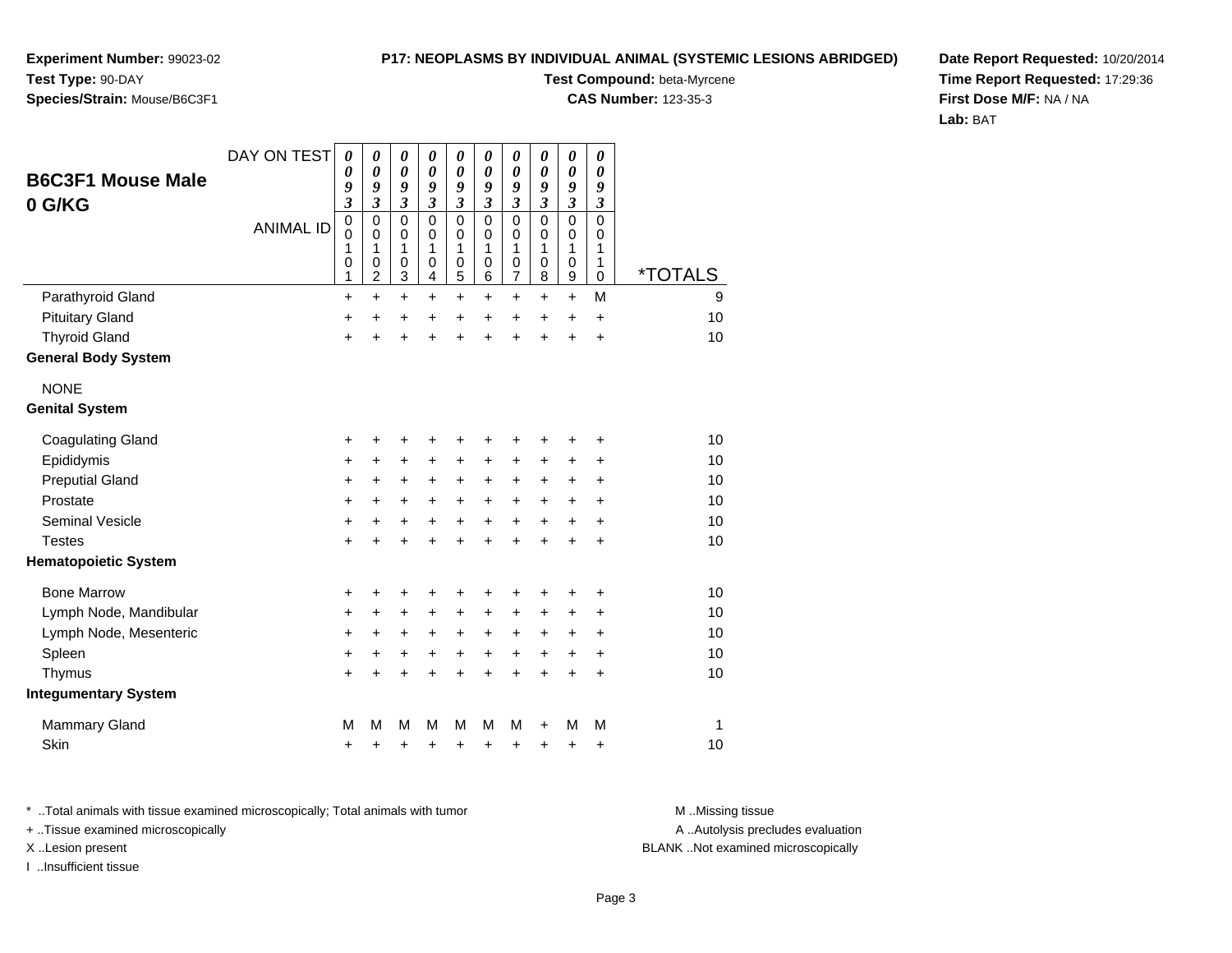# **Species/Strain:** Mouse/B6C3F1

#### **P17: NEOPLASMS BY INDIVIDUAL ANIMAL (SYSTEMIC LESIONS ABRIDGED)**

**Test Compound:** beta-Myrcene

**CAS Number:** 123-35-3

**Date Report Requested:** 10/20/2014**Time Report Requested:** 17:29:36**First Dose M/F:** NA / NA**Lab:** BAT

| <b>B6C3F1 Mouse Male</b>                          | DAY ON TEST      | 0<br>0<br>9                             | 0<br>0<br>9                                       | 0<br>$\boldsymbol{\theta}$<br>9                  | 0<br>$\boldsymbol{\theta}$<br>9                            | 0<br>0<br>9                                      | 0<br>0<br>9                                      | 0<br>$\boldsymbol{\theta}$<br>9         | $\boldsymbol{\theta}$<br>0<br>9                   | 0<br>0<br>9                                                 | 0<br>$\boldsymbol{\theta}$<br>9                                   |                       |
|---------------------------------------------------|------------------|-----------------------------------------|---------------------------------------------------|--------------------------------------------------|------------------------------------------------------------|--------------------------------------------------|--------------------------------------------------|-----------------------------------------|---------------------------------------------------|-------------------------------------------------------------|-------------------------------------------------------------------|-----------------------|
| 0 G/KG                                            | <b>ANIMAL ID</b> | $\mathfrak{z}$<br>0<br>0<br>1<br>0<br>1 | 3<br>0<br>$\mathbf 0$<br>1<br>0<br>$\overline{2}$ | $\overline{\mathbf{3}}$<br>0<br>0<br>1<br>0<br>3 | $\overline{\mathbf{3}}$<br>$\mathbf 0$<br>0<br>1<br>0<br>4 | $\overline{\mathbf{3}}$<br>0<br>0<br>1<br>0<br>5 | $\overline{\mathbf{3}}$<br>0<br>0<br>1<br>0<br>6 | $\mathfrak{z}$<br>0<br>0<br>1<br>0<br>7 | $\mathfrak{z}$<br>$\mathbf 0$<br>0<br>1<br>0<br>8 | $\mathfrak{z}$<br>$\mathbf 0$<br>$\mathbf 0$<br>1<br>0<br>9 | $\boldsymbol{\beta}$<br>$\mathbf 0$<br>0<br>1<br>1<br>$\mathbf 0$ | <i><b>*TOTALS</b></i> |
| Skin                                              |                  | $+$                                     | $\ddot{}$                                         | $\ddot{}$                                        | $\ddot{}$                                                  | $\ddot{}$                                        | $\ddot{}$                                        | $\ddot{}$                               | $\ddot{}$                                         | $\ddot{}$                                                   | $\ddot{}$                                                         | 10                    |
| <b>Musculoskeletal System</b>                     |                  |                                         |                                                   |                                                  |                                                            |                                                  |                                                  |                                         |                                                   |                                                             |                                                                   |                       |
| <b>Bone</b>                                       |                  | $\ddot{}$                               |                                                   |                                                  |                                                            |                                                  |                                                  | +                                       | ٠                                                 | +                                                           | +                                                                 | 10                    |
| <b>Nervous System</b>                             |                  |                                         |                                                   |                                                  |                                                            |                                                  |                                                  |                                         |                                                   |                                                             |                                                                   |                       |
| <b>Brain</b>                                      |                  | $\pm$                                   | +                                                 | +                                                | +                                                          | +                                                | +                                                | +                                       | +                                                 | +                                                           | $\ddot{}$                                                         | 10                    |
| <b>Respiratory System</b>                         |                  |                                         |                                                   |                                                  |                                                            |                                                  |                                                  |                                         |                                                   |                                                             |                                                                   |                       |
| Lung                                              |                  | +                                       |                                                   |                                                  |                                                            |                                                  |                                                  | +                                       | +                                                 |                                                             | +                                                                 | 10                    |
| <b>Nose</b>                                       |                  | $\ddot{}$                               | +                                                 | +                                                | $\ddot{}$                                                  | $\ddot{}$                                        | $\ddot{}$                                        | $\ddot{}$                               | $\ddot{}$                                         | $\ddot{}$                                                   | ÷                                                                 | 10                    |
| Trachea                                           |                  | $\ddot{}$                               |                                                   |                                                  |                                                            | $\ddot{}$                                        | $\ddot{}$                                        | $\ddot{}$                               | +                                                 | +                                                           | +                                                                 | 10                    |
| <b>Special Senses System</b>                      |                  |                                         |                                                   |                                                  |                                                            |                                                  |                                                  |                                         |                                                   |                                                             |                                                                   |                       |
| Eye                                               |                  | +                                       |                                                   | +                                                |                                                            |                                                  | ٠                                                | +                                       | +                                                 |                                                             | +                                                                 | 10                    |
| <b>Harderian Gland</b>                            |                  | $+$                                     |                                                   | +                                                | +                                                          | $\ddot{}$                                        | $\ddot{}$                                        | $\ddot{}$                               | $\ddot{}$                                         | $\ddot{}$                                                   | +                                                                 | 10                    |
| <b>Urinary System</b>                             |                  |                                         |                                                   |                                                  |                                                            |                                                  |                                                  |                                         |                                                   |                                                             |                                                                   |                       |
| Kidney                                            |                  | $\ddot{}$                               |                                                   | +                                                |                                                            | ٠                                                | ٠                                                | +                                       | +                                                 |                                                             | +                                                                 | 10                    |
| <b>Urinary Bladder</b><br><b>SYSTEMIC LESIONS</b> |                  | $\ddot{}$                               | +                                                 | ٠                                                | ÷                                                          | +                                                | +                                                | +                                       | +                                                 | $\pm$                                                       | $\ddot{}$                                                         | 10                    |
| Multiple Organ                                    |                  | +                                       |                                                   |                                                  |                                                            |                                                  |                                                  | ٠                                       | +                                                 | +                                                           | +                                                                 | 10                    |

\* ..Total animals with tissue examined microscopically; Total animals with tumor **M** . Missing tissue M ..Missing tissue

+ ..Tissue examined microscopically

I ..Insufficient tissue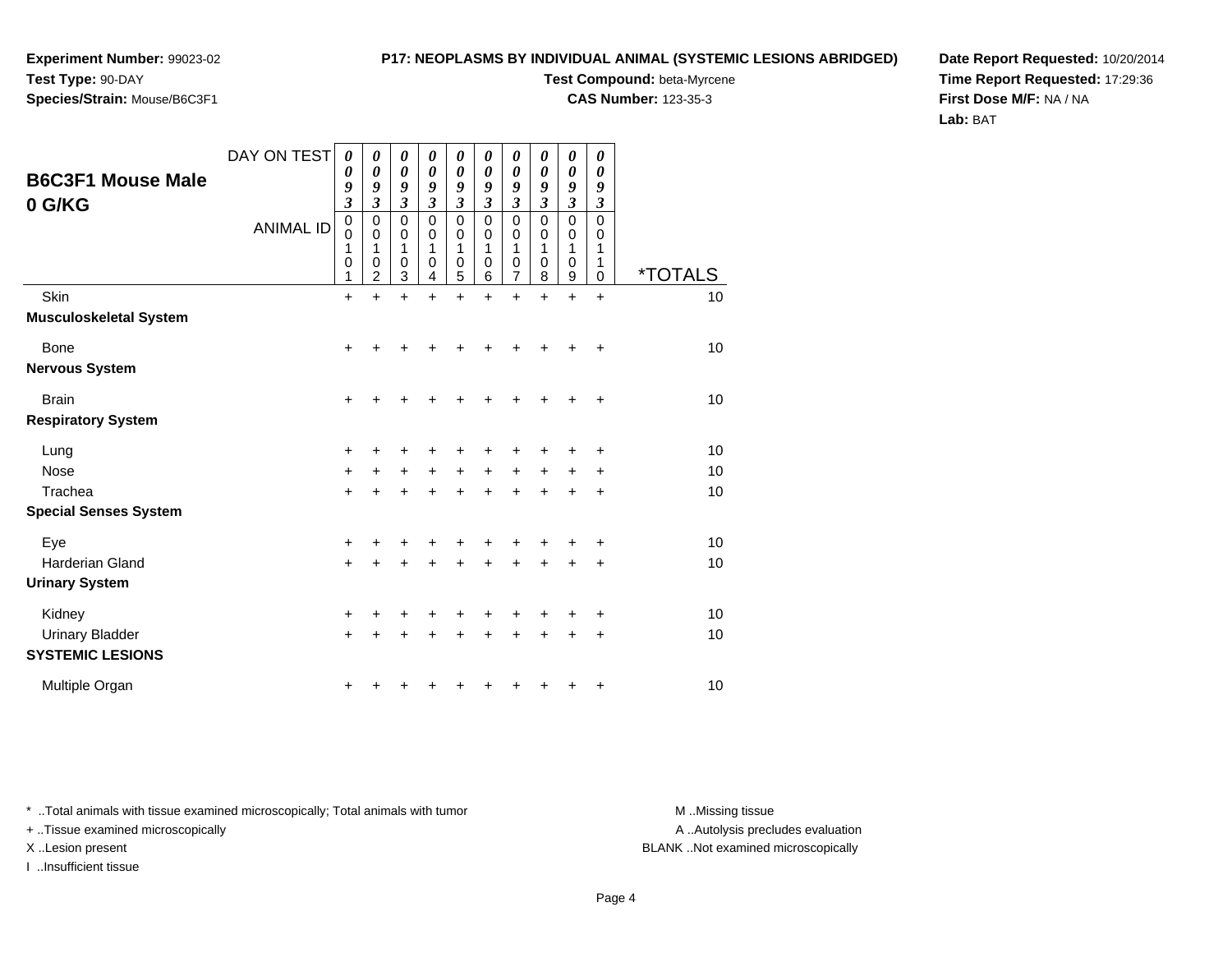#### **P17: NEOPLASMS BY INDIVIDUAL ANIMAL (SYSTEMIC LESIONS ABRIDGED)**

**Test Compound:** beta-Myrcene

**CAS Number:** 123-35-3

**Date Report Requested:** 10/20/2014**Time Report Requested:** 17:29:36**First Dose M/F:** NA / NA**Lab:** BAT

| <b>B6C3F1 Mouse Male</b><br>G/KG<br>0.25  | DAY ON TEST      | $\boldsymbol{\theta}$<br>0<br>9<br>$\mathfrak{z}$<br>$\overline{0}$ | $\boldsymbol{\theta}$<br>$\boldsymbol{\theta}$<br>9<br>$\overline{\mathbf{3}}$<br>$\mathbf 0$ | $\boldsymbol{\theta}$<br>$\pmb{\theta}$<br>9<br>$\mathfrak{z}$<br>$\mathbf 0$ | 0<br>$\boldsymbol{\theta}$<br>$\boldsymbol{g}$<br>$\mathfrak{z}$ | $\boldsymbol{\theta}$<br>$\boldsymbol{\theta}$<br>9<br>$\mathfrak{z}$ | 0<br>0<br>9<br>$\mathfrak{z}$                          | $\boldsymbol{\theta}$<br>$\boldsymbol{\theta}$<br>9<br>$\mathfrak{z}$<br>$\mathbf 0$ | $\boldsymbol{\theta}$<br>$\boldsymbol{\theta}$<br>9<br>$\mathfrak{z}$<br>$\mathbf 0$ | 0<br>$\pmb{\theta}$<br>9<br>$\overline{\mathbf{3}}$<br>$\overline{0}$ | 0<br>0<br>9<br>$\boldsymbol{\beta}$<br>$\mathbf 0$ |                       |
|-------------------------------------------|------------------|---------------------------------------------------------------------|-----------------------------------------------------------------------------------------------|-------------------------------------------------------------------------------|------------------------------------------------------------------|-----------------------------------------------------------------------|--------------------------------------------------------|--------------------------------------------------------------------------------------|--------------------------------------------------------------------------------------|-----------------------------------------------------------------------|----------------------------------------------------|-----------------------|
|                                           | <b>ANIMAL ID</b> | 0<br>$\overline{c}$<br>$\mathbf 0$<br>1                             | $\pmb{0}$<br>$\boldsymbol{2}$<br>$\mathsf 0$<br>$\mathfrak{p}$                                | $\mathbf 0$<br>$\overline{2}$<br>$\pmb{0}$<br>3                               | $\mathbf 0$<br>$\pmb{0}$<br>$\boldsymbol{2}$<br>$\pmb{0}$<br>4   | $\mathbf 0$<br>$\pmb{0}$<br>$\overline{2}$<br>$\mathbf 0$<br>5        | $\mathbf 0$<br>0<br>$\overline{c}$<br>$\mathbf 0$<br>6 | $\,0\,$<br>$\overline{c}$<br>$\pmb{0}$<br>$\overline{7}$                             | $\pmb{0}$<br>$\overline{c}$<br>$\pmb{0}$<br>8                                        | $\pmb{0}$<br>$\overline{2}$<br>$\mathbf 0$<br>9                       | 0<br>$\overline{c}$<br>1<br>$\mathbf 0$            | <i><b>*TOTALS</b></i> |
| <b>Alimentary System</b>                  |                  |                                                                     |                                                                                               |                                                                               |                                                                  |                                                                       |                                                        |                                                                                      |                                                                                      |                                                                       |                                                    |                       |
| Liver                                     |                  | +                                                                   | +                                                                                             | $\ddot{}$                                                                     | +                                                                | +                                                                     | +                                                      | +                                                                                    | ÷                                                                                    | +                                                                     | $\ddot{}$                                          | 10                    |
| Pancreas                                  |                  | +                                                                   | $+$                                                                                           | $+$                                                                           | $+$                                                              | $\ddot{}$                                                             | $+$                                                    | $\ddot{}$                                                                            | $+$                                                                                  | $\ddot{}$                                                             | $\ddot{}$                                          | 10                    |
| Stomach, Forestomach                      |                  | $\ddot{}$                                                           | ÷                                                                                             | $\ddot{}$                                                                     |                                                                  | $\ddot{}$                                                             | $\ddot{}$                                              | $+$                                                                                  | $+$                                                                                  | $+$                                                                   | $\ddot{}$                                          | 10                    |
| <b>Cardiovascular System</b>              |                  |                                                                     |                                                                                               |                                                                               |                                                                  |                                                                       |                                                        |                                                                                      |                                                                                      |                                                                       |                                                    |                       |
| <b>NONE</b>                               |                  |                                                                     |                                                                                               |                                                                               |                                                                  |                                                                       |                                                        |                                                                                      |                                                                                      |                                                                       |                                                    |                       |
| <b>Endocrine System</b>                   |                  |                                                                     |                                                                                               |                                                                               |                                                                  |                                                                       |                                                        |                                                                                      |                                                                                      |                                                                       |                                                    |                       |
| <b>NONE</b><br><b>General Body System</b> |                  |                                                                     |                                                                                               |                                                                               |                                                                  |                                                                       |                                                        |                                                                                      |                                                                                      |                                                                       |                                                    |                       |
|                                           |                  |                                                                     |                                                                                               |                                                                               |                                                                  |                                                                       |                                                        |                                                                                      |                                                                                      |                                                                       |                                                    |                       |
| <b>NONE</b><br><b>Genital System</b>      |                  |                                                                     |                                                                                               |                                                                               |                                                                  |                                                                       |                                                        |                                                                                      |                                                                                      |                                                                       |                                                    |                       |
| <b>Testes</b>                             |                  | $\ddot{}$                                                           |                                                                                               |                                                                               |                                                                  |                                                                       |                                                        | ٠                                                                                    |                                                                                      |                                                                       | +                                                  | 10                    |
| <b>Hematopoietic System</b>               |                  |                                                                     |                                                                                               |                                                                               |                                                                  |                                                                       |                                                        |                                                                                      |                                                                                      |                                                                       |                                                    |                       |
| <b>Bone Marrow</b>                        |                  | +                                                                   | +                                                                                             | $\ddot{}$                                                                     | +                                                                | +                                                                     | +                                                      | +                                                                                    | +                                                                                    | +                                                                     | $\ddot{}$                                          | 10                    |
| Lymph Node, Mandibular                    |                  | +                                                                   | $\ddot{}$                                                                                     | $\ddot{}$                                                                     | $\ddot{}$                                                        | $\ddot{}$                                                             | $\ddot{}$                                              | $\ddot{}$                                                                            | $\ddot{}$                                                                            | +                                                                     | $\ddot{}$                                          | 10                    |
| Lymph Node, Mesenteric                    |                  | $\ddot{}$                                                           | $\ddot{}$                                                                                     | $\ddot{}$                                                                     | $\ddot{}$                                                        | $\ddot{}$                                                             | $\ddot{}$                                              | $\ddot{}$                                                                            | $\ddot{}$                                                                            | $\ddot{}$                                                             | $\ddot{}$                                          | 10                    |
| Spleen                                    |                  | $\ddot{}$                                                           | +                                                                                             | $\ddot{}$                                                                     | $\ddot{}$                                                        | $\ddot{}$                                                             | $\ddot{}$                                              | $\ddot{}$                                                                            | $\ddot{}$                                                                            | $\ddot{}$                                                             | $\ddot{}$                                          | 10                    |
| Thymus                                    |                  | +                                                                   |                                                                                               | +                                                                             |                                                                  | $\ddot{}$                                                             | $\ddot{}$                                              | $\ddot{}$                                                                            | +                                                                                    | +                                                                     | +                                                  | 10                    |
| <b>Integumentary System</b>               |                  |                                                                     |                                                                                               |                                                                               |                                                                  |                                                                       |                                                        |                                                                                      |                                                                                      |                                                                       |                                                    |                       |

\* ..Total animals with tissue examined microscopically; Total animals with tumor **M** . Missing tissue M ..Missing tissue

+ ..Tissue examined microscopically

I ..Insufficient tissue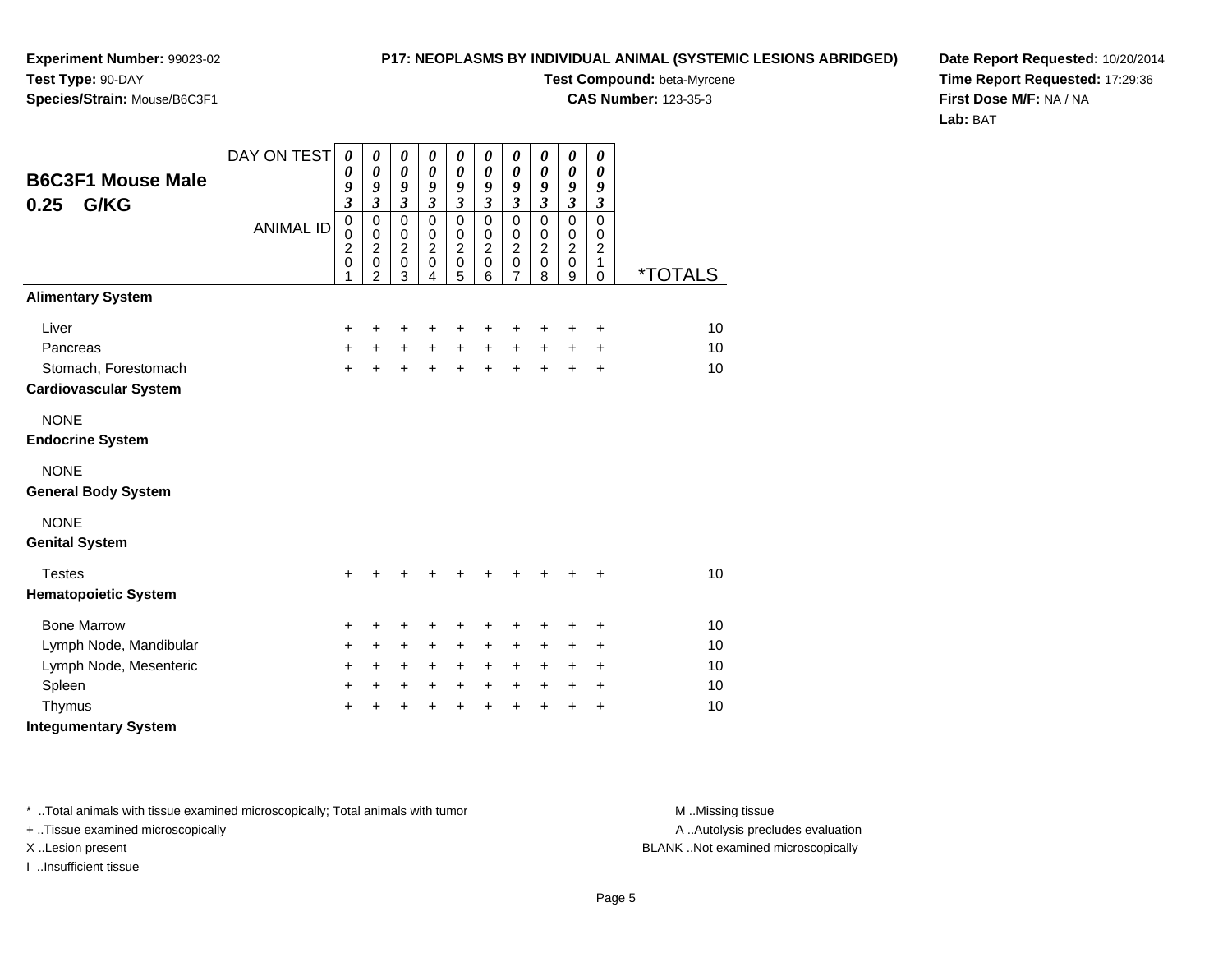#### **P17: NEOPLASMS BY INDIVIDUAL ANIMAL (SYSTEMIC LESIONS ABRIDGED)**

**Test Compound:** beta-Myrcene

**CAS Number:** 123-35-3

**Date Report Requested:** 10/20/2014**Time Report Requested:** 17:29:36**First Dose M/F:** NA / NA**Lab:** BAT

| <b>B6C3F1 Mouse Male</b><br>G/KG<br>0.25     | DAY ON TEST<br><b>ANIMAL ID</b> | $\boldsymbol{\theta}$<br>0<br>9<br>3<br>$\mathbf 0$<br>0<br>$\overline{\mathbf{c}}$<br>$\mathbf 0$ | $\boldsymbol{\theta}$<br>0<br>9<br>3<br>$\mathbf 0$<br>$\pmb{0}$<br>$\overline{2}$<br>$\mathbf 0$<br>2 | 0<br>0<br>9<br>$\boldsymbol{\beta}$<br>$\mathbf 0$<br>$\pmb{0}$<br>$\overline{2}$<br>$\pmb{0}$<br>3 | 0<br>0<br>9<br>$\mathfrak{z}$<br>0<br>$\mathbf 0$<br>$\boldsymbol{2}$<br>$\pmb{0}$<br>4 | 0<br>$\boldsymbol{\theta}$<br>9<br>$\mathfrak{z}$<br>0<br>0<br>$\boldsymbol{2}$<br>$\pmb{0}$<br>5 | 0<br>0<br>9<br>3<br>$\mathbf 0$<br>0<br>$\boldsymbol{2}$<br>$\mathbf 0$<br>6 | 0<br>0<br>9<br>$\overline{\mathbf{3}}$<br>0<br>0<br>$\overline{c}$<br>$\mathsf 0$<br>$\overline{7}$ | 0<br>0<br>9<br>3<br>$\mathbf 0$<br>0<br>$\overline{c}$<br>$\mathbf 0$<br>8 | 0<br>$\boldsymbol{\theta}$<br>9<br>$\mathfrak{z}$<br>0<br>$\mathbf 0$<br>$\boldsymbol{2}$<br>$\pmb{0}$<br>9 | 0<br>0<br>9<br>$\boldsymbol{\beta}$<br>$\mathbf 0$<br>0<br>$\boldsymbol{2}$<br>1<br>$\Omega$ | <i><b>*TOTALS</b></i> |
|----------------------------------------------|---------------------------------|----------------------------------------------------------------------------------------------------|--------------------------------------------------------------------------------------------------------|-----------------------------------------------------------------------------------------------------|-----------------------------------------------------------------------------------------|---------------------------------------------------------------------------------------------------|------------------------------------------------------------------------------|-----------------------------------------------------------------------------------------------------|----------------------------------------------------------------------------|-------------------------------------------------------------------------------------------------------------|----------------------------------------------------------------------------------------------|-----------------------|
| <b>NONE</b><br><b>Musculoskeletal System</b> |                                 |                                                                                                    |                                                                                                        |                                                                                                     |                                                                                         |                                                                                                   |                                                                              |                                                                                                     |                                                                            |                                                                                                             |                                                                                              |                       |
| <b>NONE</b><br><b>Nervous System</b>         |                                 |                                                                                                    |                                                                                                        |                                                                                                     |                                                                                         |                                                                                                   |                                                                              |                                                                                                     |                                                                            |                                                                                                             |                                                                                              |                       |
| <b>NONE</b><br><b>Respiratory System</b>     |                                 |                                                                                                    |                                                                                                        |                                                                                                     |                                                                                         |                                                                                                   |                                                                              |                                                                                                     |                                                                            |                                                                                                             |                                                                                              |                       |
| <b>Nose</b><br><b>Special Senses System</b>  |                                 | +                                                                                                  |                                                                                                        |                                                                                                     |                                                                                         |                                                                                                   |                                                                              |                                                                                                     |                                                                            |                                                                                                             |                                                                                              | 10                    |
| <b>NONE</b><br><b>Urinary System</b>         |                                 |                                                                                                    |                                                                                                        |                                                                                                     |                                                                                         |                                                                                                   |                                                                              |                                                                                                     |                                                                            |                                                                                                             |                                                                                              |                       |
| Kidney<br><b>SYSTEMIC LESIONS</b>            |                                 | $\ddot{}$                                                                                          |                                                                                                        |                                                                                                     |                                                                                         |                                                                                                   |                                                                              |                                                                                                     |                                                                            |                                                                                                             | ÷                                                                                            | 10                    |
| Multiple Organ                               |                                 | +                                                                                                  |                                                                                                        |                                                                                                     |                                                                                         |                                                                                                   |                                                                              |                                                                                                     |                                                                            |                                                                                                             |                                                                                              | 10                    |

\* ..Total animals with tissue examined microscopically; Total animals with tumor **M** . Missing tissue M ..Missing tissue

+ ..Tissue examined microscopically

I ..Insufficient tissue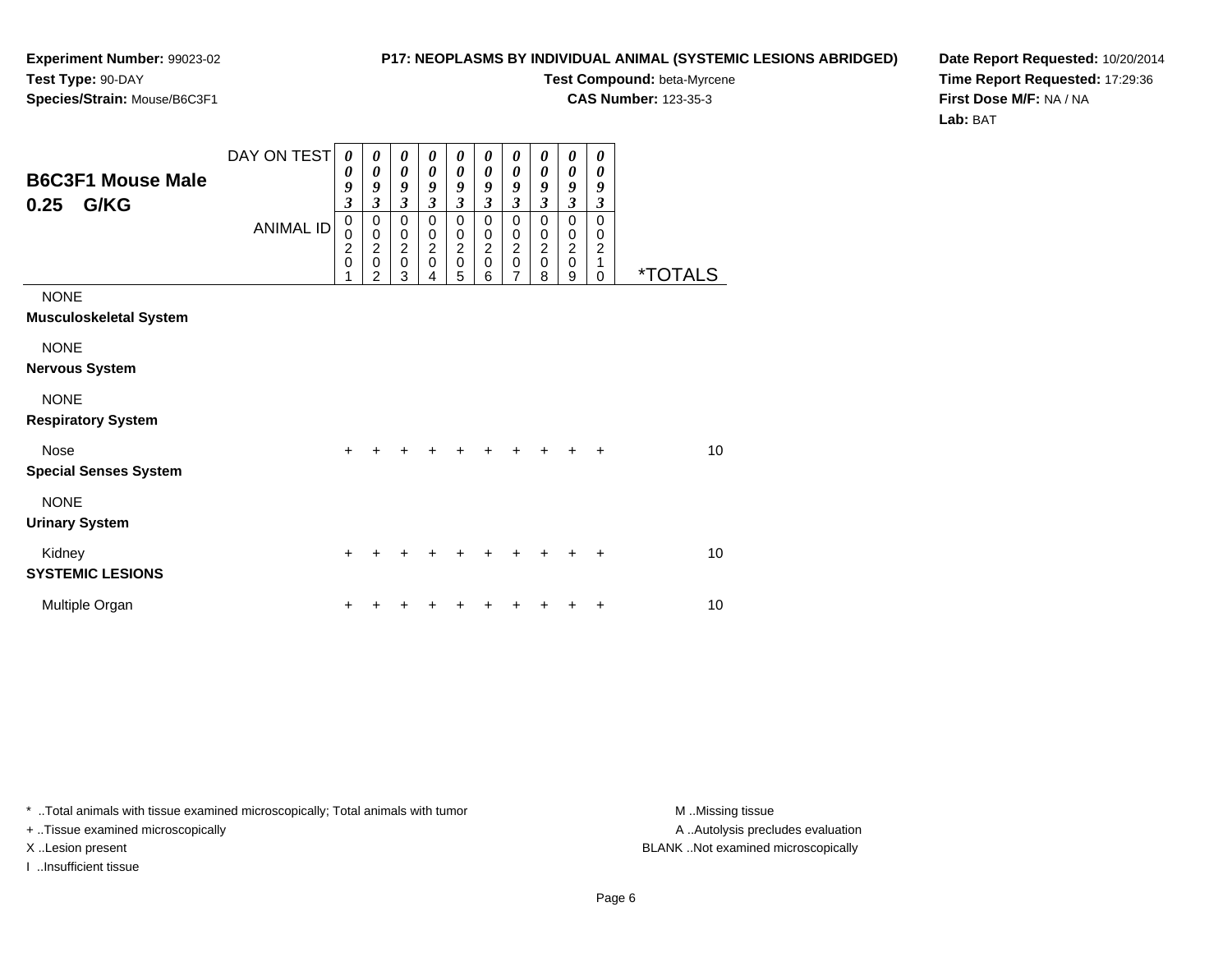#### **P17: NEOPLASMS BY INDIVIDUAL ANIMAL (SYSTEMIC LESIONS ABRIDGED)**

**Test Compound:** beta-Myrcene

**CAS Number:** 123-35-3

**Date Report Requested:** 10/20/2014**Time Report Requested:** 17:29:36**First Dose M/F:** NA / NA**Lab:** BAT

| <b>B6C3F1 Mouse Male</b><br>G/KG<br>0.5   | DAY ON TEST      | $\boldsymbol{\theta}$<br>0<br>9<br>$\overline{\mathbf{3}}$ | $\boldsymbol{\theta}$<br>$\boldsymbol{\theta}$<br>9<br>$\overline{\mathbf{3}}$ | $\boldsymbol{\theta}$<br>$\boldsymbol{\theta}$<br>9<br>$\mathfrak{z}$ | $\boldsymbol{\theta}$<br>0<br>9<br>$\mathfrak{z}$ | $\boldsymbol{\theta}$<br>0<br>9<br>$\mathfrak{z}$ | $\boldsymbol{\theta}$<br>0<br>9<br>$\mathfrak{z}$ | $\boldsymbol{\theta}$<br>$\boldsymbol{\theta}$<br>9<br>$\mathfrak{z}$ | $\pmb{\theta}$<br>0<br>9<br>$\mathfrak{z}$ | 0<br>$\pmb{\theta}$<br>9<br>$\overline{\mathbf{3}}$ | 0<br>0<br>9<br>$\mathfrak{z}$   |                       |
|-------------------------------------------|------------------|------------------------------------------------------------|--------------------------------------------------------------------------------|-----------------------------------------------------------------------|---------------------------------------------------|---------------------------------------------------|---------------------------------------------------|-----------------------------------------------------------------------|--------------------------------------------|-----------------------------------------------------|---------------------------------|-----------------------|
|                                           | <b>ANIMAL ID</b> | $\mathbf 0$<br>0<br>3<br>0<br>1                            | $\mathbf 0$<br>0<br>3<br>$\pmb{0}$<br>$\overline{2}$                           | $\pmb{0}$<br>$\mathbf 0$<br>3<br>$\pmb{0}$<br>3                       | $\mathbf 0$<br>$\mathbf 0$<br>3<br>0<br>4         | $\pmb{0}$<br>$\pmb{0}$<br>3<br>$\pmb{0}$<br>5     | $\mathbf 0$<br>$\mathbf 0$<br>3<br>0<br>6         | $\pmb{0}$<br>$\pmb{0}$<br>3<br>$\pmb{0}$<br>7                         | $\mathbf 0$<br>0<br>3<br>0<br>8            | 0<br>$\mathbf 0$<br>3<br>0<br>9                     | $\mathbf 0$<br>0<br>3<br>1<br>0 | <i><b>*TOTALS</b></i> |
| <b>Alimentary System</b>                  |                  |                                                            |                                                                                |                                                                       |                                                   |                                                   |                                                   |                                                                       |                                            |                                                     |                                 |                       |
| Liver                                     |                  | +                                                          | +                                                                              | +                                                                     | +                                                 | +                                                 | +                                                 | +                                                                     | +                                          | $\ddot{}$                                           | +                               | 10                    |
| Pancreas                                  |                  | +                                                          | $+$                                                                            | $\ddot{}$                                                             | $+$                                               | $\ddot{}$                                         | $+$                                               | $\ddot{}$                                                             | $\ddot{}$                                  | $\ddot{}$                                           | $\ddot{}$                       | 10                    |
| Stomach, Forestomach                      |                  | $\ddot{}$                                                  | $\ddot{}$                                                                      |                                                                       |                                                   | $\ddot{}$                                         | $\ddot{}$                                         | $\ddot{}$                                                             | $+$                                        | $\ddot{}$                                           | $\ddot{}$                       | 10                    |
| <b>Cardiovascular System</b>              |                  |                                                            |                                                                                |                                                                       |                                                   |                                                   |                                                   |                                                                       |                                            |                                                     |                                 |                       |
| <b>NONE</b>                               |                  |                                                            |                                                                                |                                                                       |                                                   |                                                   |                                                   |                                                                       |                                            |                                                     |                                 |                       |
| <b>Endocrine System</b>                   |                  |                                                            |                                                                                |                                                                       |                                                   |                                                   |                                                   |                                                                       |                                            |                                                     |                                 |                       |
| <b>NONE</b><br><b>General Body System</b> |                  |                                                            |                                                                                |                                                                       |                                                   |                                                   |                                                   |                                                                       |                                            |                                                     |                                 |                       |
| <b>NONE</b><br><b>Genital System</b>      |                  |                                                            |                                                                                |                                                                       |                                                   |                                                   |                                                   |                                                                       |                                            |                                                     |                                 |                       |
| <b>Testes</b>                             |                  | $\ddot{}$                                                  | +                                                                              |                                                                       |                                                   | ٠                                                 | ٠                                                 | ٠                                                                     | ٠                                          | ٠                                                   | $\ddot{}$                       | 10                    |
| <b>Hematopoietic System</b>               |                  |                                                            |                                                                                |                                                                       |                                                   |                                                   |                                                   |                                                                       |                                            |                                                     |                                 |                       |
| <b>Bone Marrow</b>                        |                  | +                                                          | +                                                                              | +                                                                     | +                                                 | +                                                 | +                                                 | +                                                                     | +                                          | +                                                   | +                               | 10                    |
| Lymph Node, Mandibular                    |                  | +                                                          | +                                                                              | +                                                                     | +                                                 | +                                                 | +                                                 | +                                                                     | $\ddot{}$                                  | ٠                                                   | $\ddot{}$                       | 10                    |
| Lymph Node, Mesenteric                    |                  | +                                                          | $\ddot{}$                                                                      | $\ddot{}$                                                             | $\ddot{}$                                         | $\ddot{}$                                         | $\ddot{}$                                         | $\ddot{}$                                                             | $\pm$                                      | $\ddot{}$                                           | $\ddot{}$                       | 10                    |
| Spleen                                    |                  | $\ddot{}$                                                  | +                                                                              | $\ddot{}$                                                             | $\ddot{}$                                         | $\ddot{}$                                         | $\ddot{}$                                         | $\ddot{}$                                                             | $\ddot{}$                                  | $\ddot{}$                                           | +                               | 10                    |
| Thymus                                    |                  | $\ddot{}$                                                  | +                                                                              | +                                                                     |                                                   | $\ddot{}$                                         | $\ddot{}$                                         | $\ddot{}$                                                             | +                                          | +                                                   | +                               | 10                    |
| <b>Integumentary System</b>               |                  |                                                            |                                                                                |                                                                       |                                                   |                                                   |                                                   |                                                                       |                                            |                                                     |                                 |                       |

\* ..Total animals with tissue examined microscopically; Total animals with tumor **M** . Missing tissue M ..Missing tissue

+ ..Tissue examined microscopically

I ..Insufficient tissue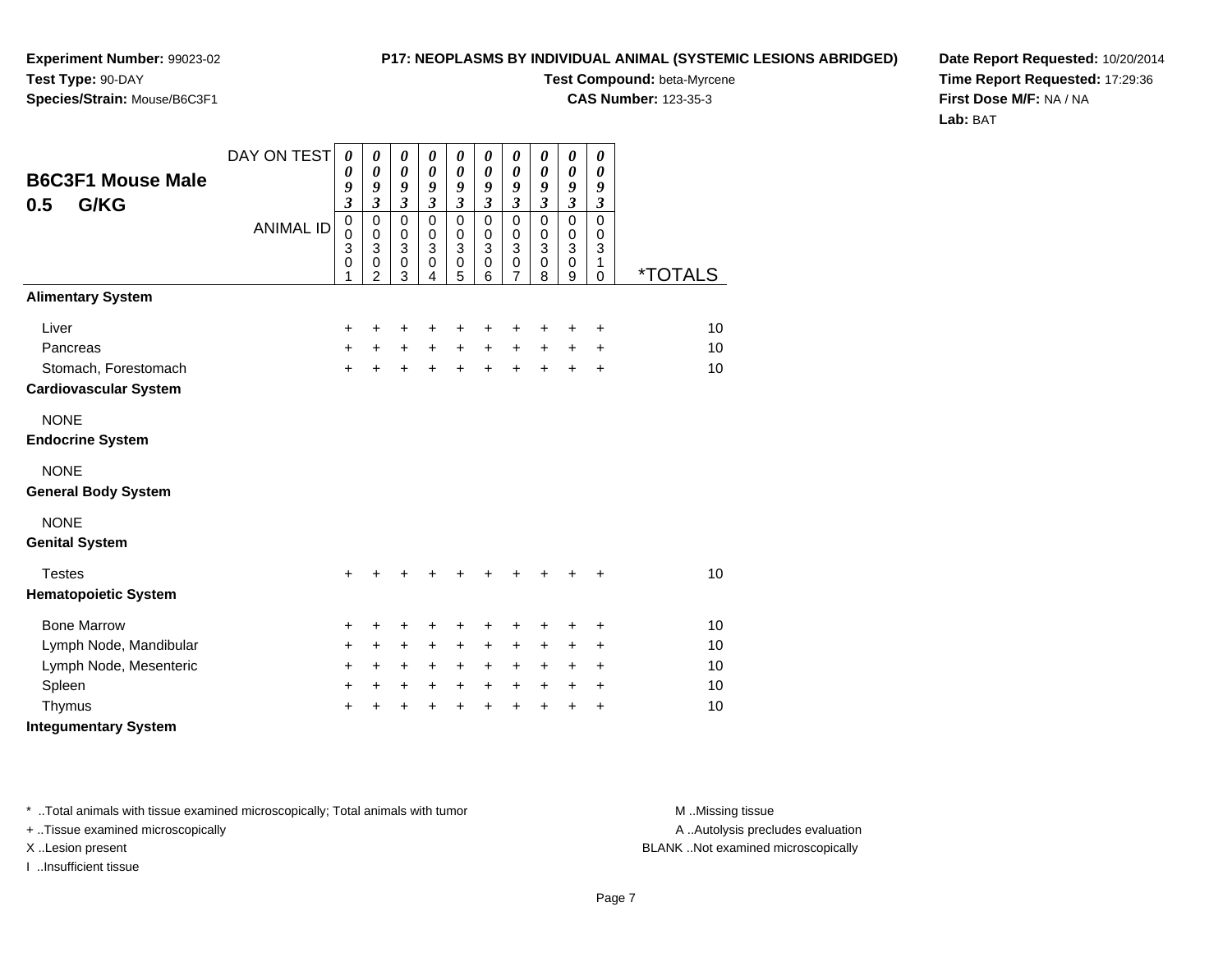#### **P17: NEOPLASMS BY INDIVIDUAL ANIMAL (SYSTEMIC LESIONS ABRIDGED)**

**Test Compound:** beta-Myrcene

**CAS Number:** 123-35-3

**Date Report Requested:** 10/20/2014**Time Report Requested:** 17:29:36**First Dose M/F:** NA / NA**Lab:** BAT

| <b>B6C3F1 Mouse Male</b><br>G/KG<br>0.5      | DAY ON TEST<br><b>ANIMAL ID</b> | 0<br>0<br>9<br>$\overline{\mathbf{3}}$<br>$\mathbf 0$<br>0<br>3<br>0 | 0<br>0<br>9<br>$\overline{\mathbf{3}}$<br>$\mathbf 0$<br>$\pmb{0}$<br>$\overline{3}$<br>$\mathbf 0$<br>$\overline{2}$ | 0<br>$\boldsymbol{\theta}$<br>9<br>$\mathfrak{z}$<br>$\pmb{0}$<br>$_3^0$<br>$\pmb{0}$<br>3 | 0<br>$\boldsymbol{\theta}$<br>9<br>$\mathfrak{z}$<br>0<br>$_3^0$<br>$\mathbf 0$<br>4 | 0<br>0<br>9<br>$\mathfrak{z}$<br>$\pmb{0}$<br>$_3^0$<br>$\pmb{0}$<br>5 | 0<br>0<br>9<br>$\mathfrak{z}$<br>$\mathbf 0$<br>0<br>$\overline{3}$<br>$\pmb{0}$<br>6 | 0<br>0<br>9<br>$\boldsymbol{\beta}$<br>0<br>0<br>$\overline{3}$<br>$\pmb{0}$<br>$\overline{7}$ | 0<br>0<br>9<br>3<br>$\mathbf 0$<br>0<br>$\sqrt{3}$<br>$\mathbf 0$<br>8 | $\boldsymbol{\theta}$<br>0<br>9<br>$\mathfrak{z}$<br>$\mathbf 0$<br>$\pmb{0}$<br>$\overline{3}$<br>$\pmb{0}$<br>9 | 0<br>0<br>9<br>3<br>$\mathbf 0$<br>0<br>$\ensuremath{\mathsf{3}}$<br>1<br>$\mathbf 0$ | <i><b>*TOTALS</b></i> |
|----------------------------------------------|---------------------------------|----------------------------------------------------------------------|-----------------------------------------------------------------------------------------------------------------------|--------------------------------------------------------------------------------------------|--------------------------------------------------------------------------------------|------------------------------------------------------------------------|---------------------------------------------------------------------------------------|------------------------------------------------------------------------------------------------|------------------------------------------------------------------------|-------------------------------------------------------------------------------------------------------------------|---------------------------------------------------------------------------------------|-----------------------|
| <b>NONE</b><br><b>Musculoskeletal System</b> |                                 |                                                                      |                                                                                                                       |                                                                                            |                                                                                      |                                                                        |                                                                                       |                                                                                                |                                                                        |                                                                                                                   |                                                                                       |                       |
| <b>NONE</b><br><b>Nervous System</b>         |                                 |                                                                      |                                                                                                                       |                                                                                            |                                                                                      |                                                                        |                                                                                       |                                                                                                |                                                                        |                                                                                                                   |                                                                                       |                       |
| <b>NONE</b><br><b>Respiratory System</b>     |                                 |                                                                      |                                                                                                                       |                                                                                            |                                                                                      |                                                                        |                                                                                       |                                                                                                |                                                                        |                                                                                                                   |                                                                                       |                       |
| Nose<br><b>Special Senses System</b>         |                                 | $\ddot{}$                                                            |                                                                                                                       |                                                                                            |                                                                                      |                                                                        |                                                                                       | +                                                                                              |                                                                        | ٠                                                                                                                 | $\ddot{}$                                                                             | 10                    |
| <b>NONE</b><br><b>Urinary System</b>         |                                 |                                                                      |                                                                                                                       |                                                                                            |                                                                                      |                                                                        |                                                                                       |                                                                                                |                                                                        |                                                                                                                   |                                                                                       |                       |
| Kidney<br><b>SYSTEMIC LESIONS</b>            |                                 | $\ddot{}$                                                            |                                                                                                                       |                                                                                            |                                                                                      |                                                                        |                                                                                       | ٠                                                                                              |                                                                        |                                                                                                                   | $\ddot{}$                                                                             | 10                    |
| Multiple Organ                               |                                 | ٠                                                                    |                                                                                                                       |                                                                                            |                                                                                      |                                                                        |                                                                                       |                                                                                                |                                                                        |                                                                                                                   | ٠                                                                                     | 10                    |

\* ..Total animals with tissue examined microscopically; Total animals with tumor **M** . Missing tissue M ..Missing tissue

+ ..Tissue examined microscopically

I ..Insufficient tissue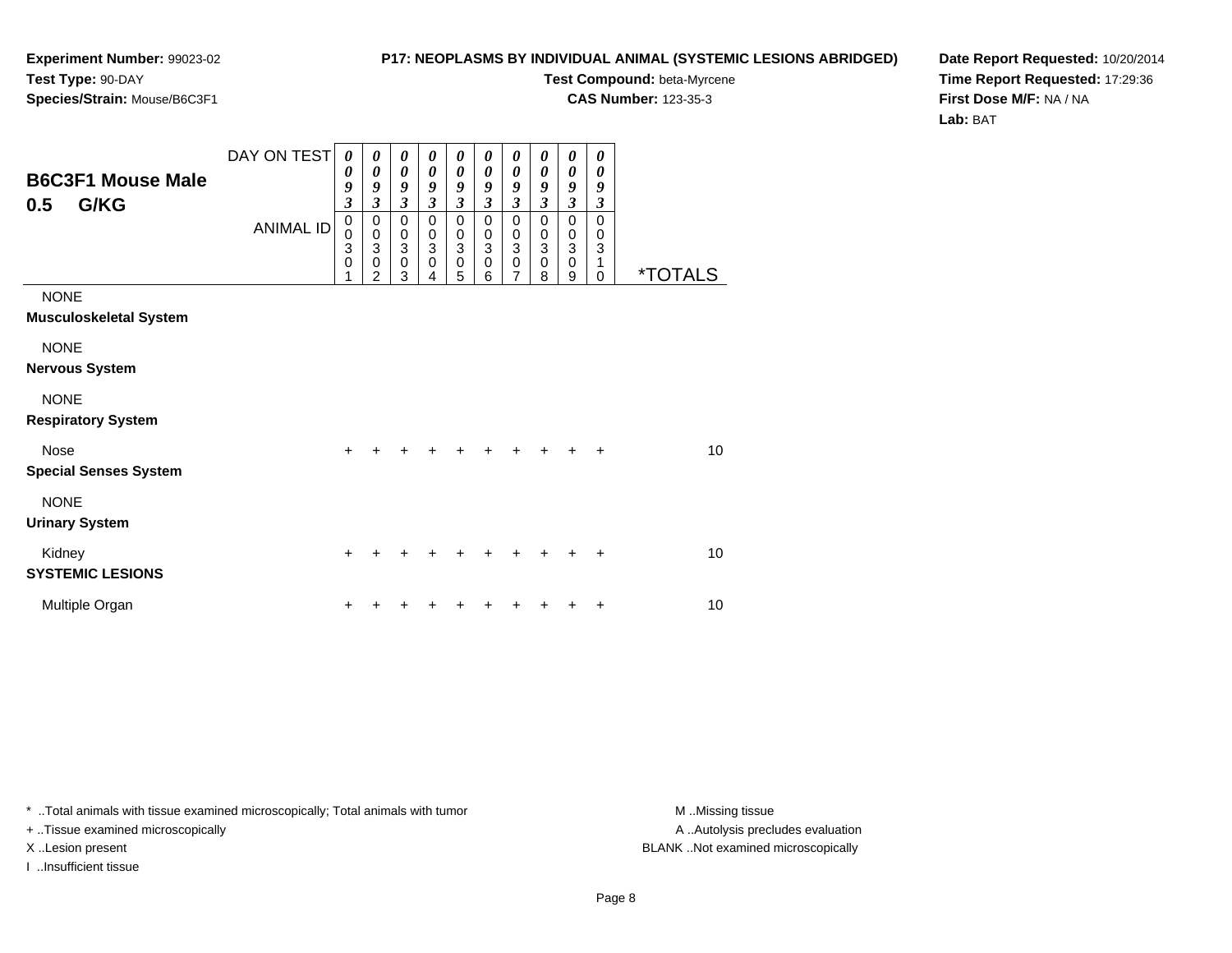#### **P17: NEOPLASMS BY INDIVIDUAL ANIMAL (SYSTEMIC LESIONS ABRIDGED)**

**Test Compound:** beta-Myrcene

**CAS Number:** 123-35-3

**Date Report Requested:** 10/20/2014**Time Report Requested:** 17:29:36**First Dose M/F:** NA / NA**Lab:** BAT

| <b>B6C3F1 Mouse Male</b><br>G/KG<br>1.0 | DAY ON TEST<br><b>ANIMAL ID</b> | 0<br>$\boldsymbol{\theta}$<br>9<br>$\mathfrak{z}$<br>$\pmb{0}$<br>$\mathbf 0$<br>$\overline{4}$<br>$\mathbf 0$<br>1 | 0<br>0<br>9<br>$\overline{\mathbf{3}}$<br>$\mathbf 0$<br>$\mathbf 0$<br>$\overline{4}$<br>$\pmb{0}$<br>$\overline{2}$ | 0<br>0<br>9<br>$\mathfrak{z}$<br>$\mathbf 0$<br>$\mathbf 0$<br>$\overline{4}$<br>$\pmb{0}$<br>3 | 0<br>$\boldsymbol{\theta}$<br>$\boldsymbol{g}$<br>$\mathfrak{z}$<br>$\Omega$<br>$\Omega$<br>4<br>$\mathbf 0$<br>4 | 0<br>$\boldsymbol{\theta}$<br>9<br>3<br>$\mathbf 0$<br>$\mathbf 0$<br>$\overline{4}$<br>$\mathbf 0$<br>5 | 0<br>0<br>9<br>$\mathfrak{z}$<br>$\mathbf 0$<br>$\Omega$<br>$\overline{4}$<br>$\mathbf 0$<br>6 | 0<br>0<br>9<br>3<br>$\mathbf 0$<br>0<br>4<br>0<br>$\overline{7}$ | 0<br>0<br>9<br>3<br>$\overline{0}$<br>$\Omega$<br>4<br>0<br>8 | $\boldsymbol{\theta}$<br>$\boldsymbol{\theta}$<br>9<br>$\mathfrak{z}$<br>$\mathbf 0$<br>$\mathbf 0$<br>4<br>$\pmb{0}$<br>9 | 0<br>0<br>9<br>$\boldsymbol{\beta}$<br>$\Omega$<br>0<br>$\overline{4}$<br>$\mathbf{1}$<br>$\mathbf 0$ | <i><b>*TOTALS</b></i> |
|-----------------------------------------|---------------------------------|---------------------------------------------------------------------------------------------------------------------|-----------------------------------------------------------------------------------------------------------------------|-------------------------------------------------------------------------------------------------|-------------------------------------------------------------------------------------------------------------------|----------------------------------------------------------------------------------------------------------|------------------------------------------------------------------------------------------------|------------------------------------------------------------------|---------------------------------------------------------------|----------------------------------------------------------------------------------------------------------------------------|-------------------------------------------------------------------------------------------------------|-----------------------|
| <b>Alimentary System</b>                |                                 |                                                                                                                     |                                                                                                                       |                                                                                                 |                                                                                                                   |                                                                                                          |                                                                                                |                                                                  |                                                               |                                                                                                                            |                                                                                                       |                       |
| Esophagus                               |                                 | +                                                                                                                   | +                                                                                                                     | +                                                                                               | +                                                                                                                 | +                                                                                                        | +                                                                                              | +                                                                | +                                                             | +                                                                                                                          | +                                                                                                     | 10                    |
| Gallbladder                             |                                 | $\ddot{}$                                                                                                           | $\ddot{}$                                                                                                             | $\ddot{}$                                                                                       | $\ddot{}$                                                                                                         | $\ddot{}$                                                                                                | $\ddot{}$                                                                                      | $\ddot{}$                                                        | $\ddot{}$                                                     | $\ddot{}$                                                                                                                  | $+$                                                                                                   | 10                    |
| Intestine Large, Cecum                  |                                 | +                                                                                                                   | $\ddot{}$                                                                                                             | $\ddot{}$                                                                                       | +                                                                                                                 | $\ddot{}$                                                                                                | +                                                                                              | $\ddot{}$                                                        | +                                                             | $\ddot{}$                                                                                                                  | $\ddot{}$                                                                                             | 10                    |
| Intestine Large, Colon                  |                                 | $\ddot{}$                                                                                                           | $\ddot{}$                                                                                                             | $\ddot{}$                                                                                       | $\ddot{}$                                                                                                         | $\ddot{}$                                                                                                | $\ddot{}$                                                                                      | $\ddot{}$                                                        | $\ddot{}$                                                     | $\ddot{}$                                                                                                                  | $\ddot{}$                                                                                             | 10                    |
| Intestine Large, Rectum                 |                                 | $\ddot{}$                                                                                                           | $+$                                                                                                                   | $\ddot{}$                                                                                       | $\ddot{}$                                                                                                         | $+$                                                                                                      | $\ddot{}$                                                                                      | $\ddot{}$                                                        | $\ddot{}$                                                     | $+$                                                                                                                        | $+$                                                                                                   | 10                    |
| Intestine Small, Duodenum               |                                 | +                                                                                                                   | $\ddot{}$                                                                                                             | +                                                                                               | +                                                                                                                 | $\ddot{}$                                                                                                | $\ddot{}$                                                                                      | +                                                                | +                                                             | $\ddot{}$                                                                                                                  | $\ddot{}$                                                                                             | 10                    |
| Intestine Small, Ileum                  |                                 | $\ddot{}$                                                                                                           | $\ddot{}$                                                                                                             | $\ddot{}$                                                                                       | $\ddot{}$                                                                                                         | $\ddot{}$                                                                                                | $\ddot{}$                                                                                      | $\ddot{}$                                                        | $\ddot{}$                                                     | $+$                                                                                                                        | $\ddot{}$                                                                                             | 10                    |
| Intestine Small, Jejunum                |                                 | $\ddot{}$                                                                                                           | $\ddot{}$                                                                                                             | $\ddot{}$                                                                                       | $\ddot{}$                                                                                                         | $\ddot{}$                                                                                                | $\ddot{}$                                                                                      | $\ddot{}$                                                        | $\ddot{}$                                                     | $\ddot{}$                                                                                                                  | $+$                                                                                                   | 10                    |
| Liver<br>Oral Mucosa                    |                                 | $\ddot{}$                                                                                                           | $\ddot{}$                                                                                                             | $\ddot{}$                                                                                       | $\ddot{}$                                                                                                         | $\ddot{}$                                                                                                | +                                                                                              | +                                                                | +                                                             | $\ddot{}$                                                                                                                  | $\ddot{}$                                                                                             | 10                    |
|                                         |                                 | $\ddot{}$                                                                                                           | $\ddot{}$                                                                                                             | +                                                                                               | +                                                                                                                 | $\ddot{}$                                                                                                | $\ddot{}$                                                                                      | $\ddot{}$                                                        | $\ddot{}$                                                     | $\ddot{}$                                                                                                                  | $\ddot{}$                                                                                             | 10<br>10              |
| Pancreas<br>Salivary Glands             |                                 | $\ddot{}$                                                                                                           | $\ddot{}$                                                                                                             | $\ddot{}$                                                                                       | $\ddot{}$                                                                                                         | $\ddot{}$                                                                                                | $+$                                                                                            | $\ddot{}$                                                        | +                                                             | $\ddot{}$                                                                                                                  | $\ddot{}$                                                                                             | 10                    |
| Stomach, Forestomach                    |                                 | $\ddot{}$                                                                                                           | $\ddot{}$                                                                                                             | $\ddot{}$                                                                                       | $\ddot{}$                                                                                                         | $\ddot{}$                                                                                                | $+$<br>$\ddot{}$                                                                               | $\ddot{}$<br>$\ddot{}$                                           | $\ddot{}$<br>$\ddot{}$                                        | $\ddot{}$<br>$\ddot{}$                                                                                                     | $\ddot{}$                                                                                             | 10                    |
| Stomach, Glandular                      |                                 | +<br>$+$                                                                                                            | $\ddot{}$<br>$\ddot{}$                                                                                                | +<br>$\ddot{}$                                                                                  | $\ddot{}$<br>$\ddot{}$                                                                                            | $\ddot{}$<br>$\ddot{}$                                                                                   | $\ddot{}$                                                                                      | $\ddot{}$                                                        | $\ddot{}$                                                     | $\ddot{}$                                                                                                                  | $\ddot{}$<br>$\ddot{}$                                                                                | 10                    |
| <b>Cardiovascular System</b>            |                                 |                                                                                                                     |                                                                                                                       |                                                                                                 |                                                                                                                   |                                                                                                          |                                                                                                |                                                                  |                                                               |                                                                                                                            |                                                                                                       |                       |
| <b>Blood Vessel</b>                     |                                 | +                                                                                                                   |                                                                                                                       | +                                                                                               |                                                                                                                   | +                                                                                                        |                                                                                                |                                                                  |                                                               |                                                                                                                            | +                                                                                                     | 10                    |
| Heart                                   |                                 | $\ddot{}$                                                                                                           | $\ddot{}$                                                                                                             | $\ddot{}$                                                                                       | $\ddot{}$                                                                                                         | $\ddot{}$                                                                                                | $\ddot{}$                                                                                      | $\ddot{}$                                                        | $\ddot{}$                                                     | $\ddot{}$                                                                                                                  | $\ddot{}$                                                                                             | 10                    |
| <b>Endocrine System</b>                 |                                 |                                                                                                                     |                                                                                                                       |                                                                                                 |                                                                                                                   |                                                                                                          |                                                                                                |                                                                  |                                                               |                                                                                                                            |                                                                                                       |                       |
| <b>Adrenal Cortex</b>                   |                                 | ٠                                                                                                                   |                                                                                                                       |                                                                                                 |                                                                                                                   |                                                                                                          |                                                                                                |                                                                  |                                                               |                                                                                                                            |                                                                                                       | 10                    |
| Adrenal Medulla                         |                                 | +                                                                                                                   |                                                                                                                       | +                                                                                               | +                                                                                                                 | $\pmb{+}$                                                                                                | +                                                                                              | +                                                                | +                                                             | +                                                                                                                          | +                                                                                                     | 10                    |

\* ..Total animals with tissue examined microscopically; Total animals with tumor **M** . Missing tissue M ..Missing tissue

+ ..Tissue examined microscopically

I ..Insufficient tissue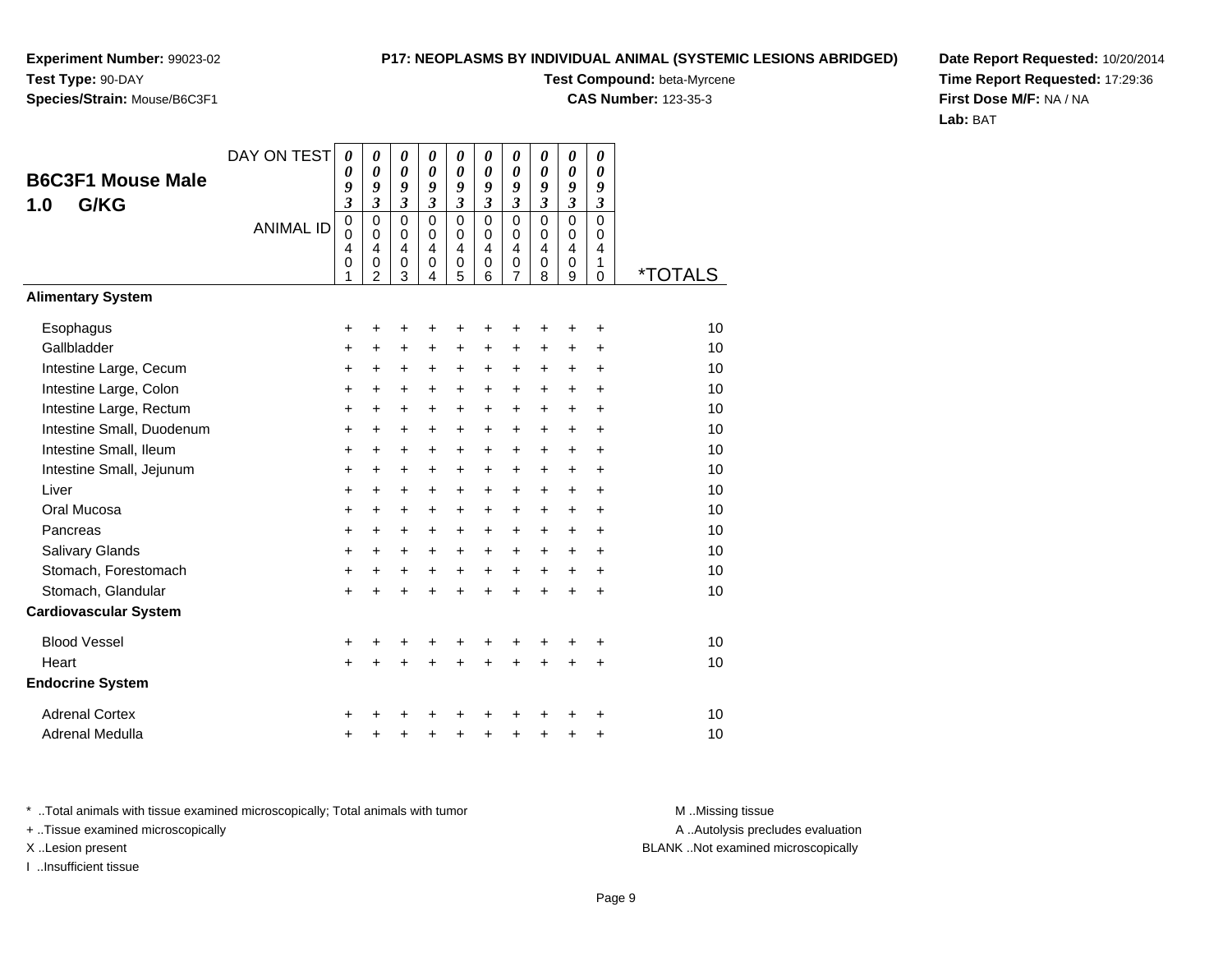**Experiment Number:** 99023-02**Test Type:** 90-DAY**Species/Strain:** Mouse/B6C3F1

**Test Compound:** beta-Myrcene

**CAS Number:** 123-35-3

**Date Report Requested:** 10/20/2014**Time Report Requested:** 17:29:36**First Dose M/F:** NA / NA**Lab:** BAT

| <b>B6C3F1 Mouse Male</b>    | DAY ON TEST      | $\boldsymbol{\theta}$<br>0              | 0<br>0                                                    | $\pmb{\theta}$<br>$\boldsymbol{\theta}$                                                                | $\pmb{\theta}$<br>0                       | 0<br>0                                    | $\pmb{\theta}$<br>$\boldsymbol{\theta}$      | $\boldsymbol{\theta}$<br>$\boldsymbol{\theta}$ | 0<br>0                          | 0<br>0                                         | 0<br>0                          |                       |
|-----------------------------|------------------|-----------------------------------------|-----------------------------------------------------------|--------------------------------------------------------------------------------------------------------|-------------------------------------------|-------------------------------------------|----------------------------------------------|------------------------------------------------|---------------------------------|------------------------------------------------|---------------------------------|-----------------------|
| G/KG<br>1.0                 |                  | 9<br>3                                  | 9<br>3                                                    | 9<br>$\overline{\mathbf{3}}$                                                                           | 9<br>$\overline{\mathbf{3}}$              | 9<br>3                                    | 9<br>3                                       | 9<br>3                                         | 9<br>$\mathfrak{z}$             | 9<br>3                                         | 9<br>$\mathfrak{z}$             |                       |
|                             | <b>ANIMAL ID</b> | $\pmb{0}$<br>$\mathbf 0$<br>4<br>0<br>1 | 0<br>$\mathbf 0$<br>$\overline{4}$<br>0<br>$\overline{c}$ | $\mathbf 0$<br>$\mathbf 0$<br>$\overline{\mathbf{4}}$<br>$\boldsymbol{0}$<br>$\ensuremath{\mathsf{3}}$ | $\mathbf 0$<br>$\mathbf 0$<br>4<br>0<br>4 | $\mathbf 0$<br>$\mathbf 0$<br>4<br>0<br>5 | $\mathbf 0$<br>0<br>$\overline{4}$<br>0<br>6 | $\mathbf 0$<br>0<br>4<br>$\boldsymbol{0}$<br>7 | $\mathbf 0$<br>0<br>4<br>0<br>8 | $\mathbf 0$<br>0<br>4<br>0<br>$\boldsymbol{9}$ | $\mathbf 0$<br>0<br>4<br>1<br>0 | <i><b>*TOTALS</b></i> |
| Parathyroid Gland           |                  | $\ddot{}$                               | $\ddot{}$                                                 | $+$                                                                                                    | $+$                                       | $\ddot{}$                                 | M                                            | $\ddot{}$                                      | $\ddot{}$                       | $\ddot{}$                                      | $\ddot{}$                       | 9                     |
| <b>Pituitary Gland</b>      |                  | $\ddot{}$                               | $\ddot{}$                                                 | +                                                                                                      | $\ddot{}$                                 | $\ddot{}$                                 | $\ddot{}$                                    | $\ddot{}$                                      | $\ddot{}$                       | +                                              | +                               | 10                    |
| <b>Thyroid Gland</b>        |                  | $\ddot{}$                               | $\ddot{}$                                                 | $\ddot{}$                                                                                              | $\ddot{}$                                 | $\ddot{}$                                 | $\ddot{}$                                    | $\ddot{}$                                      | $\ddot{}$                       | $\ddot{}$                                      | +                               | 10                    |
| <b>General Body System</b>  |                  |                                         |                                                           |                                                                                                        |                                           |                                           |                                              |                                                |                                 |                                                |                                 |                       |
| <b>NONE</b>                 |                  |                                         |                                                           |                                                                                                        |                                           |                                           |                                              |                                                |                                 |                                                |                                 |                       |
| <b>Genital System</b>       |                  |                                         |                                                           |                                                                                                        |                                           |                                           |                                              |                                                |                                 |                                                |                                 |                       |
| <b>Coagulating Gland</b>    |                  | +                                       | +                                                         | +                                                                                                      | +                                         | +                                         | +                                            | +                                              | +                               | +                                              | +                               | 10                    |
| Epididymis                  |                  | +                                       | +                                                         | +                                                                                                      | +                                         | +                                         | +                                            | +                                              | +                               | +                                              | +                               | 10                    |
| <b>Preputial Gland</b>      |                  | +                                       | +                                                         | +                                                                                                      | +                                         | +                                         | +                                            | +                                              | +                               | +                                              | $\ddot{}$                       | 10                    |
| Prostate                    |                  | $\ddot{}$                               | +                                                         | $\pm$                                                                                                  | $+$                                       | +                                         | $\ddot{}$                                    | +                                              | $\ddot{}$                       | $\ddot{}$                                      | $\ddot{}$                       | 10                    |
| <b>Seminal Vesicle</b>      |                  | +                                       | +                                                         | +                                                                                                      | +                                         | $\ddot{}$                                 | $\ddot{}$                                    | $\ddot{}$                                      | $\ddot{}$                       | $\ddot{}$                                      | +                               | 10                    |
| <b>Testes</b>               |                  | $\ddot{}$                               | $\ddot{}$                                                 | $\ddot{}$                                                                                              | $\ddot{}$                                 | $\ddot{}$                                 | $\ddot{}$                                    | $\ddot{}$                                      | $\ddot{}$                       | $\ddot{}$                                      | $\ddot{}$                       | 10                    |
| <b>Hematopoietic System</b> |                  |                                         |                                                           |                                                                                                        |                                           |                                           |                                              |                                                |                                 |                                                |                                 |                       |
| <b>Bone Marrow</b>          |                  | +                                       | +                                                         | ٠                                                                                                      | +                                         | +                                         | +                                            | +                                              |                                 | +                                              | +                               | 10                    |
| Lymph Node, Mandibular      |                  | M                                       | $\ddot{}$                                                 | +                                                                                                      | $\ddot{}$                                 | +                                         | +                                            | +                                              | +                               | +                                              | +                               | 9                     |
| Lymph Node, Mesenteric      |                  | +                                       | +                                                         | +                                                                                                      | +                                         | +                                         | +                                            | +                                              | +                               | +                                              | +                               | 10                    |
| Spleen                      |                  | +                                       | +                                                         | +                                                                                                      | +                                         | $\ddot{}$                                 | +                                            | +                                              | +                               | +                                              | +                               | 10                    |
| Thymus                      |                  | $\ddot{}$                               | $\ddot{}$                                                 | $\ddot{}$                                                                                              | $\ddot{}$                                 | $\ddot{}$                                 | $\ddot{}$                                    | $\ddot{}$                                      | $\ddot{}$                       | $\ddot{}$                                      | $\ddot{}$                       | 10                    |
| <b>Integumentary System</b> |                  |                                         |                                                           |                                                                                                        |                                           |                                           |                                              |                                                |                                 |                                                |                                 |                       |
| Mammary Gland               |                  | M                                       | М                                                         | M                                                                                                      | м                                         | M                                         | M                                            | M                                              | M                               | M                                              | M                               | 0                     |
| Skin                        |                  | +                                       | +                                                         | +                                                                                                      | +                                         | +                                         | +                                            | +                                              | +                               | +                                              | +                               | 10                    |

\* ..Total animals with tissue examined microscopically; Total animals with tumor **M** . Missing tissue M ..Missing tissue

+ ..Tissue examined microscopically

I ..Insufficient tissue

A ..Autolysis precludes evaluation

#### X ..Lesion present BLANK ..Not examined microscopically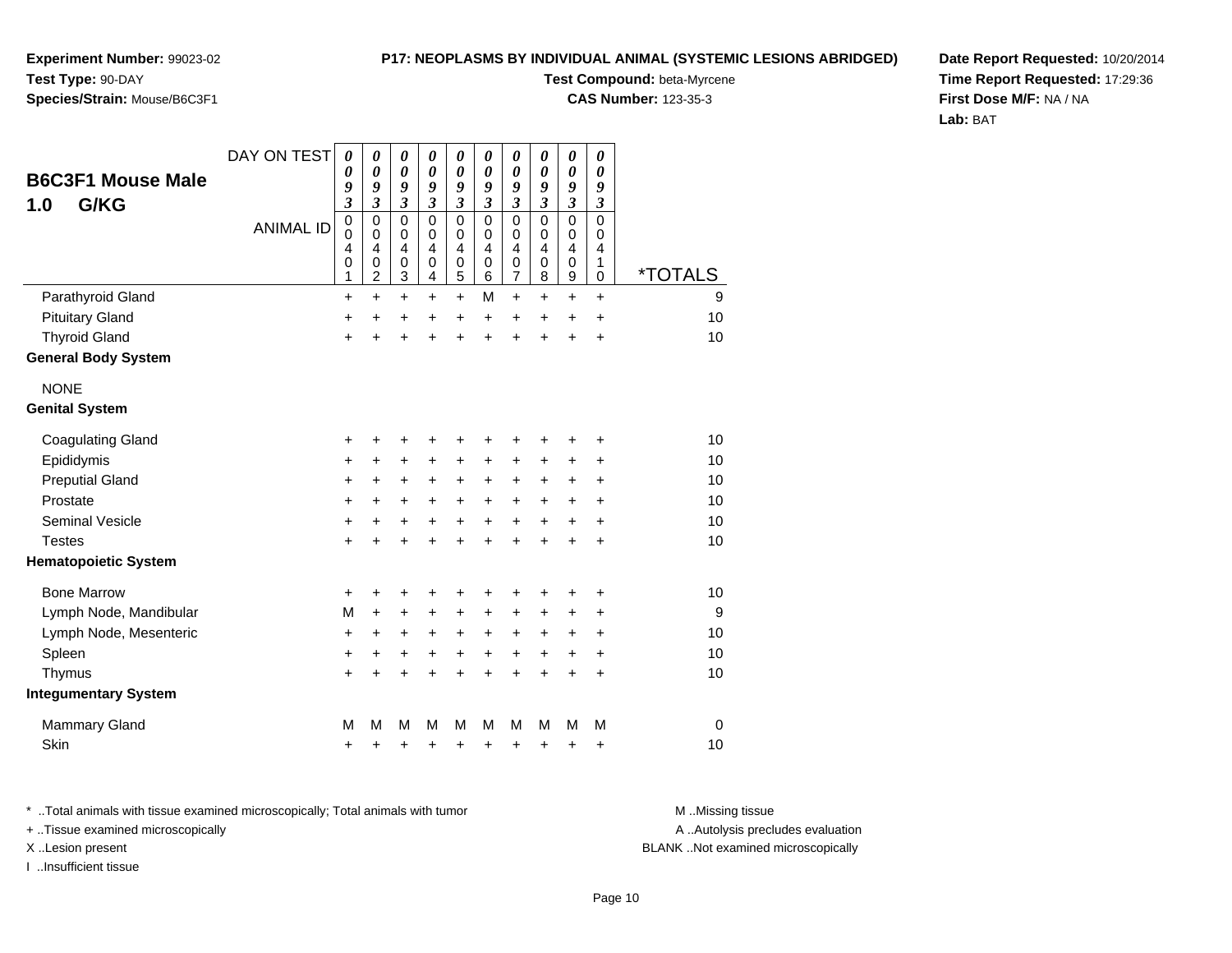# **Species/Strain:** Mouse/B6C3F1

#### **P17: NEOPLASMS BY INDIVIDUAL ANIMAL (SYSTEMIC LESIONS ABRIDGED)**

**Test Compound:** beta-Myrcene

**CAS Number:** 123-35-3

**Date Report Requested:** 10/20/2014**Time Report Requested:** 17:29:36**First Dose M/F:** NA / NA**Lab:** BAT

| <b>B6C3F1 Mouse Male</b><br>G/KG<br>1.0           | DAY ON TEST<br><b>ANIMAL ID</b> | 0<br>0<br>9<br>$\overline{\mathbf{3}}$<br>0<br>0<br>4<br>0<br>1 | 0<br>0<br>9<br>3<br>0<br>0<br>4<br>0<br>$\overline{c}$ | 0<br>0<br>9<br>3<br>0<br>$\mathbf 0$<br>4<br>0<br>3 | 0<br>0<br>9<br>3<br>0<br>0<br>4<br>0<br>4 | 0<br>0<br>9<br>$\mathfrak{z}$<br>$\mathbf 0$<br>$\mathbf 0$<br>4<br>$\mathbf 0$<br>5 | 0<br>0<br>9<br>$\mathfrak{z}$<br>$\mathbf 0$<br>$\mathbf 0$<br>$\overline{4}$<br>$\mathbf 0$<br>6 | 0<br>0<br>9<br>$\overline{\mathbf{3}}$<br>0<br>0<br>4<br>0<br>7 | 0<br>0<br>9<br>$\mathfrak{z}$<br>$\mathbf 0$<br>$\pmb{0}$<br>$\overline{4}$<br>$\mathbf 0$<br>8 | 0<br>0<br>9<br>$\boldsymbol{\beta}$<br>$\pmb{0}$<br>$\mathbf 0$<br>$\overline{4}$<br>0<br>9 | 0<br>0<br>9<br>$\boldsymbol{\beta}$<br>$\mathbf 0$<br>0<br>4<br>1<br>$\mathbf 0$ | <i><b>*TOTALS</b></i> |
|---------------------------------------------------|---------------------------------|-----------------------------------------------------------------|--------------------------------------------------------|-----------------------------------------------------|-------------------------------------------|--------------------------------------------------------------------------------------|---------------------------------------------------------------------------------------------------|-----------------------------------------------------------------|-------------------------------------------------------------------------------------------------|---------------------------------------------------------------------------------------------|----------------------------------------------------------------------------------|-----------------------|
| Skin                                              |                                 | $+$                                                             | $\ddot{}$                                              | $\ddot{}$                                           | $\ddot{}$                                 | +                                                                                    | $\ddot{}$                                                                                         | $\ddot{}$                                                       | $\ddot{}$                                                                                       | $\ddot{}$                                                                                   | $\ddot{}$                                                                        | 10                    |
| <b>Musculoskeletal System</b>                     |                                 |                                                                 |                                                        |                                                     |                                           |                                                                                      |                                                                                                   |                                                                 |                                                                                                 |                                                                                             |                                                                                  |                       |
| <b>Bone</b>                                       |                                 | +                                                               |                                                        | +                                                   |                                           |                                                                                      |                                                                                                   | +                                                               | +                                                                                               | ٠                                                                                           | +                                                                                | 10                    |
| <b>Nervous System</b>                             |                                 |                                                                 |                                                        |                                                     |                                           |                                                                                      |                                                                                                   |                                                                 |                                                                                                 |                                                                                             |                                                                                  |                       |
| <b>Brain</b>                                      |                                 | $\pm$                                                           |                                                        | +                                                   |                                           |                                                                                      |                                                                                                   | +                                                               | ٠                                                                                               | ٠                                                                                           | +                                                                                | 10                    |
| <b>Respiratory System</b>                         |                                 |                                                                 |                                                        |                                                     |                                           |                                                                                      |                                                                                                   |                                                                 |                                                                                                 |                                                                                             |                                                                                  |                       |
| Lung                                              |                                 | +                                                               |                                                        | +                                                   |                                           |                                                                                      |                                                                                                   | ٠                                                               | +                                                                                               | ٠                                                                                           | +                                                                                | 10                    |
| <b>Nose</b>                                       |                                 | $\ddot{}$                                                       |                                                        | +                                                   | $\ddot{}$                                 | $\ddot{}$                                                                            | $\ddot{}$                                                                                         | $\ddot{}$                                                       | $\ddot{}$                                                                                       | $\ddot{}$                                                                                   | $\ddot{}$                                                                        | 10                    |
| Trachea                                           |                                 | $\ddot{}$                                                       |                                                        | +                                                   |                                           | $\ddot{}$                                                                            | $\ddot{}$                                                                                         | +                                                               | +                                                                                               | +                                                                                           | +                                                                                | 10                    |
| <b>Special Senses System</b>                      |                                 |                                                                 |                                                        |                                                     |                                           |                                                                                      |                                                                                                   |                                                                 |                                                                                                 |                                                                                             |                                                                                  |                       |
| Eye                                               |                                 | +                                                               |                                                        |                                                     |                                           |                                                                                      |                                                                                                   |                                                                 | +                                                                                               | +                                                                                           | +                                                                                | 10                    |
| Harderian Gland                                   |                                 | $\ddot{}$                                                       |                                                        | +                                                   | +                                         | $\ddot{}$                                                                            | $\ddot{}$                                                                                         | $\ddot{}$                                                       | $\ddot{}$                                                                                       | $\ddot{}$                                                                                   | +                                                                                | 10                    |
| <b>Urinary System</b>                             |                                 |                                                                 |                                                        |                                                     |                                           |                                                                                      |                                                                                                   |                                                                 |                                                                                                 |                                                                                             |                                                                                  |                       |
| Kidney                                            |                                 | $\ddot{}$                                                       |                                                        | +                                                   |                                           |                                                                                      |                                                                                                   | +                                                               | +                                                                                               | +                                                                                           | +                                                                                | 10                    |
| <b>Urinary Bladder</b><br><b>SYSTEMIC LESIONS</b> |                                 | $\pm$                                                           |                                                        | +                                                   |                                           |                                                                                      | ٠                                                                                                 | ٠                                                               | +                                                                                               | +                                                                                           | $\ddot{}$                                                                        | 10                    |
| Multiple Organ                                    |                                 | +                                                               |                                                        |                                                     |                                           |                                                                                      |                                                                                                   |                                                                 | ٠                                                                                               | +                                                                                           | +                                                                                | 10                    |

\* ..Total animals with tissue examined microscopically; Total animals with tumor **M** . Missing tissue M ..Missing tissue

+ ..Tissue examined microscopically

I ..Insufficient tissue

A ..Autolysis precludes evaluation

X ..Lesion present BLANK ..Not examined microscopically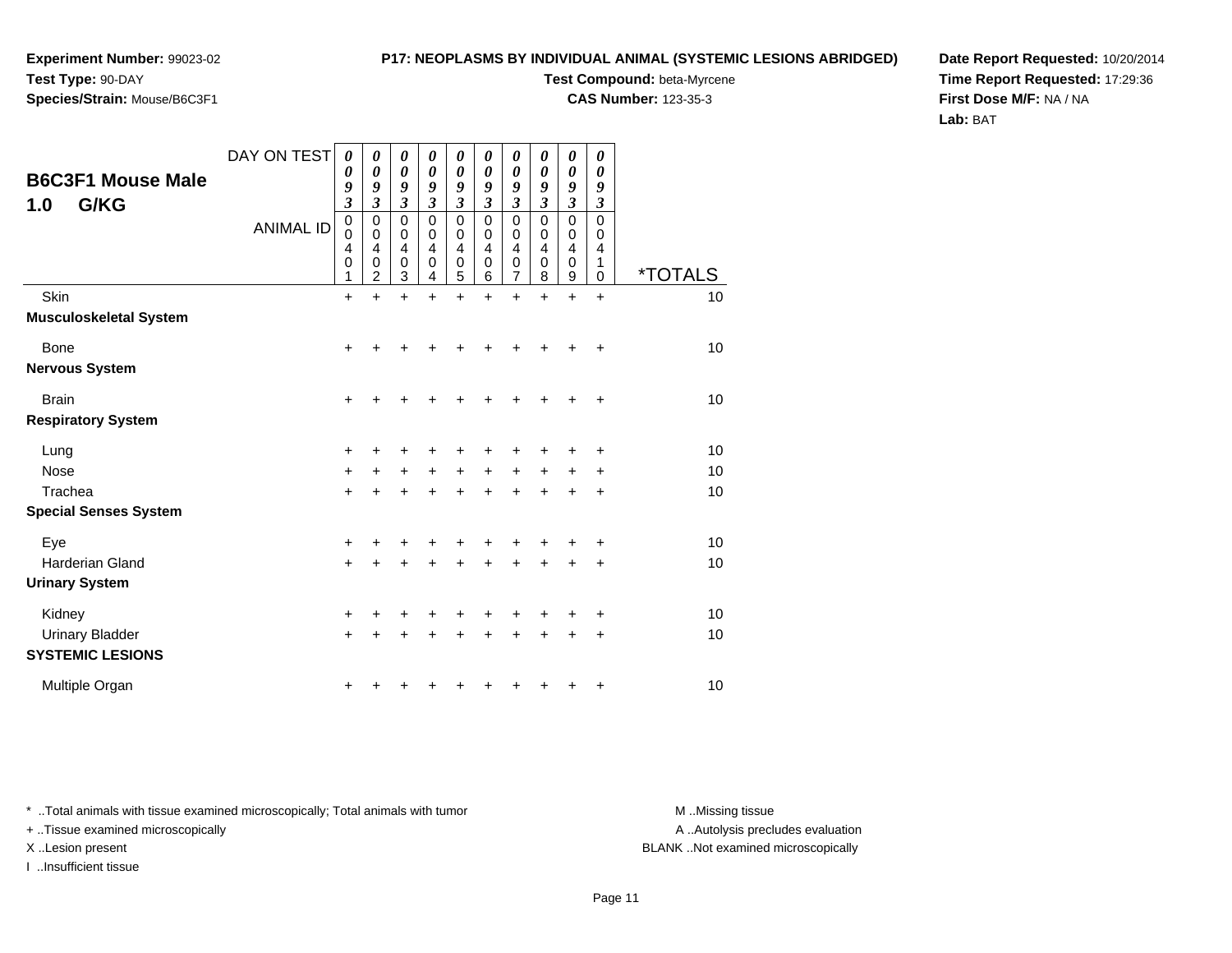#### **P17: NEOPLASMS BY INDIVIDUAL ANIMAL (SYSTEMIC LESIONS ABRIDGED)**

**Test Compound:** beta-Myrcene

**CAS Number:** 123-35-3

**Date Report Requested:** 10/20/2014**Time Report Requested:** 17:29:36**First Dose M/F:** NA / NA**Lab:** BAT

|                              | DAY ON TEST      | 0                                            | 0                                         | 0                                                | 0                                                | 0                                                | 0                                                | 0                           | 0                                      | 0                                      | 0                                                                |                       |
|------------------------------|------------------|----------------------------------------------|-------------------------------------------|--------------------------------------------------|--------------------------------------------------|--------------------------------------------------|--------------------------------------------------|-----------------------------|----------------------------------------|----------------------------------------|------------------------------------------------------------------|-----------------------|
| <b>B6C3F1 Mouse Male</b>     |                  | 0<br>$\overline{\mathbf{c}}$                 | $\boldsymbol{\theta}$<br>$\boldsymbol{2}$ | $\boldsymbol{\theta}$<br>$\overline{\mathbf{c}}$ | $\boldsymbol{\theta}$<br>$\overline{\mathbf{c}}$ | $\boldsymbol{\theta}$<br>$\overline{\mathbf{c}}$ | $\boldsymbol{\theta}$<br>$\overline{\mathbf{c}}$ | 0<br>$\overline{2}$         | $\theta$<br>$\boldsymbol{\theta}$      | 0<br>0                                 | $\theta$<br>9                                                    |                       |
| G/KG<br>2.0                  |                  | $\boldsymbol{l}$                             | $\boldsymbol{l}$                          | $\overline{\mathbf{c}}$                          | $\overline{c}$                                   | $\overline{\mathbf{3}}$                          | $\overline{\mathbf{3}}$                          | $\overline{\boldsymbol{4}}$ | 7                                      | 8                                      | $\mathfrak{z}$                                                   |                       |
|                              | <b>ANIMAL ID</b> | $\mathbf 0$<br>$\overline{0}$<br>5<br>0<br>5 | $\mathbf 0$<br>$\Omega$<br>5<br>1<br>0    | $\mathbf 0$<br>$\Omega$<br>5<br>0<br>3           | $\mathbf 0$<br>$\Omega$<br>5<br>$\Omega$<br>9    | $\mathbf 0$<br>0<br>5<br>$\mathbf 0$<br>4        | $\mathbf 0$<br>$\Omega$<br>5<br>$\mathbf 0$<br>6 | 0<br>0<br>5<br>0<br>7       | $\mathbf 0$<br>$\Omega$<br>5<br>0<br>8 | $\mathbf 0$<br>$\Omega$<br>5<br>0<br>1 | $\mathbf 0$<br>$\mathbf 0$<br>5<br>$\mathbf 0$<br>$\overline{2}$ | <i><b>*TOTALS</b></i> |
| <b>Alimentary System</b>     |                  |                                              |                                           |                                                  |                                                  |                                                  |                                                  |                             |                                        |                                        |                                                                  |                       |
| Esophagus                    |                  | ٠                                            | +                                         | +                                                |                                                  |                                                  |                                                  | +                           | +                                      | +                                      | ٠                                                                | 10                    |
| Gallbladder                  |                  | A                                            | $\ddot{}$                                 | $\ddot{}$                                        | $\ddot{}$                                        | $\ddot{}$                                        | $\ddot{}$                                        | $\ddot{}$                   | $\ddot{}$                              | $\ddot{}$                              | $\ddot{}$                                                        | 9                     |
| Intestine Large, Cecum       |                  | $\ddot{}$                                    | +                                         | +                                                | $\ddot{}$                                        | $\ddot{}$                                        | $\ddot{}$                                        | +                           | +                                      | +                                      | $\ddot{}$                                                        | 10                    |
| Intestine Large, Colon       |                  | A                                            | +                                         | $\ddot{}$                                        | $\ddot{}$                                        | L                                                | $\ddot{}$                                        | $\ddot{}$                   | +                                      | $\ddot{}$                              | +                                                                | 8                     |
| Intestine Large, Rectum      |                  | $\ddot{}$                                    | $\ddot{}$                                 | $\ddot{}$                                        | $\ddot{}$                                        | $\ddot{}$                                        | $\ddot{}$                                        | $\ddot{}$                   | $\ddot{}$                              | $\ddot{}$                              | $\ddot{}$                                                        | 10                    |
| Intestine Small, Duodenum    |                  | A                                            | +                                         | $\ddot{}$                                        | $\ddot{}$                                        | +                                                | $\ddot{}$                                        | +                           | +                                      | +                                      | +                                                                | 9                     |
| Intestine Small, Ileum       |                  | A                                            | +                                         | $\ddot{}$                                        | $\ddot{}$                                        | $\ddot{}$                                        | $\ddot{}$                                        | $\ddot{}$                   | $\ddot{}$                              | $\ddot{}$                              | $\ddot{}$                                                        | 9                     |
| Intestine Small, Jejunum     |                  | A                                            | A                                         | $\ddot{}$                                        | $\ddot{}$                                        | $\ddot{}$                                        | $\ddot{}$                                        | $\ddot{}$                   | $\ddot{}$                              | +                                      | +                                                                | 8                     |
| Liver                        |                  | $\ddot{}$                                    | $\ddot{}$                                 | $\ddot{}$                                        | $\ddot{}$                                        | $+$                                              | $+$                                              | $\ddot{}$                   | $\ddot{}$                              | $\ddot{}$                              | $\ddot{}$                                                        | 10                    |
| Oral Mucosa                  |                  | +                                            | +                                         | $\ddot{}$                                        | $\ddot{}$                                        | $\pm$                                            | $\ddot{}$                                        | +                           | +                                      | +                                      | $\ddot{}$                                                        | 10                    |
| Pancreas                     |                  | $\ddot{}$                                    | $\ddot{}$                                 | $\ddot{}$                                        | $\ddot{}$                                        | $\ddot{}$                                        | $\ddot{}$                                        | $\ddot{}$                   | $\ddot{}$                              | $\ddot{}$                              | $\ddot{}$                                                        | 10                    |
| Salivary Glands              |                  | +                                            | +                                         | $\ddot{}$                                        | $\ddot{}$                                        | $\ddot{}$                                        | $\ddot{}$                                        | $\ddot{}$                   | +                                      | +                                      | $\ddot{}$                                                        | 10                    |
| Stomach, Forestomach         |                  | $\ddot{}$                                    | $\ddot{}$                                 | +                                                | $\ddot{}$                                        | +                                                | $\ddot{}$                                        | $\ddot{}$                   | $\ddot{}$                              | $\ddot{}$                              | $\ddot{}$                                                        | 10                    |
| Stomach, Glandular           |                  | $\ddot{}$                                    | $\ddot{}$                                 | $\ddot{}$                                        | ÷                                                | $\ddot{}$                                        | $\ddot{}$                                        | $\ddot{}$                   | $\ddot{}$                              | $\ddot{}$                              | $\ddot{}$                                                        | 10                    |
| <b>Cardiovascular System</b> |                  |                                              |                                           |                                                  |                                                  |                                                  |                                                  |                             |                                        |                                        |                                                                  |                       |
| <b>Blood Vessel</b>          |                  | +                                            |                                           |                                                  |                                                  |                                                  | +                                                | +                           | +                                      | м                                      | $\ddot{}$                                                        | 9                     |
| Heart                        |                  | $\ddot{}$                                    | +                                         | $\ddot{}$                                        | $\ddot{}$                                        | $\ddot{}$                                        | $\ddot{}$                                        | +                           | $\ddot{}$                              | +                                      | $\ddot{}$                                                        | 10                    |
| <b>Endocrine System</b>      |                  |                                              |                                           |                                                  |                                                  |                                                  |                                                  |                             |                                        |                                        |                                                                  |                       |
| <b>Adrenal Cortex</b>        |                  | +                                            |                                           |                                                  |                                                  |                                                  |                                                  |                             | +                                      | +                                      | +                                                                | 10                    |
| <b>Adrenal Medulla</b>       |                  | +                                            |                                           | +                                                |                                                  | +                                                | ٠                                                | +                           | +                                      | +                                      | +                                                                | 10                    |

\* ..Total animals with tissue examined microscopically; Total animals with tumor **M** . Missing tissue M ..Missing tissue

+ ..Tissue examined microscopically

X ..Lesion present BLANK ..Not examined microscopically

I ..Insufficient tissue

A ..Autolysis precludes evaluation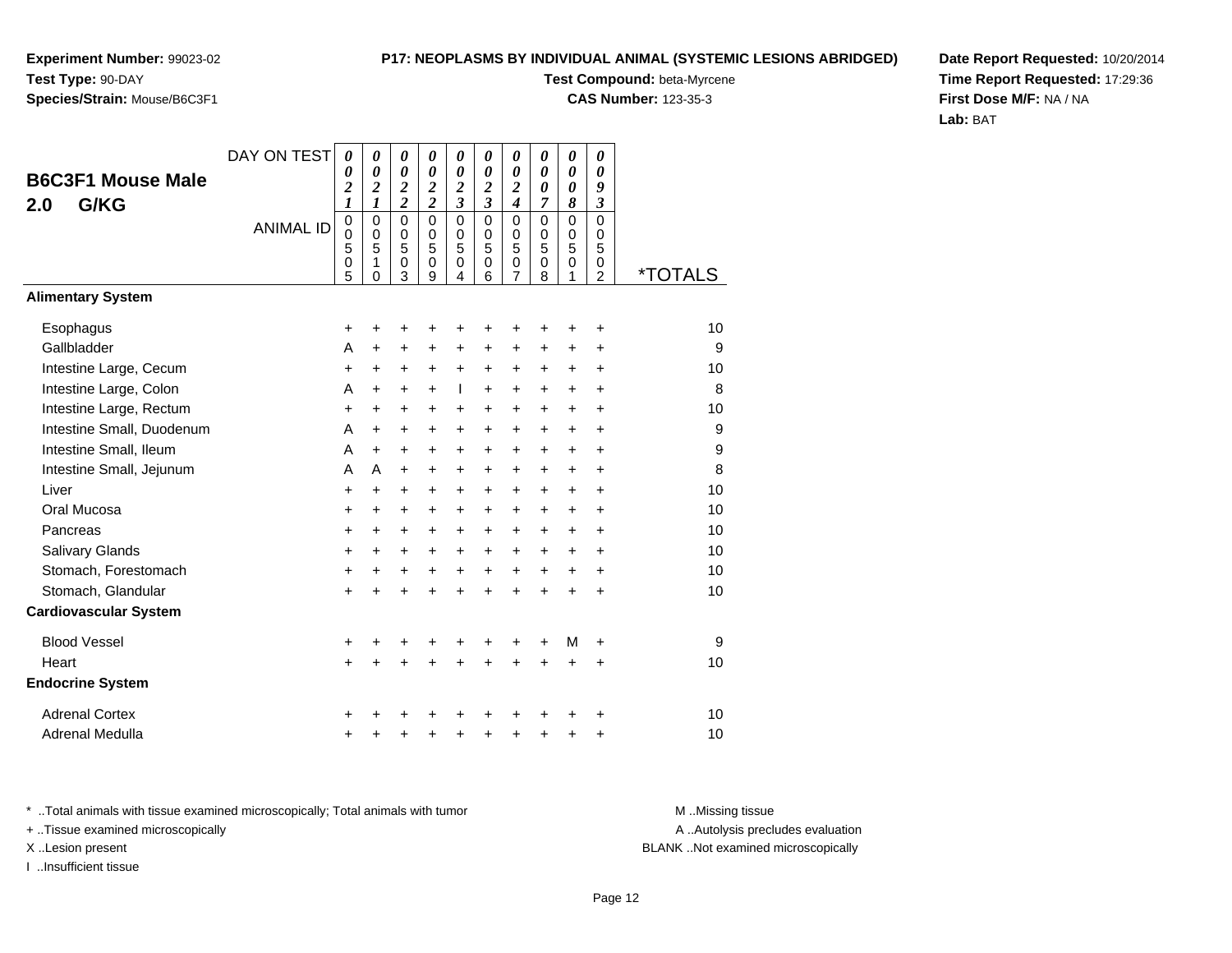**Experiment Number:** 99023-02**Test Type:** 90-DAY

### **Species/Strain:** Mouse/B6C3F1

**Test Compound:** beta-Myrcene

**CAS Number:** 123-35-3

**Date Report Requested:** 10/20/2014**Time Report Requested:** 17:29:36**First Dose M/F:** NA / NA**Lab:** BAT

| <b>B6C3F1 Mouse Male</b>    | DAY ON TEST      | $\boldsymbol{\theta}$<br>0      | 0<br>0                                              | 0<br>$\boldsymbol{\theta}$                  | 0<br>$\boldsymbol{\theta}$                  | 0<br>$\boldsymbol{\theta}$                         | 0<br>0                                      | 0<br>0                                                 | 0<br>0                          | 0<br>0                                    | 0<br>$\boldsymbol{\theta}$                |                       |
|-----------------------------|------------------|---------------------------------|-----------------------------------------------------|---------------------------------------------|---------------------------------------------|----------------------------------------------------|---------------------------------------------|--------------------------------------------------------|---------------------------------|-------------------------------------------|-------------------------------------------|-----------------------|
| G/KG<br>2.0                 |                  | $\overline{\mathbf{c}}$<br>1    | $\overline{\mathbf{c}}$<br>$\boldsymbol{l}$         | $\boldsymbol{2}$<br>$\overline{\mathbf{c}}$ | $\boldsymbol{2}$<br>$\overline{\mathbf{c}}$ | $\overline{\mathbf{c}}$<br>$\overline{\mathbf{3}}$ | $\boldsymbol{2}$<br>$\overline{\mathbf{3}}$ | $\overline{\mathbf{c}}$<br>$\overline{\boldsymbol{4}}$ | 0<br>7                          | 0<br>8                                    | 9<br>3                                    |                       |
|                             | <b>ANIMAL ID</b> | $\mathbf 0$<br>0<br>5<br>0<br>5 | $\mathbf 0$<br>$\mathbf 0$<br>5<br>1<br>$\mathbf 0$ | $\mathbf 0$<br>$\mathbf 0$<br>5<br>0<br>3   | $\mathbf 0$<br>$\mathbf 0$<br>5<br>0<br>9   | $\pmb{0}$<br>$\mathbf 0$<br>5<br>0<br>4            | $\mathbf 0$<br>$\mathbf 0$<br>5<br>0<br>6   | 0<br>0<br>5<br>0<br>$\overline{7}$                     | $\mathbf 0$<br>0<br>5<br>0<br>8 | $\mathbf 0$<br>$\mathbf 0$<br>5<br>0<br>1 | $\mathbf 0$<br>$\mathbf 0$<br>5<br>0<br>2 | <i><b>*TOTALS</b></i> |
| Parathyroid Gland           |                  | M                               | $\ddot{}$                                           | $\ddot{}$                                   | +                                           | $\ddot{}$                                          | +                                           | $\ddot{}$                                              | $\ddot{}$                       | M                                         | M                                         | $\overline{7}$        |
| <b>Pituitary Gland</b>      |                  | +                               | +                                                   | +                                           | +                                           | $\ddot{}$                                          | +                                           | +                                                      | +                               | $\ddot{}$                                 | $\ddot{}$                                 | 10                    |
| <b>Thyroid Gland</b>        |                  | $\ddot{}$                       | ÷                                                   | $\ddot{}$                                   | $\ddot{}$                                   | $\ddot{}$                                          | $\ddot{}$                                   | $\ddot{}$                                              | $\ddot{}$                       | +                                         | $\ddot{}$                                 | 10                    |
| <b>General Body System</b>  |                  |                                 |                                                     |                                             |                                             |                                                    |                                             |                                                        |                                 |                                           |                                           |                       |
| <b>NONE</b>                 |                  |                                 |                                                     |                                             |                                             |                                                    |                                             |                                                        |                                 |                                           |                                           |                       |
| <b>Genital System</b>       |                  |                                 |                                                     |                                             |                                             |                                                    |                                             |                                                        |                                 |                                           |                                           |                       |
| <b>Coagulating Gland</b>    |                  | +                               | M                                                   | +                                           | +                                           | +                                                  | +                                           | +                                                      | +                               | +                                         | +                                         | 9                     |
| Epididymis                  |                  | +                               | +                                                   | +                                           | +                                           | +                                                  | $\pm$                                       | +                                                      | $\pm$                           | +                                         | +                                         | 10                    |
| <b>Preputial Gland</b>      |                  | $\ddot{}$                       | $\ddot{}$                                           | +                                           | +                                           | $\ddot{}$                                          | +                                           | +                                                      | +                               | +                                         | +                                         | 10                    |
| Prostate                    |                  | $\ddot{}$                       | +                                                   | +                                           | $\ddot{}$                                   | $\ddot{}$                                          | $\pm$                                       | $\ddot{}$                                              | $\ddot{}$                       | +                                         | +                                         | 10                    |
| <b>Seminal Vesicle</b>      |                  | +                               | +                                                   | +                                           | $\ddot{}$                                   | $\ddot{}$                                          | $\ddot{}$                                   | $\ddot{}$                                              | $\ddot{}$                       | $\ddot{}$                                 | $\ddot{}$                                 | 10                    |
| <b>Testes</b>               |                  | $\ddot{}$                       | $\ddot{}$                                           | $\ddot{}$                                   | $\ddot{}$                                   | $\ddot{}$                                          | $\ddot{}$                                   | $\ddot{}$                                              | $\ddot{}$                       | $\ddot{}$                                 | $\ddot{}$                                 | 10                    |
| <b>Hematopoietic System</b> |                  |                                 |                                                     |                                             |                                             |                                                    |                                             |                                                        |                                 |                                           |                                           |                       |
| <b>Bone Marrow</b>          |                  | +                               | +                                                   | +                                           | +                                           | +                                                  | +                                           | +                                                      | ٠                               | +                                         | +                                         | 10                    |
| Lymph Node, Mandibular      |                  | +                               | +                                                   | +                                           | +                                           | +                                                  | $\ddot{}$                                   | M                                                      | +                               | +                                         | +                                         | 9                     |
| Lymph Node, Mesenteric      |                  | $\ddot{}$                       | +                                                   | +                                           | +                                           | $\ddot{}$                                          | $\ddot{}$                                   | +                                                      | +                               | +                                         | +                                         | 10                    |
| Spleen                      |                  | +                               | +                                                   | +                                           | +                                           | $\ddot{}$                                          | $\ddot{}$                                   | +                                                      | $\ddot{}$                       | +                                         | +                                         | 10                    |
| Thymus                      |                  | $\ddot{}$                       | $\ddot{}$                                           | $\ddot{}$                                   | $\ddot{}$                                   | $\ddot{}$                                          | $\ddot{}$                                   | $\ddot{}$                                              | $\ddot{}$                       | $\ddot{}$                                 | $\ddot{}$                                 | 10                    |
| <b>Integumentary System</b> |                  |                                 |                                                     |                                             |                                             |                                                    |                                             |                                                        |                                 |                                           |                                           |                       |
| <b>Mammary Gland</b>        |                  | М                               | M                                                   | M                                           | М                                           | M                                                  | м                                           | M                                                      | M                               | М                                         | M                                         | $\mathbf 0$           |
| Skin                        |                  | +                               | +                                                   | +                                           | +                                           | +                                                  | +                                           | +                                                      | +                               | +                                         | +                                         | 10                    |

\* ..Total animals with tissue examined microscopically; Total animals with tumor **M** . Missing tissue M ..Missing tissue

+ ..Tissue examined microscopically

I ..Insufficient tissue

A ..Autolysis precludes evaluation

X ..Lesion present BLANK ..Not examined microscopically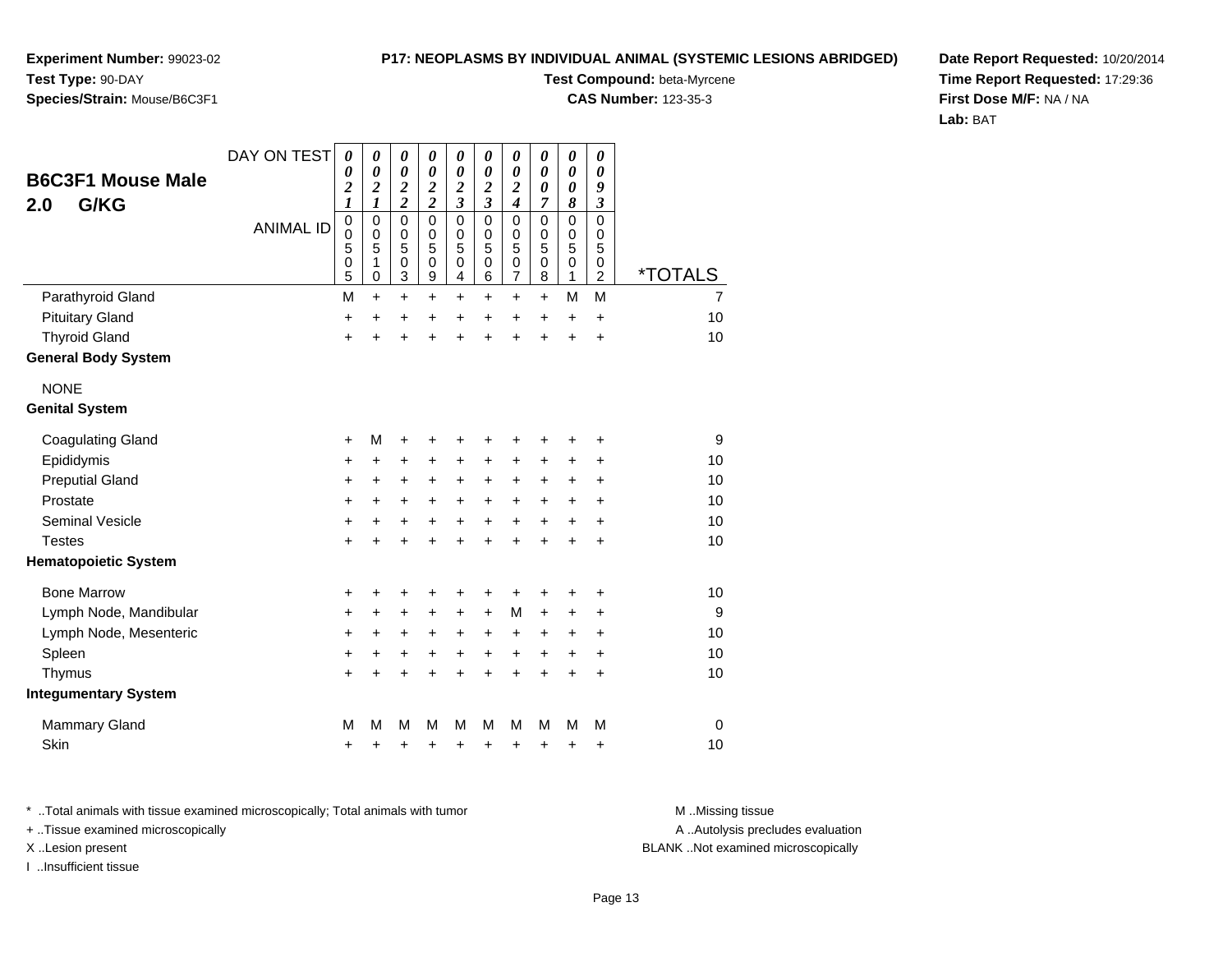# **Species/Strain:** Mouse/B6C3F1

#### **P17: NEOPLASMS BY INDIVIDUAL ANIMAL (SYSTEMIC LESIONS ABRIDGED)**

**Test Compound:** beta-Myrcene

**CAS Number:** 123-35-3

**Date Report Requested:** 10/20/2014**Time Report Requested:** 17:29:37**First Dose M/F:** NA / NA**Lab:** BAT

| <b>B6C3F1 Mouse Male</b><br>G/KG<br>2.0           | DAY ON TEST<br><b>ANIMAL ID</b> | 0<br>0<br>$\overline{\mathbf{c}}$<br>$\boldsymbol{l}$<br>$\boldsymbol{0}$<br>0<br>5<br>$\mathbf 0$ | 0<br>0<br>$\boldsymbol{2}$<br>$\boldsymbol{l}$<br>0<br>0<br>5<br>1 | 0<br>0<br>$\boldsymbol{2}$<br>$\overline{2}$<br>0<br>0<br>5<br>0 | 0<br>0<br>$\boldsymbol{2}$<br>$\overline{2}$<br>$\mathbf 0$<br>$\mathbf 0$<br>5<br>$\pmb{0}$ | 0<br>0<br>$\overline{\mathbf{c}}$<br>$\overline{\mathbf{3}}$<br>$\mathbf 0$<br>$\mathbf 0$<br>5<br>$\mathbf 0$ | 0<br>0<br>$\boldsymbol{2}$<br>$\mathfrak{z}$<br>$\mathbf 0$<br>$\mathbf 0$<br>5<br>$\mathbf 0$ | 0<br>0<br>2<br>$\boldsymbol{4}$<br>$\mathbf 0$<br>0<br>5<br>$\mathbf 0$ | 0<br>0<br>$\boldsymbol{\theta}$<br>7<br>0<br>$\mathbf 0$<br>5<br>$\mathbf 0$ | 0<br>0<br>0<br>8<br>0<br>$\mathbf 0$<br>5<br>$\mathbf 0$ | 0<br>0<br>9<br>$\boldsymbol{\beta}$<br>0<br>0<br>5<br>0 |                       |
|---------------------------------------------------|---------------------------------|----------------------------------------------------------------------------------------------------|--------------------------------------------------------------------|------------------------------------------------------------------|----------------------------------------------------------------------------------------------|----------------------------------------------------------------------------------------------------------------|------------------------------------------------------------------------------------------------|-------------------------------------------------------------------------|------------------------------------------------------------------------------|----------------------------------------------------------|---------------------------------------------------------|-----------------------|
|                                                   |                                 | 5                                                                                                  | 0                                                                  | 3                                                                | 9                                                                                            | 4                                                                                                              | 6                                                                                              | 7                                                                       | 8                                                                            | 1                                                        | $\overline{2}$                                          | <i><b>*TOTALS</b></i> |
| Skin                                              |                                 | +                                                                                                  | $\ddot{}$                                                          | $\ddot{}$                                                        | $\ddot{}$                                                                                    | $\ddot{}$                                                                                                      | $\ddot{}$                                                                                      | $\ddot{}$                                                               | $\ddot{}$                                                                    | $\ddot{}$                                                | $\ddot{}$                                               | 10                    |
| <b>Musculoskeletal System</b>                     |                                 |                                                                                                    |                                                                    |                                                                  |                                                                                              |                                                                                                                |                                                                                                |                                                                         |                                                                              |                                                          |                                                         |                       |
| <b>Bone</b>                                       |                                 | $\ddot{}$                                                                                          |                                                                    |                                                                  |                                                                                              |                                                                                                                |                                                                                                |                                                                         | +                                                                            | +                                                        | +                                                       | 10                    |
| <b>Nervous System</b>                             |                                 |                                                                                                    |                                                                    |                                                                  |                                                                                              |                                                                                                                |                                                                                                |                                                                         |                                                                              |                                                          |                                                         |                       |
| <b>Brain</b>                                      |                                 | $+$                                                                                                | +                                                                  | +                                                                | +                                                                                            |                                                                                                                |                                                                                                | +                                                                       | ٠                                                                            | ٠                                                        | +                                                       | 10                    |
| <b>Respiratory System</b>                         |                                 |                                                                                                    |                                                                    |                                                                  |                                                                                              |                                                                                                                |                                                                                                |                                                                         |                                                                              |                                                          |                                                         |                       |
| Lung                                              |                                 | $\ddot{}$                                                                                          |                                                                    | +                                                                | +                                                                                            | +                                                                                                              |                                                                                                | +                                                                       | ٠                                                                            | +                                                        | +                                                       | 10                    |
| <b>Nose</b>                                       |                                 | $\ddot{}$                                                                                          | +                                                                  | $\ddot{}$                                                        | $\ddot{}$                                                                                    | $\ddot{}$                                                                                                      | $\ddot{}$                                                                                      | $+$                                                                     | $\ddot{}$                                                                    | $\ddot{}$                                                | $\ddot{}$                                               | 10                    |
| Trachea                                           |                                 | $\ddot{}$                                                                                          |                                                                    | +                                                                |                                                                                              | $\ddot{}$                                                                                                      | ÷                                                                                              | $\ddot{}$                                                               | $\ddot{}$                                                                    | +                                                        | +                                                       | 10                    |
| <b>Special Senses System</b>                      |                                 |                                                                                                    |                                                                    |                                                                  |                                                                                              |                                                                                                                |                                                                                                |                                                                         |                                                                              |                                                          |                                                         |                       |
| Eye                                               |                                 | +                                                                                                  |                                                                    |                                                                  |                                                                                              |                                                                                                                |                                                                                                |                                                                         |                                                                              |                                                          | +                                                       | 10                    |
| <b>Harderian Gland</b>                            |                                 | $\ddot{}$                                                                                          | +                                                                  | +                                                                | +                                                                                            | $\ddot{}$                                                                                                      | $\ddot{}$                                                                                      | $\ddot{}$                                                               | $\ddot{}$                                                                    | $\ddot{}$                                                | +                                                       | 10                    |
| <b>Urinary System</b>                             |                                 |                                                                                                    |                                                                    |                                                                  |                                                                                              |                                                                                                                |                                                                                                |                                                                         |                                                                              |                                                          |                                                         |                       |
| Kidney                                            |                                 | $\ddot{}$                                                                                          |                                                                    |                                                                  |                                                                                              |                                                                                                                |                                                                                                |                                                                         |                                                                              |                                                          | +                                                       | 10                    |
| <b>Urinary Bladder</b><br><b>SYSTEMIC LESIONS</b> |                                 | $\ddot{}$                                                                                          | +                                                                  | +                                                                | +                                                                                            | +                                                                                                              | ٠                                                                                              | +                                                                       | $\ddot{}$                                                                    | +                                                        | $\ddot{}$                                               | 10                    |
| Multiple Organ                                    |                                 | +                                                                                                  |                                                                    |                                                                  |                                                                                              |                                                                                                                |                                                                                                |                                                                         |                                                                              | +                                                        | +                                                       | 10                    |

\* ..Total animals with tissue examined microscopically; Total animals with tumor **M** . Missing tissue M ..Missing tissue

+ ..Tissue examined microscopically

I ..Insufficient tissue

A ..Autolysis precludes evaluation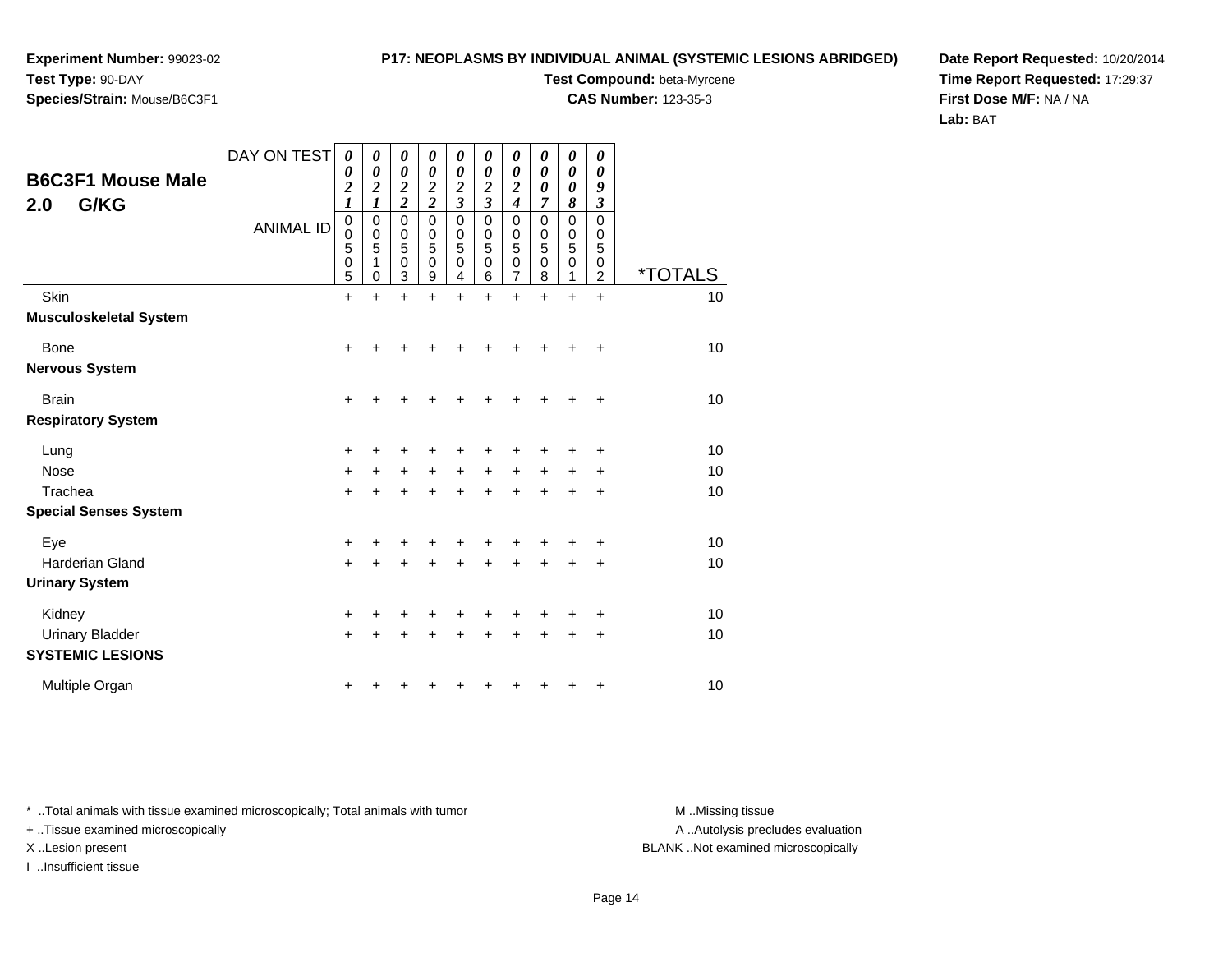#### **P17: NEOPLASMS BY INDIVIDUAL ANIMAL (SYSTEMIC LESIONS ABRIDGED)**

**Species/Strain:** Mouse/B6C3F1

**Test Compound:** beta-Myrcene

**CAS Number:** 123-35-3

**Date Report Requested:** 10/20/2014**Time Report Requested:** 17:29:37**First Dose M/F:** NA / NA**Lab:** BAT

| <b>B6C3F1 Mouse Male</b>     | DAY ON TEST      | $\boldsymbol{\theta}$<br>0                 | 0<br>0                                        | $\boldsymbol{\theta}$<br>$\boldsymbol{\theta}$ | 0<br>0                                 | 0<br>0                | 0<br>$\boldsymbol{\theta}$          | 0<br>0                          | 0<br>0                          | $\boldsymbol{\theta}$<br>0                    | 0<br>$\boldsymbol{\theta}$                |                       |
|------------------------------|------------------|--------------------------------------------|-----------------------------------------------|------------------------------------------------|----------------------------------------|-----------------------|-------------------------------------|---------------------------------|---------------------------------|-----------------------------------------------|-------------------------------------------|-----------------------|
| G/KG<br>4.0                  |                  | 0<br>$\overline{\mathbf{c}}$               | $\boldsymbol{\theta}$<br>2                    | 0<br>3                                         | 0<br>3                                 | 0<br>3                | 0<br>3                              | 0<br>3                          | 0<br>3                          | 0<br>3                                        | $\boldsymbol{\theta}$<br>3                |                       |
|                              | <b>ANIMAL ID</b> | $\pmb{0}$<br>0<br>6<br>0<br>$\overline{c}$ | $\Omega$<br>$\Omega$<br>6<br>$\mathbf 0$<br>6 | $\mathbf 0$<br>$\mathbf 0$<br>6<br>0<br>1      | $\mathbf 0$<br>$\Omega$<br>6<br>0<br>3 | 0<br>0<br>6<br>0<br>4 | $\Omega$<br>$\Omega$<br>6<br>0<br>5 | $\mathbf 0$<br>0<br>6<br>0<br>7 | $\mathbf 0$<br>0<br>6<br>0<br>8 | $\Omega$<br>$\Omega$<br>6<br>$\mathbf 0$<br>9 | $\mathbf 0$<br>0<br>6<br>1<br>$\mathbf 0$ | <i><b>*TOTALS</b></i> |
| <b>Alimentary System</b>     |                  |                                            |                                               |                                                |                                        |                       |                                     |                                 |                                 |                                               |                                           |                       |
| Esophagus                    |                  | +                                          | +                                             | +                                              | +                                      | +                     |                                     | +                               | +                               | +                                             | +                                         | 10                    |
| Gallbladder                  |                  | +                                          | +                                             | +                                              | +                                      | +                     | +                                   | +                               | $\ddot{}$                       | A                                             | A                                         | 8                     |
| Intestine Large, Cecum       |                  | $\ddot{}$                                  | $\ddot{}$                                     | $\ddot{}$                                      | $\ddot{}$                              | +                     | $\ddot{}$                           | $\ddot{}$                       | $\ddot{}$                       | $\ddot{}$                                     | A                                         | 9                     |
| Intestine Large, Colon       |                  | +                                          | $\pm$                                         | $\ddot{}$                                      | $+$                                    | $\ddot{}$             | $\ddot{}$                           | $+$                             | $+$                             | A                                             | A                                         | 8                     |
| Intestine Large, Rectum      |                  | $\ddot{}$                                  | $\ddot{}$                                     | $\ddot{}$                                      | $\ddot{}$                              | A                     | $\ddot{}$                           | $+$                             | $\ddot{}$                       | $\ddot{}$                                     | $\ddot{}$                                 | 9                     |
| Intestine Small, Duodenum    |                  | $\ddot{}$                                  | +                                             | +                                              | $\ddot{}$                              | A                     | $\ddot{}$                           | $\ddot{}$                       | A                               | A                                             | A                                         | 6                     |
| Intestine Small, Ileum       |                  | $\ddot{}$                                  | $\ddot{}$                                     | $\ddot{}$                                      | $+$                                    | A                     | $+$                                 | $+$                             | $+$                             | A                                             | A                                         | $\overline{7}$        |
| Intestine Small, Jejunum     |                  | +                                          | +                                             | +                                              | $\ddot{}$                              | A                     | $\ddot{}$                           | $\ddot{}$                       | A                               | A                                             | A                                         | 6                     |
| Liver                        |                  | $\ddot{}$                                  | $\ddot{}$                                     | $\ddot{}$                                      | $\ddot{}$                              | $\ddot{}$             | $\ddot{}$                           | $\ddot{}$                       | $\ddot{}$                       | $\ddot{}$                                     | $\ddot{}$                                 | 10                    |
| Oral Mucosa                  |                  | $\ddot{}$                                  | +                                             | $\ddot{}$                                      | $\ddot{}$                              | +                     | $\ddot{}$                           | +                               | +                               | +                                             | +                                         | 10                    |
| Pancreas                     |                  | $\ddot{}$                                  | $\ddot{}$                                     | $\ddot{}$                                      | $\ddot{}$                              | $\ddot{}$             | $\ddot{}$                           | $\ddot{}$                       | $\ddot{}$                       | $\ddot{}$                                     | $\ddot{}$                                 | 10                    |
| <b>Salivary Glands</b>       |                  | +                                          | +                                             | $\ddot{}$                                      | $\ddot{}$                              | +                     | $\ddot{}$                           | $\ddot{}$                       | $\ddot{}$                       | +                                             | $\ddot{}$                                 | 10                    |
| Stomach, Forestomach         |                  | +                                          | $\ddot{}$                                     | $\ddot{}$                                      | $\ddot{}$                              | $\ddot{}$             | $\ddot{}$                           | $\ddot{}$                       | $\ddot{}$                       | $\ddot{}$                                     | $\ddot{}$                                 | 10                    |
| Stomach, Glandular           |                  | $\ddot{}$                                  | $\ddot{}$                                     | $\ddot{}$                                      | $\ddot{}$                              | $\ddot{}$             | $\ddot{}$                           | $\ddot{}$                       | $\ddot{}$                       | $\ddot{}$                                     | $\ddot{}$                                 | 10                    |
| <b>Cardiovascular System</b> |                  |                                            |                                               |                                                |                                        |                       |                                     |                                 |                                 |                                               |                                           |                       |
| <b>Blood Vessel</b>          |                  | +                                          | +                                             |                                                |                                        |                       | +                                   |                                 | +                               | +                                             | +                                         | 10                    |
| Heart                        |                  | $\ddot{}$                                  | $\ddot{}$                                     | $\ddot{}$                                      | $\ddot{}$                              | $\ddot{}$             | $\ddot{}$                           | $\ddot{}$                       | $\ddot{}$                       | $\ddot{}$                                     | $\ddot{}$                                 | 10                    |
| <b>Endocrine System</b>      |                  |                                            |                                               |                                                |                                        |                       |                                     |                                 |                                 |                                               |                                           |                       |
| <b>Adrenal Cortex</b>        |                  | +                                          |                                               |                                                |                                        |                       |                                     |                                 |                                 | ٠                                             | +                                         | 10                    |
| Adrenal Medulla              |                  | +                                          | +                                             | +                                              | +                                      | +                     | +                                   | +                               | +                               | +                                             | +                                         | 10                    |

\* ..Total animals with tissue examined microscopically; Total animals with tumor **M** . Missing tissue M ..Missing tissue

+ ..Tissue examined microscopically

I ..Insufficient tissue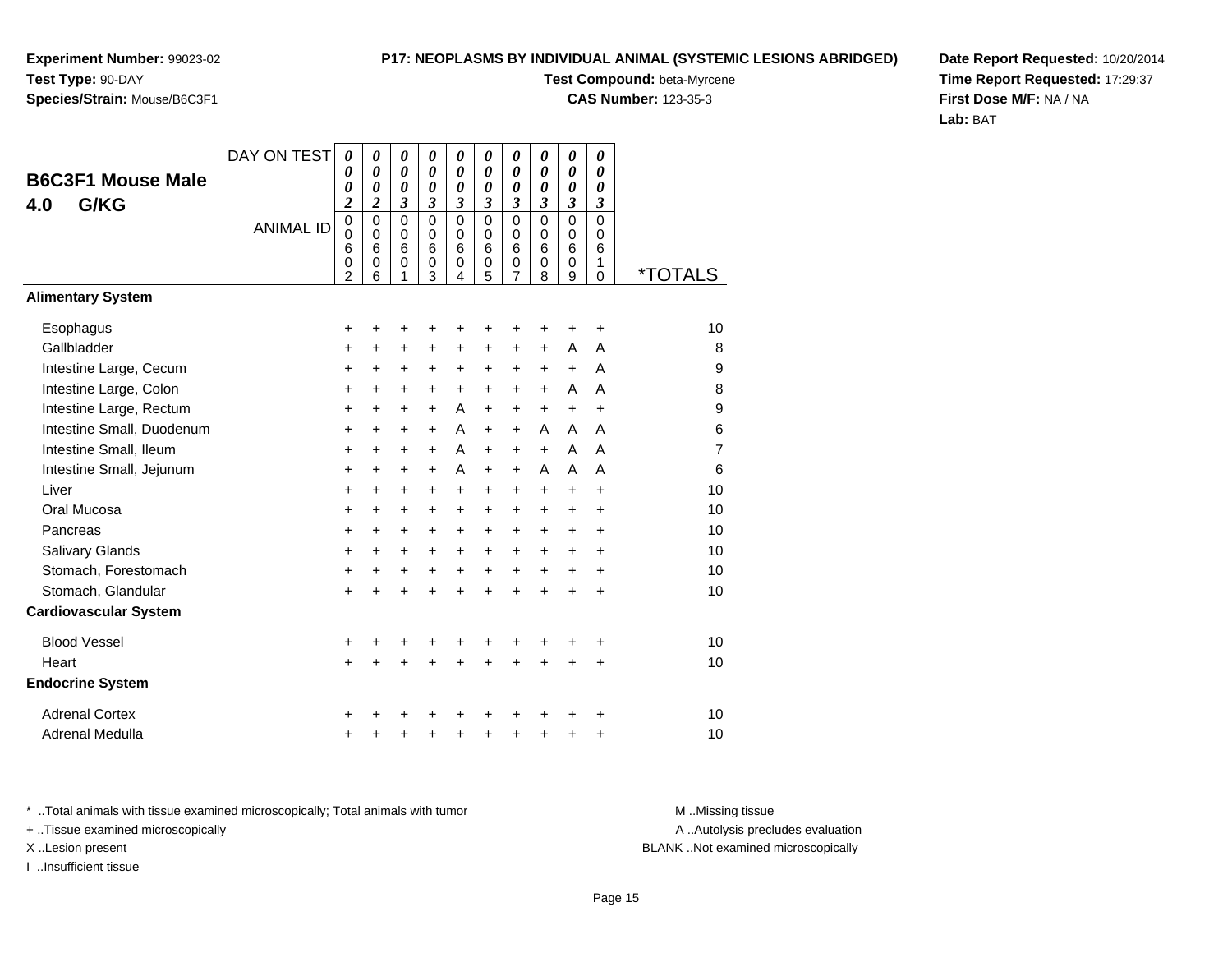**Experiment Number:** 99023-02**Test Type:** 90-DAY**Species/Strain:** Mouse/B6C3F1

### **Test Compound:** beta-Myrcene

**CAS Number:** 123-35-3

**Date Report Requested:** 10/20/2014**Time Report Requested:** 17:29:37**First Dose M/F:** NA / NA**Lab:** BAT

| <b>B6C3F1 Mouse Male</b>    | DAY ON TEST      | $\boldsymbol{\theta}$<br>0<br>0                                                      | 0<br>$\theta$<br>0                                                      | 0<br>0<br>0                                                       | 0<br>0<br>0                                    | 0<br>0<br>0                          | $\boldsymbol{\theta}$<br>$\boldsymbol{\theta}$<br>$\boldsymbol{\theta}$ | $\boldsymbol{\theta}$<br>0<br>$\boldsymbol{\theta}$                       | 0<br>0<br>0                                                                 | $\boldsymbol{\theta}$<br>0<br>0      | 0<br>$\boldsymbol{\theta}$<br>0                         |                       |
|-----------------------------|------------------|--------------------------------------------------------------------------------------|-------------------------------------------------------------------------|-------------------------------------------------------------------|------------------------------------------------|--------------------------------------|-------------------------------------------------------------------------|---------------------------------------------------------------------------|-----------------------------------------------------------------------------|--------------------------------------|---------------------------------------------------------|-----------------------|
| G/KG<br>4.0                 | <b>ANIMAL ID</b> | $\boldsymbol{2}$<br>$\mathbf 0$<br>$\mathbf 0$<br>6<br>$\mathbf 0$<br>$\overline{2}$ | $\boldsymbol{2}$<br>$\mathbf 0$<br>$\mathbf 0$<br>6<br>$\mathbf 0$<br>6 | $\boldsymbol{\beta}$<br>$\mathbf 0$<br>0<br>6<br>$\mathbf 0$<br>1 | 3<br>$\mathbf 0$<br>$\mathbf 0$<br>6<br>0<br>3 | 3<br>$\mathbf 0$<br>0<br>6<br>0<br>4 | 3<br>$\mathbf 0$<br>0<br>6<br>0<br>5                                    | 3<br>$\mathbf 0$<br>0<br>$6\phantom{1}6$<br>$\mathbf 0$<br>$\overline{7}$ | $\boldsymbol{\beta}$<br>$\mathbf 0$<br>$\mathbf 0$<br>6<br>$\mathbf 0$<br>8 | 3<br>$\mathbf 0$<br>0<br>6<br>0<br>9 | $\boldsymbol{\beta}$<br>$\mathbf 0$<br>0<br>6<br>1<br>0 | <i><b>*TOTALS</b></i> |
| Parathyroid Gland           |                  | M                                                                                    | M                                                                       | +                                                                 | +                                              | M                                    | $\ddot{}$                                                               | $\ddot{}$                                                                 | M                                                                           | $\ddot{}$                            | $\ddot{}$                                               | 6                     |
| <b>Pituitary Gland</b>      |                  | +                                                                                    | +                                                                       | +                                                                 | +                                              | +                                    | +                                                                       | +                                                                         | +                                                                           | +                                    | +                                                       | 10                    |
| <b>Thyroid Gland</b>        |                  | $\ddot{}$                                                                            | $\ddot{}$                                                               | $\ddot{}$                                                         | $\ddot{}$                                      | $\ddot{}$                            | ÷                                                                       | $\ddot{}$                                                                 | $\ddot{}$                                                                   | $\ddot{}$                            | $\ddot{}$                                               | 10                    |
| <b>General Body System</b>  |                  |                                                                                      |                                                                         |                                                                   |                                                |                                      |                                                                         |                                                                           |                                                                             |                                      |                                                         |                       |
| <b>NONE</b>                 |                  |                                                                                      |                                                                         |                                                                   |                                                |                                      |                                                                         |                                                                           |                                                                             |                                      |                                                         |                       |
| <b>Genital System</b>       |                  |                                                                                      |                                                                         |                                                                   |                                                |                                      |                                                                         |                                                                           |                                                                             |                                      |                                                         |                       |
| <b>Coagulating Gland</b>    |                  | +                                                                                    | +                                                                       | +                                                                 | +                                              | +                                    | +                                                                       | +                                                                         | +                                                                           | +                                    | +                                                       | 10                    |
| Epididymis                  |                  | $\ddot{}$                                                                            | $\ddot{}$                                                               | $\ddot{}$                                                         | $\ddot{}$                                      | $\ddot{}$                            | $\ddot{}$                                                               | $\ddot{}$                                                                 | $\ddot{}$                                                                   | $\ddot{}$                            | +                                                       | 10                    |
| <b>Preputial Gland</b>      |                  | +                                                                                    | +                                                                       | +                                                                 | +                                              | +                                    | $\ddot{}$                                                               | +                                                                         | +                                                                           | +                                    | +                                                       | 10                    |
| Prostate                    |                  | $\ddot{}$                                                                            | +                                                                       | $\pm$                                                             | +                                              | $\ddot{}$                            | $\ddot{}$                                                               | +                                                                         | $\ddot{}$                                                                   | +                                    | $\ddot{}$                                               | 10                    |
| <b>Seminal Vesicle</b>      |                  | $\ddot{}$                                                                            | $\ddot{}$                                                               | $\ddot{}$                                                         | $\ddot{}$                                      | $\ddot{}$                            | $\ddot{}$                                                               | $\ddot{}$                                                                 | $\ddot{}$                                                                   | $\ddot{}$                            | $\ddot{}$                                               | 10                    |
| <b>Testes</b>               |                  | $\ddot{}$                                                                            | +                                                                       | +                                                                 | $\ddot{}$                                      | $\ddot{}$                            | +                                                                       | $\ddot{}$                                                                 | $\ddot{}$                                                                   | $\ddot{}$                            | +                                                       | 10                    |
| <b>Hematopoietic System</b> |                  |                                                                                      |                                                                         |                                                                   |                                                |                                      |                                                                         |                                                                           |                                                                             |                                      |                                                         |                       |
| <b>Bone Marrow</b>          |                  | +                                                                                    | +                                                                       | +                                                                 | +                                              | +                                    | +                                                                       | +                                                                         | ٠                                                                           | ٠                                    | +                                                       | 10                    |
| Lymph Node, Mandibular      |                  | $\ddot{}$                                                                            | +                                                                       | +                                                                 | $\pm$                                          | $\ddot{}$                            | +                                                                       | +                                                                         | +                                                                           | +                                    | +                                                       | 10                    |
| Lymph Node, Mesenteric      |                  | $\ddot{}$                                                                            | +                                                                       | +                                                                 | +                                              | +                                    | $\ddot{}$                                                               | +                                                                         | $\ddot{}$                                                                   | +                                    | +                                                       | 10                    |
| Spleen                      |                  | $\ddot{}$                                                                            | $\ddot{}$                                                               | $\ddot{}$                                                         | +                                              | $\ddot{}$                            | $\ddot{}$                                                               | $\ddot{}$                                                                 | $\ddot{}$                                                                   | $\ddot{}$                            | +                                                       | 10                    |
| Thymus                      |                  | $\ddot{}$                                                                            | $\ddot{}$                                                               | $\ddot{}$                                                         | $\ddot{}$                                      | $\ddot{}$                            | $\ddot{}$                                                               | $\ddot{}$                                                                 | $\ddot{}$                                                                   | $\ddot{}$                            | $\ddot{}$                                               | 10                    |
| <b>Integumentary System</b> |                  |                                                                                      |                                                                         |                                                                   |                                                |                                      |                                                                         |                                                                           |                                                                             |                                      |                                                         |                       |
| Mammary Gland               |                  | M                                                                                    | М                                                                       | M                                                                 | м                                              | M                                    | M                                                                       | M                                                                         | M                                                                           | M                                    | M                                                       | $\mathbf 0$           |
| Skin                        |                  | +                                                                                    | +                                                                       | +                                                                 | +                                              | +                                    | +                                                                       | +                                                                         | +                                                                           | +                                    | +                                                       | 10                    |

\* ..Total animals with tissue examined microscopically; Total animals with tumor **M** . Missing tissue M ..Missing tissue

+ ..Tissue examined microscopically

I ..Insufficient tissue

A ..Autolysis precludes evaluation

X ..Lesion present BLANK ..Not examined microscopically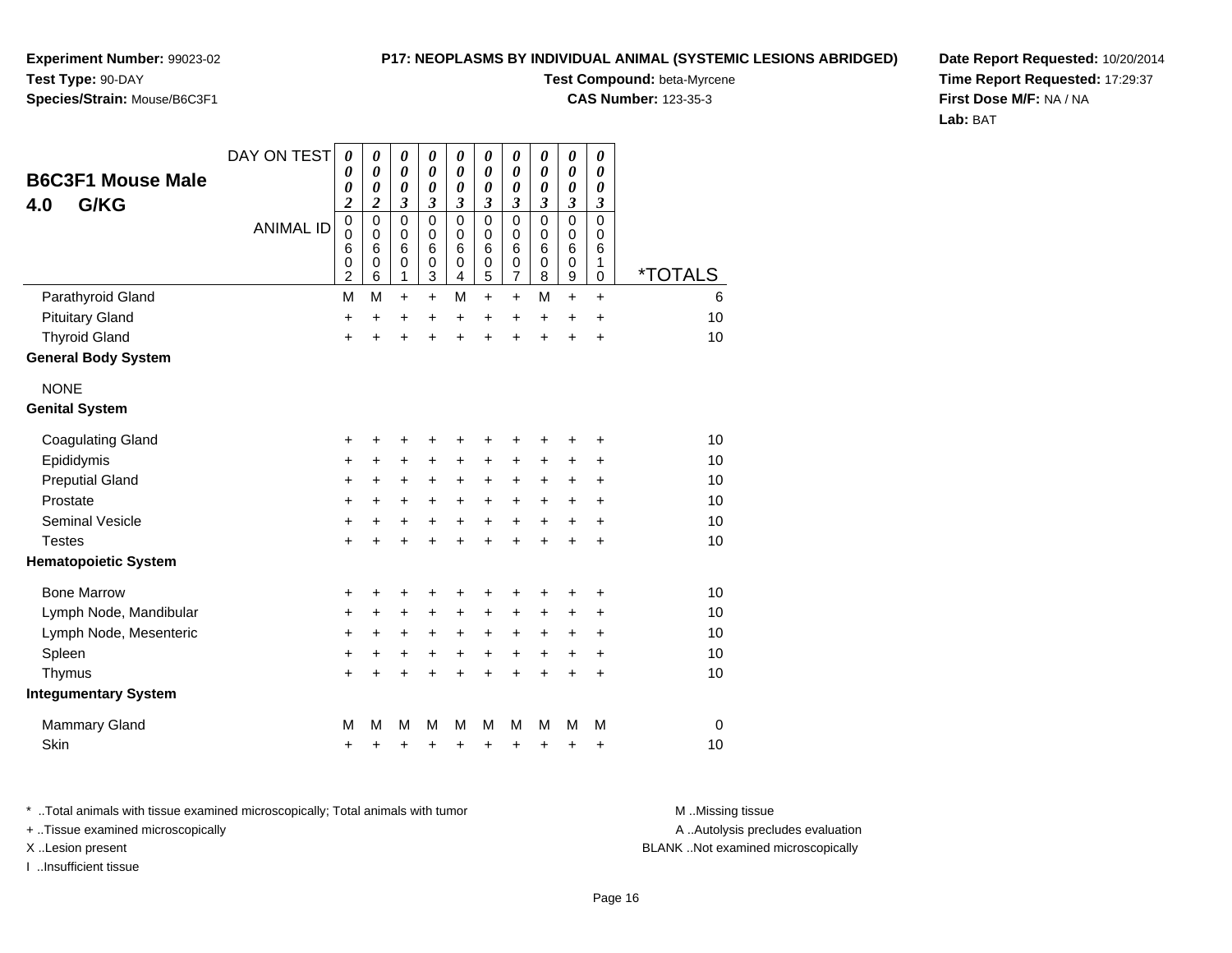#### **P17: NEOPLASMS BY INDIVIDUAL ANIMAL (SYSTEMIC LESIONS ABRIDGED)**

**Species/Strain:** Mouse/B6C3F1

**Test Compound:** beta-Myrcene

**CAS Number:** 123-35-3

**Date Report Requested:** 10/20/2014**Time Report Requested:** 17:29:37**First Dose M/F:** NA / NA**Lab:** BAT

| <b>B6C3F1 Mouse Male</b><br>G/KG<br>4.0 | DAY ON TEST<br><b>ANIMAL ID</b> | 0<br>0<br>0<br>$\boldsymbol{2}$<br>$\pmb{0}$<br>0<br>$\,6$<br>$\frac{0}{2}$ | 0<br>0<br>0<br>$\overline{\mathbf{c}}$<br>$\mathbf 0$<br>$\mathbf 0$<br>6<br>0<br>6 | 0<br>$\boldsymbol{\theta}$<br>0<br>3<br>0<br>0<br>6<br>0<br>1 | 0<br>0<br>0<br>3<br>0<br>0<br>6<br>0<br>3 | 0<br>$\boldsymbol{\theta}$<br>$\boldsymbol{\theta}$<br>3<br>$\mathbf 0$<br>0<br>6<br>0<br>4 | 0<br>0<br>0<br>3<br>$\mathbf 0$<br>0<br>6<br>0<br>5 | 0<br>$\boldsymbol{\theta}$<br>0<br>3<br>$\mathbf 0$<br>$\mathbf 0$<br>$6\phantom{1}6$<br>0<br>7 | 0<br>0<br>0<br>3<br>$\mathbf 0$<br>$\mathbf 0$<br>6<br>0<br>8 | 0<br>0<br>0<br>3<br>0<br>0<br>6<br>0<br>9 | 0<br>0<br>0<br>3<br>$\mathbf 0$<br>0<br>6<br>1<br>0 | <i><b>*TOTALS</b></i>      |
|-----------------------------------------|---------------------------------|-----------------------------------------------------------------------------|-------------------------------------------------------------------------------------|---------------------------------------------------------------|-------------------------------------------|---------------------------------------------------------------------------------------------|-----------------------------------------------------|-------------------------------------------------------------------------------------------------|---------------------------------------------------------------|-------------------------------------------|-----------------------------------------------------|----------------------------|
| Skin                                    |                                 | $\ddot{}$                                                                   | $\ddot{}$                                                                           | $\ddot{}$                                                     | $\ddot{}$                                 | $\ddot{}$                                                                                   | $\ddot{}$                                           | $\ddot{}$                                                                                       | $\ddot{}$                                                     | $\ddot{}$                                 | $\ddot{}$                                           | 10                         |
| <b>Musculoskeletal System</b>           |                                 |                                                                             |                                                                                     |                                                               |                                           |                                                                                             |                                                     |                                                                                                 |                                                               |                                           |                                                     |                            |
| Bone                                    |                                 | +                                                                           |                                                                                     |                                                               |                                           |                                                                                             |                                                     |                                                                                                 |                                                               |                                           | $\ddot{}$                                           | 10                         |
| <b>Nervous System</b>                   |                                 |                                                                             |                                                                                     |                                                               |                                           |                                                                                             |                                                     |                                                                                                 |                                                               |                                           |                                                     |                            |
| <b>Brain</b>                            |                                 | +                                                                           |                                                                                     | ٠                                                             |                                           |                                                                                             |                                                     |                                                                                                 |                                                               |                                           | ÷                                                   | 10                         |
| <b>Respiratory System</b>               |                                 |                                                                             |                                                                                     |                                                               |                                           |                                                                                             |                                                     |                                                                                                 |                                                               |                                           |                                                     |                            |
| Lung                                    |                                 | $\ddot{}$                                                                   |                                                                                     |                                                               |                                           |                                                                                             |                                                     |                                                                                                 |                                                               |                                           | ÷                                                   | 10                         |
| <b>Nose</b>                             |                                 | $+$                                                                         | $\pm$                                                                               | $\ddot{}$                                                     | $\ddot{}$                                 | $\ddot{}$                                                                                   | $\ddot{}$                                           | $+$                                                                                             | $\ddot{}$                                                     | $\pm$                                     | +                                                   | 10                         |
| Trachea                                 |                                 | +                                                                           |                                                                                     | +                                                             | +                                         | ٠                                                                                           | +                                                   |                                                                                                 | +                                                             |                                           | ٠                                                   | 10                         |
| <b>Special Senses System</b>            |                                 |                                                                             |                                                                                     |                                                               |                                           |                                                                                             |                                                     |                                                                                                 |                                                               |                                           |                                                     |                            |
| Eye                                     |                                 | +                                                                           |                                                                                     |                                                               |                                           |                                                                                             |                                                     |                                                                                                 |                                                               |                                           | +                                                   | 10                         |
| <b>Harderian Gland</b>                  |                                 | +                                                                           |                                                                                     | +                                                             |                                           | $\ddot{}$                                                                                   |                                                     | $\ddot{}$                                                                                       |                                                               | $\ddot{}$                                 | +                                                   | 10                         |
| <b>Urinary System</b>                   |                                 |                                                                             |                                                                                     |                                                               |                                           |                                                                                             |                                                     |                                                                                                 |                                                               |                                           |                                                     |                            |
| Kidney                                  |                                 | +                                                                           | +                                                                                   | +                                                             | +                                         | +                                                                                           | +                                                   |                                                                                                 |                                                               |                                           | +                                                   | 10                         |
| <b>Urinary Bladder</b>                  |                                 | +                                                                           |                                                                                     | +                                                             | +                                         | $\ddot{}$                                                                                   | $\ddot{}$                                           |                                                                                                 |                                                               |                                           | $\ddot{}$                                           | 10                         |
| <b>SYSTEMIC LESIONS</b>                 |                                 |                                                                             |                                                                                     |                                                               |                                           |                                                                                             |                                                     |                                                                                                 |                                                               |                                           |                                                     |                            |
| Multiple Organ                          |                                 | ٠                                                                           |                                                                                     |                                                               |                                           |                                                                                             |                                                     |                                                                                                 |                                                               |                                           |                                                     | 10                         |
|                                         |                                 |                                                                             |                                                                                     |                                                               |                                           |                                                                                             |                                                     |                                                                                                 |                                                               |                                           |                                                     | ***<br>***END OF MALE DATA |

\* ..Total animals with tissue examined microscopically; Total animals with tumor **M** . Missing tissue M ..Missing tissue

+ ..Tissue examined microscopically

I ..Insufficient tissue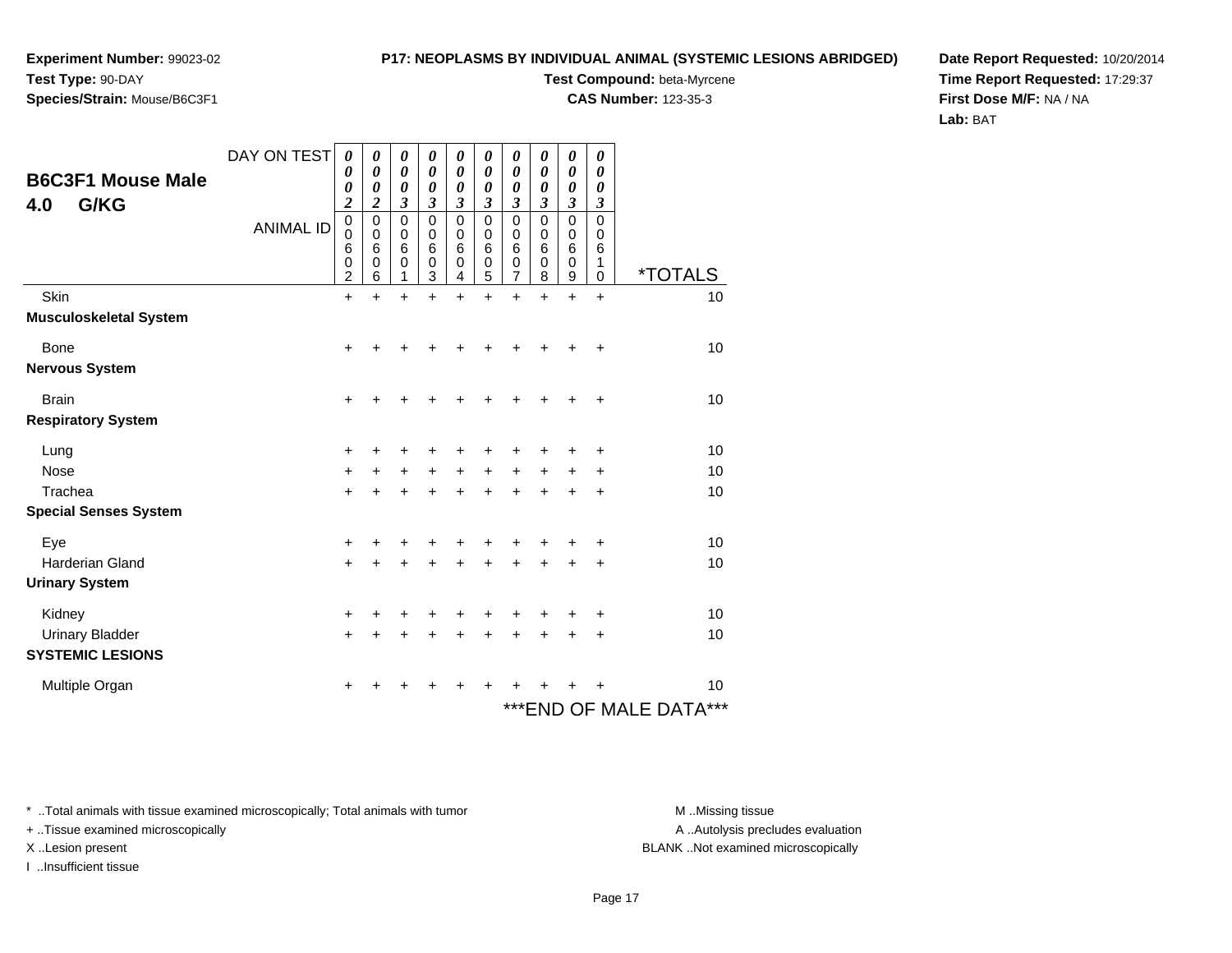#### **P17: NEOPLASMS BY INDIVIDUAL ANIMAL (SYSTEMIC LESIONS ABRIDGED)**

**Test Compound:** beta-Myrcene

**CAS Number:** 123-35-3

**Date Report Requested:** 10/20/2014**Time Report Requested:** 17:29:37**First Dose M/F:** NA / NA**Lab:** BAT

|                              | DAY ON TEST      | $\boldsymbol{\theta}$   | $\boldsymbol{\theta}$      | $\boldsymbol{\theta}$      | 0                          | 0                   | 0                    | 0                          | 0                    | 0                          | 0                |                       |
|------------------------------|------------------|-------------------------|----------------------------|----------------------------|----------------------------|---------------------|----------------------|----------------------------|----------------------|----------------------------|------------------|-----------------------|
| <b>B6C3F1 Mouse Female</b>   |                  | 0<br>9                  | $\boldsymbol{\theta}$<br>9 | $\boldsymbol{\theta}$<br>9 | $\boldsymbol{\theta}$<br>9 | 0<br>9              | 0<br>9               | $\boldsymbol{\theta}$<br>9 | 0<br>9               | 0<br>9                     | 0<br>9           |                       |
| 0 G/KG                       |                  | $\overline{\mathbf{3}}$ | $\mathfrak{z}$             | $\mathfrak{z}$             | $\mathfrak{z}$             | $\mathfrak{z}$      | $\mathfrak{z}$       | $\boldsymbol{\beta}$       | $\boldsymbol{\beta}$ | $\boldsymbol{\beta}$       | 3                |                       |
|                              | <b>ANIMAL ID</b> | $\mathbf 0$<br>0        | $\Omega$<br>$\Omega$       | $\Omega$<br>0              | $\Omega$<br>$\Omega$       | 0<br>0              | $\Omega$<br>$\Omega$ | $\overline{0}$<br>0        | $\overline{0}$<br>0  | $\mathbf 0$<br>$\mathbf 0$ | $\mathbf 0$<br>0 |                       |
|                              |                  | 1                       | 1                          | 1                          | 1                          | 1                   | 1                    | 1                          | 1                    | 1                          | 1                |                       |
|                              |                  | 5<br>1                  | 5<br>$\overline{2}$        | 5<br>3                     | 5<br>4                     | 5<br>$\overline{5}$ | 5<br>6               | 5<br>$\overline{7}$        | 5<br>8               | 5<br>9                     | 6<br>0           | <i><b>*TOTALS</b></i> |
| <b>Alimentary System</b>     |                  |                         |                            |                            |                            |                     |                      |                            |                      |                            |                  |                       |
| Esophagus                    |                  | +                       | +                          | +                          | +                          | +                   | +                    | +                          | +                    | +                          | $\ddot{}$        | 10                    |
| Gallbladder                  |                  | +                       | $\ddot{}$                  | $\ddot{}$                  | +                          | $\ddot{}$           | +                    | $\ddot{}$                  | +                    | $\pm$                      | +                | 10                    |
| Intestine Large, Cecum       |                  | +                       | $\ddot{}$                  | +                          | +                          | +                   | +                    | +                          | +                    | $\ddot{}$                  | $\ddot{}$        | 10                    |
| Intestine Large, Colon       |                  | $\pmb{+}$               | $\ddot{}$                  | $\ddot{}$                  | $\ddot{}$                  | $\ddot{}$           | $\ddot{}$            | $\ddot{}$                  | $\ddot{}$            | $\ddot{}$                  | $\ddot{}$        | 10                    |
| Intestine Large, Rectum      |                  | +                       | $\ddot{}$                  | $\ddot{}$                  | $\ddot{}$                  | +                   | +                    | $\ddot{}$                  | $\ddot{}$            | $\ddot{}$                  | $\ddot{}$        | 10                    |
| Intestine Small, Duodenum    |                  | $\ddot{}$               | $\ddot{}$                  | $\ddot{}$                  | $\ddot{}$                  | +                   | $\ddot{}$            | $\ddot{}$                  | $\ddot{}$            | $\ddot{}$                  | $\ddot{}$        | 10                    |
| Intestine Small, Ileum       |                  | $\pmb{+}$               | $\ddot{}$                  | $\ddot{}$                  | $\ddot{}$                  | +                   | +                    | $\ddot{}$                  | $\ddot{}$            | $\ddot{}$                  | $\ddot{}$        | 10                    |
| Intestine Small, Jejunum     |                  | +                       | +                          | $\ddot{}$                  | $\ddot{}$                  | $\ddot{}$           | +                    | $\ddot{}$                  | $\ddot{}$            | $\ddot{}$                  | +                | 10                    |
| Liver                        |                  | $\ddot{}$               | $\ddot{}$                  | $\ddot{}$                  | $\ddot{}$                  | +                   | $\ddot{}$            | $\ddot{}$                  | $\ddot{}$            | $+$                        | $\ddot{}$        | 10                    |
| Oral Mucosa                  |                  | +                       | +                          | $\ddot{}$                  | +                          | +                   | +                    | +                          | +                    | +                          | +                | 10                    |
| Pancreas                     |                  | $\ddot{}$               | $\ddot{}$                  | $\ddot{}$                  | $\ddot{}$                  | $\ddot{}$           | $\ddot{}$            | $\ddot{}$                  | $\ddot{}$            | $\ddot{}$                  | $\ddot{}$        | 10                    |
| <b>Salivary Glands</b>       |                  | $\ddot{}$               | $\ddot{}$                  | $\ddot{}$                  | $\ddot{}$                  | +                   | $\ddot{}$            | $\ddot{}$                  | $\ddot{}$            | $\ddot{}$                  | $\ddot{}$        | 10                    |
| Stomach, Forestomach         |                  | +                       | +                          | +                          | $\ddot{}$                  | +                   | $\ddot{}$            | $\ddot{}$                  | $\ddot{}$            | $\ddot{}$                  | $\pm$            | 10                    |
| Stomach, Glandular           |                  | $\ddot{}$               | $\ddot{}$                  | $\ddot{}$                  | $\ddot{}$                  | $\ddot{}$           | $\ddot{}$            | $\ddot{}$                  | $\ddot{}$            | $\ddot{}$                  | $\ddot{}$        | 10                    |
| <b>Cardiovascular System</b> |                  |                         |                            |                            |                            |                     |                      |                            |                      |                            |                  |                       |
| <b>Blood Vessel</b>          |                  | +                       | +                          | +                          |                            | +                   | +                    | +                          |                      |                            | +                | 10                    |
| Heart                        |                  | $\ddot{}$               | $\ddot{}$                  | $\ddot{}$                  | $\ddot{}$                  | $\ddot{}$           | $\ddot{}$            | $\ddot{}$                  | $\ddot{}$            | $\ddot{}$                  | +                | 10                    |
| <b>Endocrine System</b>      |                  |                         |                            |                            |                            |                     |                      |                            |                      |                            |                  |                       |
| <b>Adrenal Cortex</b>        |                  | +                       |                            |                            |                            |                     |                      | +                          |                      |                            | +                | 10                    |
| Adrenal Medulla              |                  | +                       |                            |                            |                            | +                   | +                    | +                          | +                    | +                          | +                | 10                    |

\* ..Total animals with tissue examined microscopically; Total animals with tumor **M** . Missing tissue M ..Missing tissue + ..Tissue examined microscopically

I ..Insufficient tissue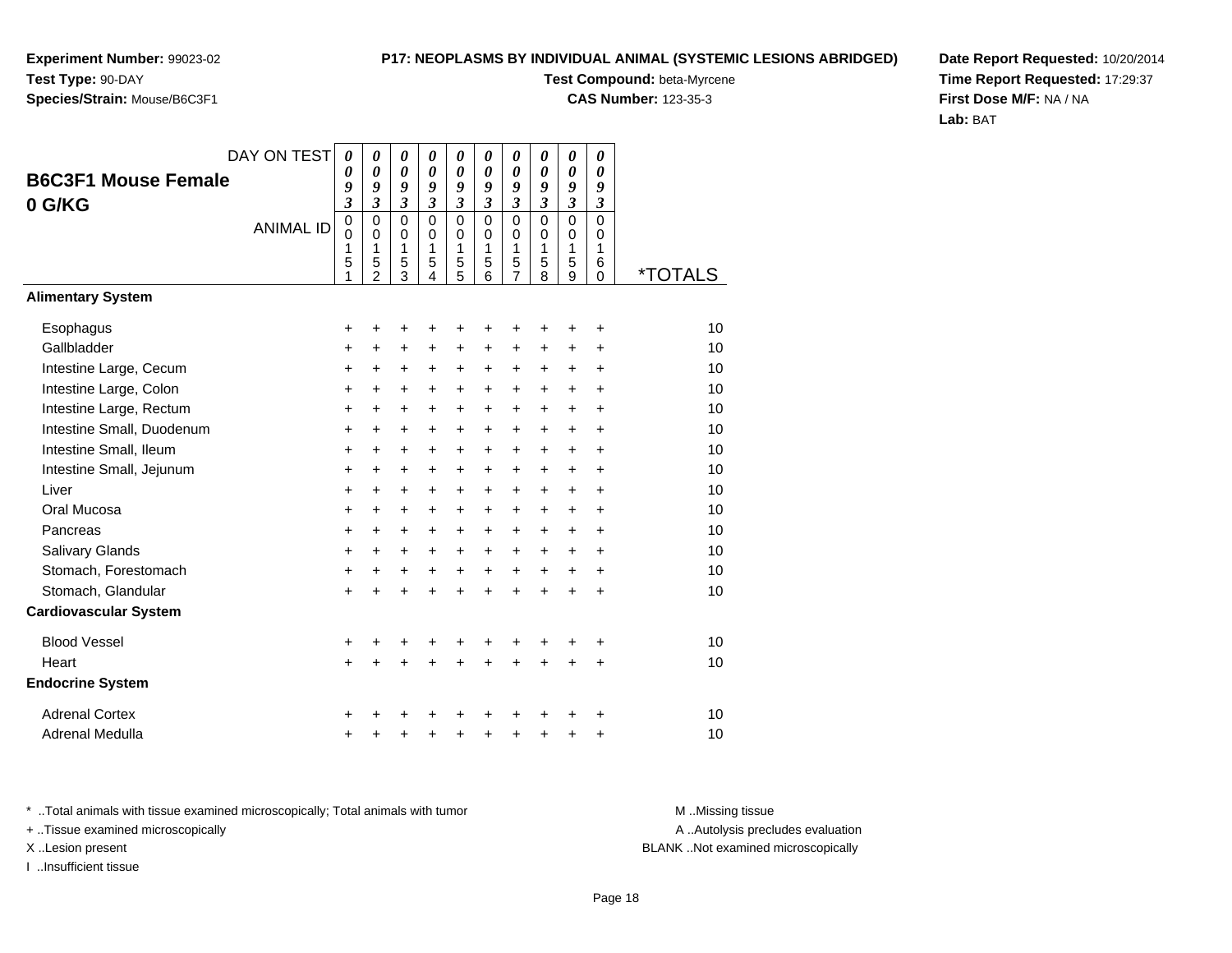**Experiment Number:** 99023-02**Test Type:** 90-DAY

# **Species/Strain:** Mouse/B6C3F1

**Test Compound:** beta-Myrcene

**CAS Number:** 123-35-3

**Date Report Requested:** 10/20/2014**Time Report Requested:** 17:29:37**First Dose M/F:** NA / NA**Lab:** BAT

| <b>B6C3F1 Mouse Female</b><br>0 G/KG | DAY ON TEST      | 0<br>0<br>9<br>$\boldsymbol{\beta}$ | 0<br>0<br>9<br>3                             | 0<br>$\boldsymbol{\theta}$<br>9<br>$\mathfrak{z}$ | 0<br>$\pmb{\theta}$<br>9<br>$\overline{\mathbf{3}}$<br>$\mathbf 0$ | 0<br>$\pmb{\theta}$<br>9<br>$\overline{\mathbf{3}}$<br>0 | 0<br>$\pmb{\theta}$<br>9<br>$\overline{\mathbf{3}}$ | 0<br>$\boldsymbol{\theta}$<br>9<br>3 | 0<br>0<br>9<br>$\boldsymbol{\mathfrak{z}}$<br>$\mathbf 0$ | 0<br>$\boldsymbol{\theta}$<br>9<br>$\mathfrak{z}$<br>$\mathbf 0$ | 0<br>0<br>9<br>$\boldsymbol{\beta}$<br>0 |                       |
|--------------------------------------|------------------|-------------------------------------|----------------------------------------------|---------------------------------------------------|--------------------------------------------------------------------|----------------------------------------------------------|-----------------------------------------------------|--------------------------------------|-----------------------------------------------------------|------------------------------------------------------------------|------------------------------------------|-----------------------|
|                                      | <b>ANIMAL ID</b> | $\pmb{0}$<br>0<br>1<br>5<br>1       | $\mathbf 0$<br>0<br>1<br>5<br>$\overline{2}$ | $\mathbf 0$<br>0<br>1<br>5<br>$\overline{3}$      | 0<br>1<br>5<br>4                                                   | 0<br>1<br>5<br>5                                         | 0<br>0<br>1<br>5<br>6                               | $\mathbf 0$<br>0<br>1<br>5<br>7      | 0<br>1<br>5<br>8                                          | 0<br>1<br>5<br>$\boldsymbol{9}$                                  | 0<br>1<br>6<br>0                         | <i><b>*TOTALS</b></i> |
| Parathyroid Gland                    |                  | +                                   | $\ddot{}$                                    | $\ddot{}$                                         | $\ddot{}$                                                          | $\ddot{}$                                                | $\ddot{}$                                           | $\ddot{}$                            | $\ddot{}$                                                 | $\ddot{}$                                                        | $\ddot{}$                                | 10                    |
| <b>Pituitary Gland</b>               |                  | +                                   | $\ddot{}$                                    | +                                                 | $\ddot{}$                                                          | +                                                        | $\ddot{}$                                           | $\ddot{}$                            | $\ddot{}$                                                 | $\pm$                                                            | +                                        | 10                    |
| <b>Thyroid Gland</b>                 |                  | $\ddot{}$                           | $\ddot{}$                                    | $\ddot{}$                                         | $\ddot{}$                                                          | $\ddot{}$                                                | $\ddot{}$                                           | $\ddot{}$                            | $\ddot{}$                                                 | $\ddot{}$                                                        | +                                        | 10                    |
| <b>General Body System</b>           |                  |                                     |                                              |                                                   |                                                                    |                                                          |                                                     |                                      |                                                           |                                                                  |                                          |                       |
| <b>NONE</b>                          |                  |                                     |                                              |                                                   |                                                                    |                                                          |                                                     |                                      |                                                           |                                                                  |                                          |                       |
| <b>Genital System</b>                |                  |                                     |                                              |                                                   |                                                                    |                                                          |                                                     |                                      |                                                           |                                                                  |                                          |                       |
| <b>Clitoral Gland</b>                |                  | +                                   | +                                            | +                                                 |                                                                    | +                                                        |                                                     |                                      |                                                           |                                                                  | +                                        | 10                    |
| Ovary                                |                  | $\ddot{}$                           | +                                            | +                                                 | +                                                                  | +                                                        | +                                                   | +                                    | +                                                         | +                                                                | +                                        | 10                    |
| <b>Uterus</b>                        |                  | $\ddot{}$                           | Ŧ.                                           | $\ddot{}$                                         | $\ddot{}$                                                          | $\ddot{}$                                                | $\ddot{}$                                           | $\ddot{}$                            | $\ddot{}$                                                 | $\ddot{}$                                                        | $\ddot{}$                                | 10                    |
| <b>Hematopoietic System</b>          |                  |                                     |                                              |                                                   |                                                                    |                                                          |                                                     |                                      |                                                           |                                                                  |                                          |                       |
| <b>Bone Marrow</b>                   |                  | +                                   | +                                            | +                                                 | ٠                                                                  | +                                                        | +                                                   | +                                    |                                                           | +                                                                | ٠                                        | 10                    |
| Lymph Node, Mandibular               |                  | +                                   | $\ddot{}$                                    | $\ddot{}$                                         | $\ddot{}$                                                          | $\ddot{}$                                                | $\ddot{}$                                           | $\ddot{}$                            | $\ddot{}$                                                 | $\ddot{}$                                                        | +                                        | 10                    |
| Lymph Node, Mesenteric               |                  | +                                   | $\ddot{}$                                    | $\ddot{}$                                         | $\ddot{}$                                                          | +                                                        | +                                                   | +                                    | +                                                         | +                                                                | +                                        | 10                    |
| Spleen                               |                  | $\ddot{}$                           | +                                            | $\ddot{}$                                         | $\ddot{}$                                                          | +                                                        | $\ddot{}$                                           | $\ddot{}$                            | +                                                         | +                                                                | +                                        | 10                    |
| Thymus                               |                  | +                                   | $\ddot{}$                                    | $\ddot{}$                                         | $\ddot{}$                                                          | $\ddot{}$                                                | $\ddot{}$                                           | +                                    | $\ddot{}$                                                 | +                                                                | +                                        | 10                    |
| <b>Integumentary System</b>          |                  |                                     |                                              |                                                   |                                                                    |                                                          |                                                     |                                      |                                                           |                                                                  |                                          |                       |
| Mammary Gland                        |                  | +                                   | +                                            | +                                                 | +                                                                  | +                                                        | +                                                   | +                                    |                                                           | +                                                                | +                                        | 10                    |
| Skin                                 |                  | $\ddot{}$                           |                                              | $\ddot{}$                                         |                                                                    | +                                                        |                                                     |                                      |                                                           | +                                                                | +                                        | 10                    |
| <b>Musculoskeletal System</b>        |                  |                                     |                                              |                                                   |                                                                    |                                                          |                                                     |                                      |                                                           |                                                                  |                                          |                       |
| <b>Bone</b>                          |                  | +                                   | +                                            | +                                                 |                                                                    |                                                          |                                                     |                                      |                                                           | +                                                                | +                                        | 10                    |

\* ..Total animals with tissue examined microscopically; Total animals with tumor **M** . Missing tissue M ..Missing tissue + ..Tissue examined microscopically X ..Lesion present BLANK ..Not examined microscopically

A ..Autolysis precludes evaluation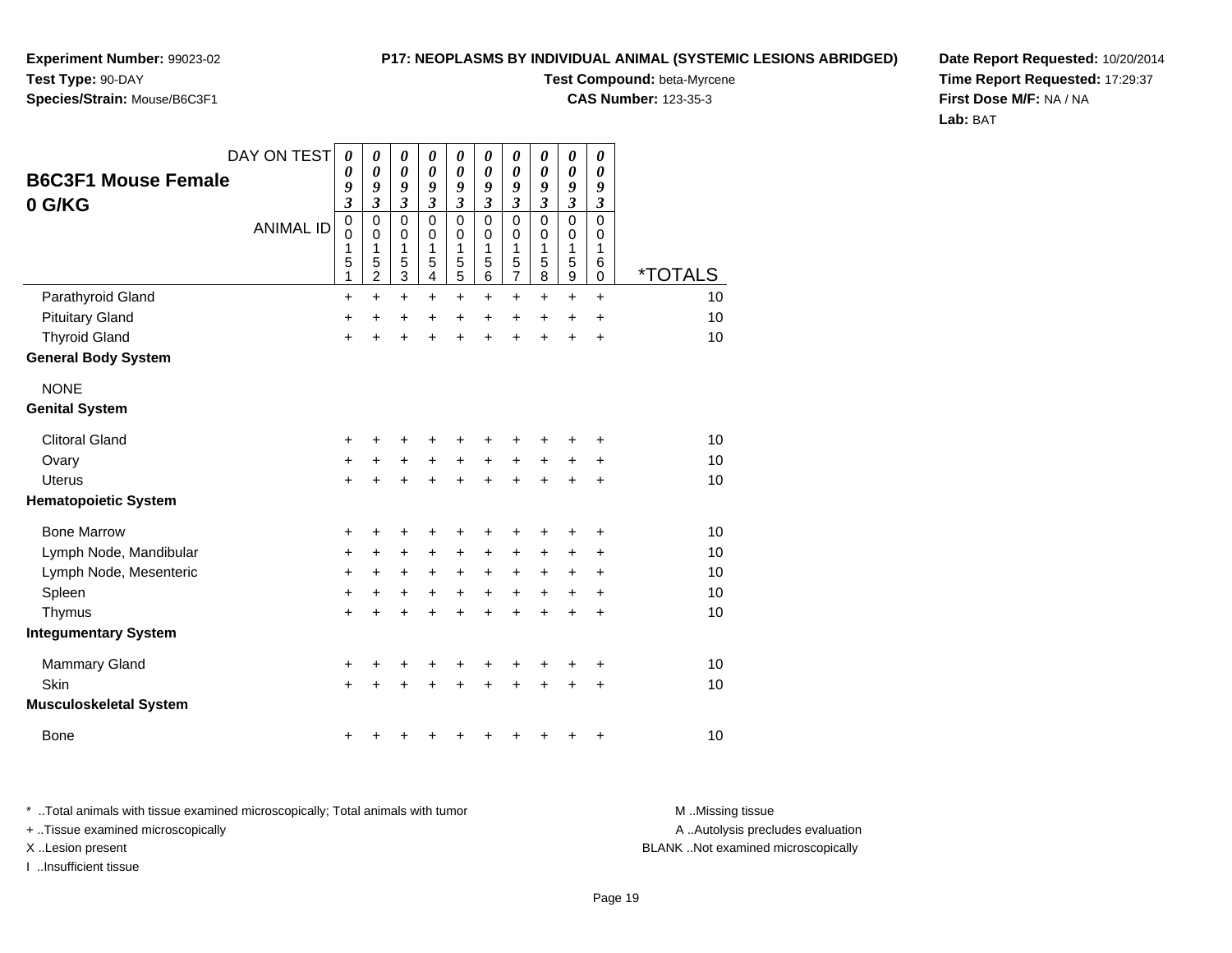#### **P17: NEOPLASMS BY INDIVIDUAL ANIMAL (SYSTEMIC LESIONS ABRIDGED)**

**Species/Strain:** Mouse/B6C3F1

**Test Compound:** beta-Myrcene

**CAS Number:** 123-35-3

**Date Report Requested:** 10/20/2014**Time Report Requested:** 17:29:37**First Dose M/F:** NA / NA**Lab:** BAT

|                                      | DAY ON TEST      | $\boldsymbol{\theta}$      | 0                                  | 0                     | 0                     | 0                     | 0                               | 0                                                      | 0                               | 0                                         | 0                                      |                       |
|--------------------------------------|------------------|----------------------------|------------------------------------|-----------------------|-----------------------|-----------------------|---------------------------------|--------------------------------------------------------|---------------------------------|-------------------------------------------|----------------------------------------|-----------------------|
| <b>B6C3F1 Mouse Female</b><br>0 G/KG |                  | 0<br>9<br>$\mathfrak{z}$   | 0<br>9<br>3                        | 0<br>9<br>3           | 0<br>9<br>3           | 0<br>9<br>3           | $\boldsymbol{\theta}$<br>9<br>3 | $\boldsymbol{\theta}$<br>9<br>$\boldsymbol{\beta}$     | 0<br>9<br>$\boldsymbol{\beta}$  | 0<br>9<br>$\boldsymbol{\beta}$            | $\boldsymbol{\theta}$<br>9<br>3        |                       |
|                                      | <b>ANIMAL ID</b> | $\mathbf 0$<br>0<br>1<br>5 | 0<br>0<br>1<br>5<br>$\overline{2}$ | 0<br>0<br>1<br>5<br>3 | 0<br>0<br>1<br>5<br>4 | 0<br>0<br>1<br>5<br>5 | $\mathbf 0$<br>0<br>1<br>5<br>6 | $\mathbf 0$<br>$\mathbf 0$<br>1<br>5<br>$\overline{7}$ | $\mathbf 0$<br>0<br>1<br>5<br>8 | $\mathbf 0$<br>$\mathbf 0$<br>1<br>5<br>9 | $\mathbf 0$<br>0<br>1<br>6<br>$\Omega$ | <i><b>*TOTALS</b></i> |
| <b>Nervous System</b>                |                  |                            |                                    |                       |                       |                       |                                 |                                                        |                                 |                                           |                                        |                       |
| <b>Brain</b>                         |                  | $\pm$                      | +                                  | +                     |                       |                       | +                               |                                                        |                                 | ٠                                         | $\ddot{}$                              | 10                    |
| Peripheral Nerve                     |                  |                            |                                    |                       | ٠                     |                       |                                 |                                                        |                                 |                                           |                                        | 1                     |
| <b>Respiratory System</b>            |                  |                            |                                    |                       |                       |                       |                                 |                                                        |                                 |                                           |                                        |                       |
| Lung                                 |                  | $\ddot{}$                  |                                    | +                     |                       |                       |                                 |                                                        |                                 |                                           | ٠                                      | 10                    |
| <b>Nose</b>                          |                  | $\ddot{}$                  | $\pm$                              | +                     | +                     | +                     | +                               | +                                                      | +                               | $\pm$                                     | +                                      | 10                    |
| Trachea                              |                  | $\ddot{}$                  | $\ddot{}$                          | $\ddot{}$             | +                     | $\ddot{}$             | $\ddot{}$                       | $+$                                                    | $+$                             | $+$                                       | ÷                                      | 10                    |
| <b>Special Senses System</b>         |                  |                            |                                    |                       |                       |                       |                                 |                                                        |                                 |                                           |                                        |                       |
| Ear                                  |                  |                            | +                                  |                       | +                     |                       |                                 |                                                        |                                 |                                           |                                        | 2                     |
| Eye                                  |                  | $\ddot{}$                  | +                                  | $\ddot{}$             | +                     | +                     |                                 |                                                        |                                 |                                           | +                                      | 10                    |
| <b>Harderian Gland</b>               |                  | $\ddot{}$                  | +                                  | +                     | +                     | +                     | +                               | +                                                      |                                 |                                           | +                                      | 10                    |
| <b>Urinary System</b>                |                  |                            |                                    |                       |                       |                       |                                 |                                                        |                                 |                                           |                                        |                       |
| Kidney                               |                  | +                          |                                    |                       |                       |                       |                                 |                                                        |                                 |                                           | +                                      | 10                    |
| <b>Urinary Bladder</b>               |                  | $\ddot{}$                  |                                    | +                     | +                     | +                     | ٠                               | +                                                      | +                               | ٠                                         | ÷                                      | 10                    |
| <b>SYSTEMIC LESIONS</b>              |                  |                            |                                    |                       |                       |                       |                                 |                                                        |                                 |                                           |                                        |                       |
| Multiple Organ                       |                  | +                          |                                    |                       |                       |                       |                                 |                                                        |                                 |                                           | +                                      | 10                    |

\* ..Total animals with tissue examined microscopically; Total animals with tumor **M** . Missing tissue M ..Missing tissue

+ ..Tissue examined microscopically

I ..Insufficient tissue

A ..Autolysis precludes evaluation

X ..Lesion present BLANK ..Not examined microscopically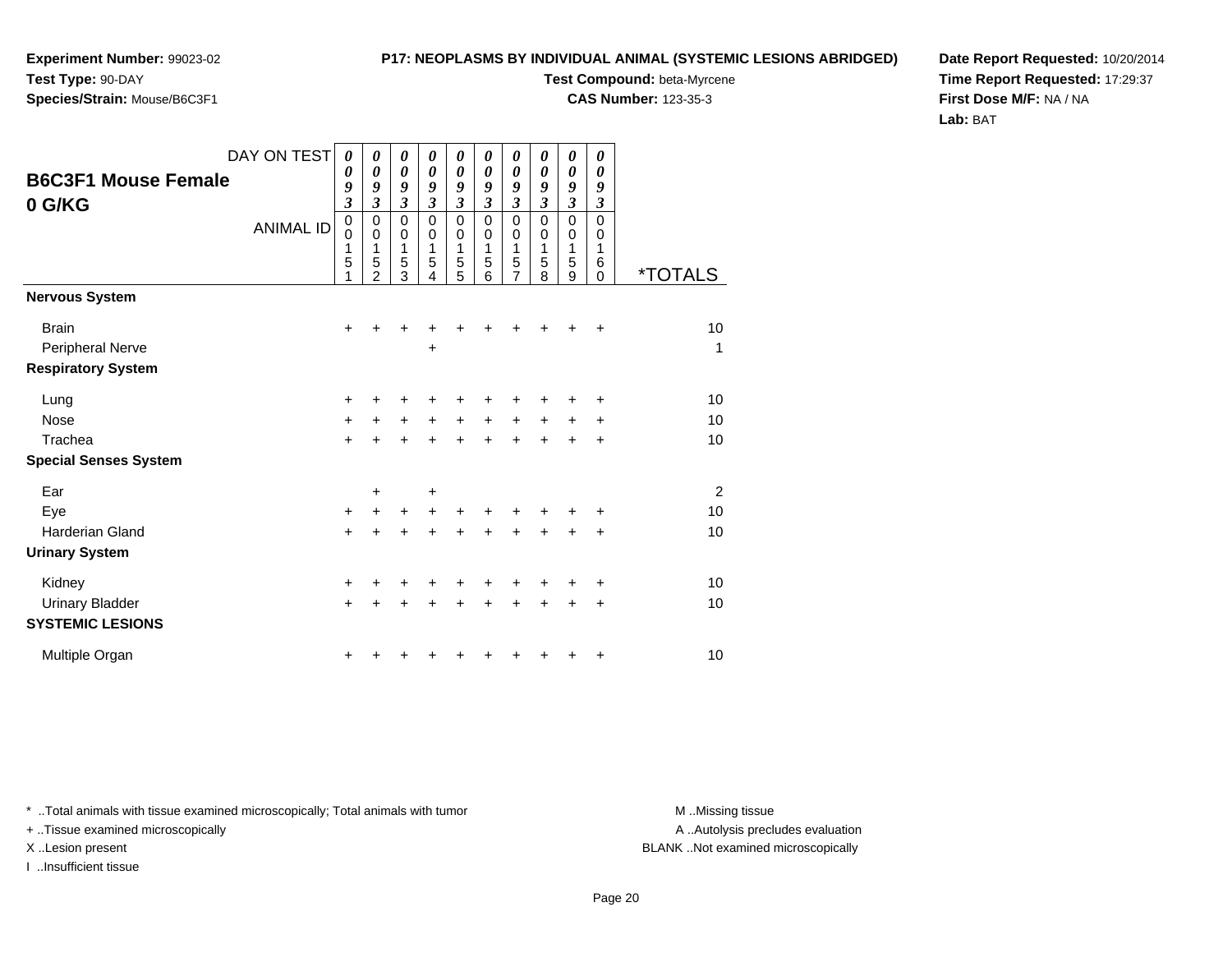#### **P17: NEOPLASMS BY INDIVIDUAL ANIMAL (SYSTEMIC LESIONS ABRIDGED)**

**Test Compound:** beta-Myrcene

**CAS Number:** 123-35-3

**Date Report Requested:** 10/20/2014**Time Report Requested:** 17:29:37**First Dose M/F:** NA / NA**Lab:** BAT

| <b>B6C3F1 Mouse Female</b><br>0.25<br>G/KG                                | DAY ON TEST<br><b>ANIMAL ID</b> | $\boldsymbol{\theta}$<br>$\boldsymbol{\theta}$<br>9<br>$\mathfrak{z}$<br>$\mathbf 0$<br>$\mathbf 0$<br>$\frac{2}{5}$<br>1 | 0<br>0<br>9<br>$\overline{3}$<br>$\mathbf 0$<br>$\mathbf 0$<br>$\overline{c}$<br>5<br>$\overline{2}$ | 0<br>$\boldsymbol{\theta}$<br>9<br>$\mathfrak{z}$<br>$\mathbf 0$<br>$\pmb{0}$<br>$\overline{c}$<br>$\overline{5}$<br>3 | 0<br>$\boldsymbol{\theta}$<br>9<br>$\mathfrak{z}$<br>$\mathbf 0$<br>$\mathbf 0$<br>$\overline{c}$<br>5<br>$\overline{4}$ | $\boldsymbol{\theta}$<br>$\boldsymbol{\theta}$<br>$\boldsymbol{g}$<br>$\mathfrak{z}$<br>$\mathbf 0$<br>$\mathbf 0$<br>$\frac{2}{5}$<br>5 | $\boldsymbol{\theta}$<br>$\boldsymbol{\theta}$<br>$\boldsymbol{g}$<br>$\mathfrak{z}$<br>$\mathbf 0$<br>$\,0\,$<br>$\frac{2}{5}$<br>$\overline{6}$ | 0<br>$\boldsymbol{\theta}$<br>9<br>$\overline{\mathbf{3}}$<br>$\mathbf 0$<br>$\,0\,$<br>$\frac{2}{5}$<br>$\overline{7}$ | 0<br>$\boldsymbol{\theta}$<br>$\boldsymbol{g}$<br>$\mathfrak{z}$<br>$\pmb{0}$<br>$\,0\,$<br>$\frac{2}{5}$<br>$\bar{8}$ | 0<br>0<br>9<br>$\mathfrak{z}$<br>$\mathbf 0$<br>$\pmb{0}$<br>$\overline{2}$<br>5<br>9 | 0<br>$\boldsymbol{\theta}$<br>9<br>$\boldsymbol{\beta}$<br>$\mathbf 0$<br>0<br>$\overline{c}$<br>6<br>$\Omega$ | <i><b>*TOTALS</b></i> |
|---------------------------------------------------------------------------|---------------------------------|---------------------------------------------------------------------------------------------------------------------------|------------------------------------------------------------------------------------------------------|------------------------------------------------------------------------------------------------------------------------|--------------------------------------------------------------------------------------------------------------------------|------------------------------------------------------------------------------------------------------------------------------------------|---------------------------------------------------------------------------------------------------------------------------------------------------|-------------------------------------------------------------------------------------------------------------------------|------------------------------------------------------------------------------------------------------------------------|---------------------------------------------------------------------------------------|----------------------------------------------------------------------------------------------------------------|-----------------------|
| <b>Alimentary System</b>                                                  |                                 |                                                                                                                           |                                                                                                      |                                                                                                                        |                                                                                                                          |                                                                                                                                          |                                                                                                                                                   |                                                                                                                         |                                                                                                                        |                                                                                       |                                                                                                                |                       |
| Liver<br>Pancreas<br>Stomach, Forestomach<br><b>Cardiovascular System</b> |                                 | $\ddot{}$<br>$\ddot{}$<br>$+$                                                                                             | +<br>$\ddot{}$<br>$\ddot{}$                                                                          | $\ddot{}$<br>$+$<br>$\ddot{}$                                                                                          | ÷<br>$\ddot{}$<br>$+$                                                                                                    | +<br>$\ddot{}$<br>$\ddot{}$                                                                                                              | $\ddot{}$<br>$\ddot{}$<br>$+$                                                                                                                     | +<br>$\ddot{}$<br>$\ddot{}$                                                                                             | +<br>$\ddot{}$<br>$\ddot{}$                                                                                            | +<br>+<br>$\ddot{}$                                                                   | $\ddot{}$<br>$\ddot{}$<br>$\ddot{}$                                                                            | 10<br>10<br>10        |
| <b>NONE</b><br><b>Endocrine System</b>                                    |                                 |                                                                                                                           |                                                                                                      |                                                                                                                        |                                                                                                                          |                                                                                                                                          |                                                                                                                                                   |                                                                                                                         |                                                                                                                        |                                                                                       |                                                                                                                |                       |
| <b>NONE</b><br><b>General Body System</b>                                 |                                 |                                                                                                                           |                                                                                                      |                                                                                                                        |                                                                                                                          |                                                                                                                                          |                                                                                                                                                   |                                                                                                                         |                                                                                                                        |                                                                                       |                                                                                                                |                       |
| <b>NONE</b><br><b>Genital System</b>                                      |                                 |                                                                                                                           |                                                                                                      |                                                                                                                        |                                                                                                                          |                                                                                                                                          |                                                                                                                                                   |                                                                                                                         |                                                                                                                        |                                                                                       |                                                                                                                |                       |
| <b>NONE</b><br><b>Hematopoietic System</b>                                |                                 |                                                                                                                           |                                                                                                      |                                                                                                                        |                                                                                                                          |                                                                                                                                          |                                                                                                                                                   |                                                                                                                         |                                                                                                                        |                                                                                       |                                                                                                                |                       |
| <b>Bone Marrow</b>                                                        |                                 | $\ddot{}$                                                                                                                 | +                                                                                                    | $\ddot{}$                                                                                                              | ٠                                                                                                                        | +                                                                                                                                        | $\ddot{}$                                                                                                                                         | +                                                                                                                       | +                                                                                                                      | ٠                                                                                     | $\ddot{}$                                                                                                      | 10                    |
| Lymph Node, Mandibular                                                    |                                 | $\ddot{}$                                                                                                                 | $+$                                                                                                  | $+$                                                                                                                    | $+$                                                                                                                      | $\ddot{}$                                                                                                                                | $\ddot{}$                                                                                                                                         | $\ddot{}$                                                                                                               | $\ddot{}$                                                                                                              | $\ddot{}$                                                                             | $\ddot{}$                                                                                                      | 10                    |
| Lymph Node, Mesenteric                                                    |                                 | $+$                                                                                                                       | $+$                                                                                                  | $+$                                                                                                                    | $+$                                                                                                                      | +                                                                                                                                        | $+$                                                                                                                                               | $+$                                                                                                                     | $+$                                                                                                                    | $\ddot{}$                                                                             | $\ddot{}$                                                                                                      | 10                    |
| Spleen                                                                    |                                 | $\ddot{}$                                                                                                                 | +                                                                                                    | +                                                                                                                      | $\ddot{}$                                                                                                                | +                                                                                                                                        | $\ddot{}$                                                                                                                                         | +                                                                                                                       | $\ddot{}$                                                                                                              | +                                                                                     | $\ddot{}$                                                                                                      | 10                    |
| Thymus<br><b>Integumentary System</b>                                     |                                 | $\ddot{}$                                                                                                                 | $\ddot{}$                                                                                            | $\ddot{}$                                                                                                              | $\ddot{}$                                                                                                                | $\ddot{}$                                                                                                                                | $\ddot{}$                                                                                                                                         | $\ddot{}$                                                                                                               | $\ddot{}$                                                                                                              | +                                                                                     | $\ddot{}$                                                                                                      | 10                    |

\* ..Total animals with tissue examined microscopically; Total animals with tumor **M** . Missing tissue M ..Missing tissue

+ ..Tissue examined microscopically

I ..Insufficient tissue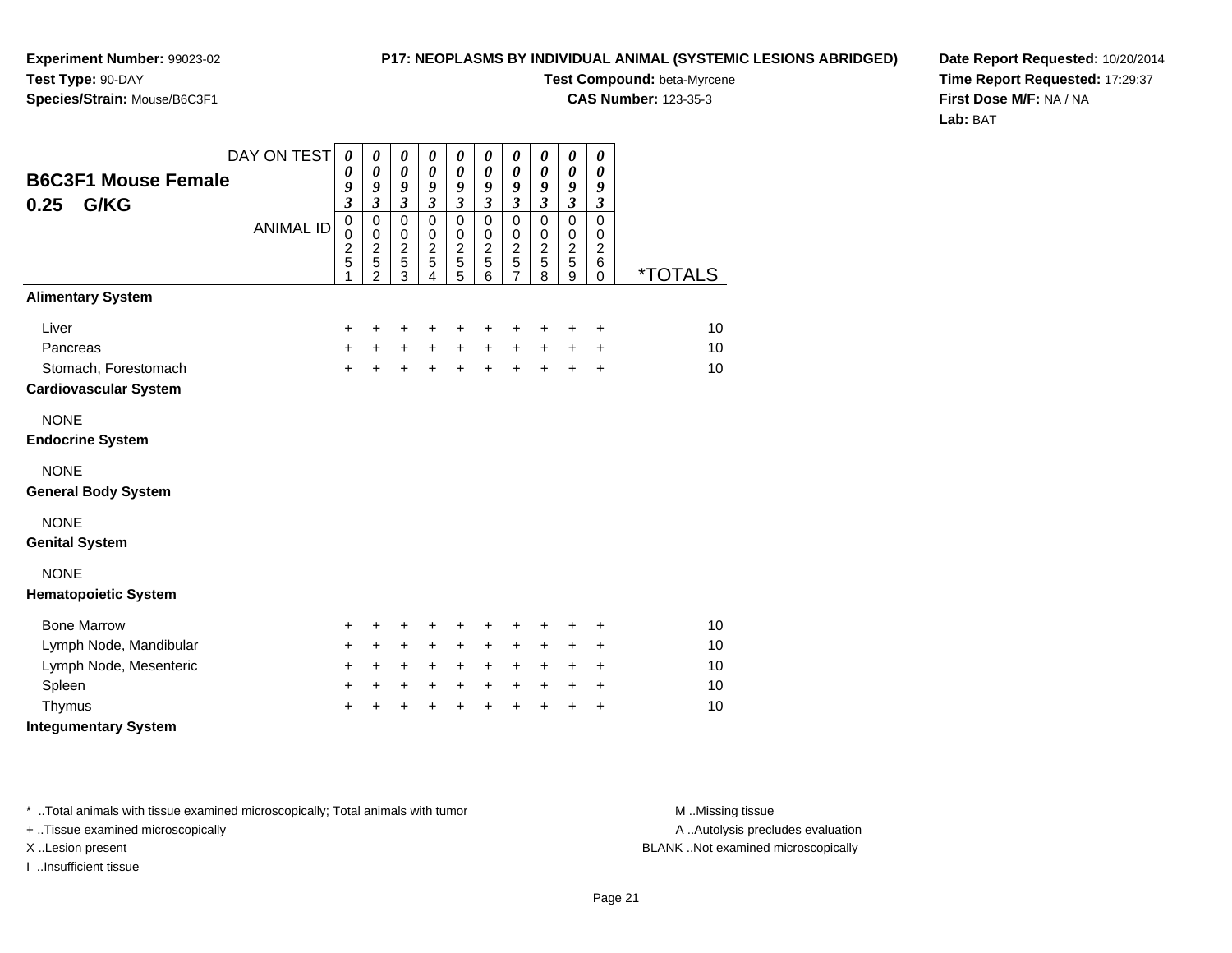#### **P17: NEOPLASMS BY INDIVIDUAL ANIMAL (SYSTEMIC LESIONS ABRIDGED)**

**Test Compound:** beta-Myrcene

**CAS Number:** 123-35-3

**Date Report Requested:** 10/20/2014**Time Report Requested:** 17:29:37**First Dose M/F:** NA / NA**Lab:** BAT

| <b>B6C3F1 Mouse Female</b><br>G/KG<br>0.25   | DAY ON TEST<br><b>ANIMAL ID</b> | 0<br>0<br>$\pmb{9}$<br>$\mathfrak{z}$<br>$\mathbf 0$<br>$\pmb{0}$<br>$\frac{2}{5}$<br>1 | 0<br>0<br>9<br>$\mathfrak{z}$<br>$\pmb{0}$<br>$\pmb{0}$<br>$\overline{2}$<br>$\overline{5}$<br>$\overline{2}$ | 0<br>$\boldsymbol{\theta}$<br>9<br>$\mathfrak{z}$<br>$\mathbf 0$<br>$\pmb{0}$<br>$\frac{2}{5}$<br>3 | 0<br>$\boldsymbol{\theta}$<br>9<br>$\mathfrak{z}$<br>$\mathbf 0$<br>$\mathbf 0$<br>$\boldsymbol{2}$<br>5<br>4 | 0<br>$\boldsymbol{\theta}$<br>9<br>3<br>$\pmb{0}$<br>$\,0\,$<br>$\frac{2}{5}$<br>5 | 0<br>$\boldsymbol{\theta}$<br>9<br>3<br>0<br>0<br>$\frac{2}{5}$<br>6 | 0<br>$\boldsymbol{\theta}$<br>9<br>3<br>0<br>0<br>$\frac{2}{5}$<br>7 | 0<br>$\boldsymbol{\theta}$<br>9<br>3<br>$\mathbf 0$<br>0<br>$\overline{c}$<br>5<br>8 | 0<br>$\boldsymbol{\theta}$<br>9<br>$\mathfrak{z}$<br>0<br>$\pmb{0}$<br>$\frac{2}{5}$<br>9 | 0<br>0<br>9<br>3<br>$\mathbf 0$<br>0<br>$\overline{c}$<br>$\,6$<br>$\Omega$ | <i><b>*TOTALS</b></i> |
|----------------------------------------------|---------------------------------|-----------------------------------------------------------------------------------------|---------------------------------------------------------------------------------------------------------------|-----------------------------------------------------------------------------------------------------|---------------------------------------------------------------------------------------------------------------|------------------------------------------------------------------------------------|----------------------------------------------------------------------|----------------------------------------------------------------------|--------------------------------------------------------------------------------------|-------------------------------------------------------------------------------------------|-----------------------------------------------------------------------------|-----------------------|
| <b>NONE</b><br><b>Musculoskeletal System</b> |                                 |                                                                                         |                                                                                                               |                                                                                                     |                                                                                                               |                                                                                    |                                                                      |                                                                      |                                                                                      |                                                                                           |                                                                             |                       |
| <b>NONE</b><br><b>Nervous System</b>         |                                 |                                                                                         |                                                                                                               |                                                                                                     |                                                                                                               |                                                                                    |                                                                      |                                                                      |                                                                                      |                                                                                           |                                                                             |                       |
| <b>NONE</b><br><b>Respiratory System</b>     |                                 |                                                                                         |                                                                                                               |                                                                                                     |                                                                                                               |                                                                                    |                                                                      |                                                                      |                                                                                      |                                                                                           |                                                                             |                       |
| <b>Nose</b><br><b>Special Senses System</b>  |                                 | $\ddot{}$                                                                               |                                                                                                               |                                                                                                     | +                                                                                                             | +                                                                                  |                                                                      |                                                                      |                                                                                      | ÷                                                                                         | $\ddot{}$                                                                   | 10                    |
| <b>NONE</b><br><b>Urinary System</b>         |                                 |                                                                                         |                                                                                                               |                                                                                                     |                                                                                                               |                                                                                    |                                                                      |                                                                      |                                                                                      |                                                                                           |                                                                             |                       |
| Kidney<br><b>SYSTEMIC LESIONS</b>            |                                 | $\ddot{}$                                                                               |                                                                                                               |                                                                                                     |                                                                                                               |                                                                                    |                                                                      |                                                                      |                                                                                      |                                                                                           | ÷                                                                           | 10                    |
| Multiple Organ                               |                                 |                                                                                         |                                                                                                               |                                                                                                     |                                                                                                               |                                                                                    |                                                                      |                                                                      |                                                                                      |                                                                                           |                                                                             | 10                    |

\* ..Total animals with tissue examined microscopically; Total animals with tumor **M** . Missing tissue M ..Missing tissue

+ ..Tissue examined microscopically

I ..Insufficient tissue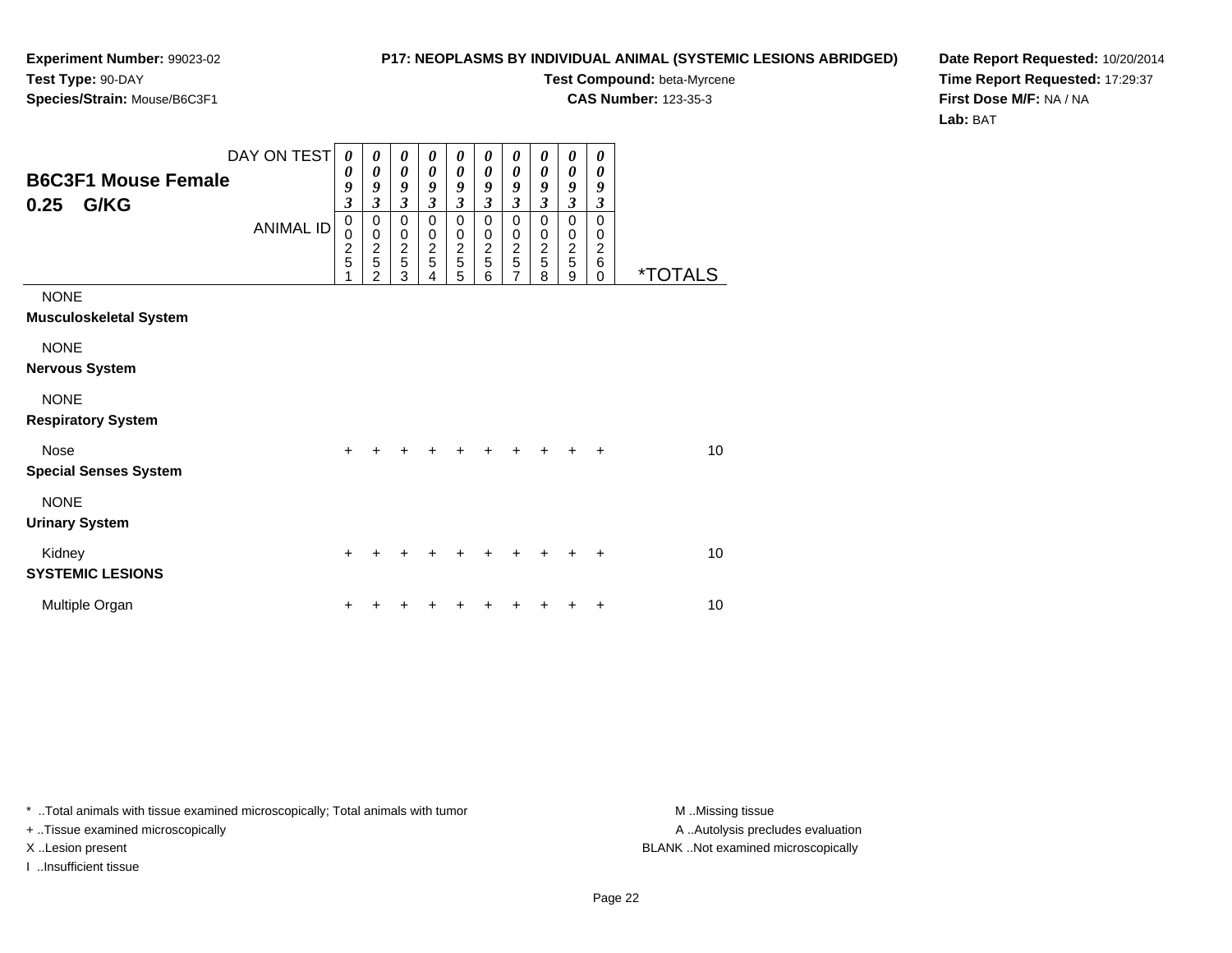#### **P17: NEOPLASMS BY INDIVIDUAL ANIMAL (SYSTEMIC LESIONS ABRIDGED)**

**Test Compound:** beta-Myrcene

**CAS Number:** 123-35-3

**Date Report Requested:** 10/20/2014**Time Report Requested:** 17:29:37**First Dose M/F:** NA / NA**Lab:** BAT

| <b>B6C3F1 Mouse Female</b><br>G/KG<br>0.5<br><b>Alimentary System</b>                      | DAY ON TEST<br><b>ANIMAL ID</b> | $\boldsymbol{\theta}$<br>0<br>9<br>$\mathfrak{z}$<br>$\mathbf 0$<br>$\pmb{0}$<br>$\frac{3}{5}$<br>1 | $\boldsymbol{\theta}$<br>$\boldsymbol{\theta}$<br>9<br>$\mathfrak{z}$<br>$\mathbf 0$<br>$\pmb{0}$<br>$\ensuremath{\mathsf{3}}$<br>$\overline{5}$<br>$\mathfrak{p}$ | $\pmb{\theta}$<br>0<br>9<br>$\boldsymbol{\mathfrak{z}}$<br>$\mathbf 0$<br>$\pmb{0}$<br>3<br>$\overline{5}$<br>$\overline{3}$ | $\pmb{\theta}$<br>0<br>9<br>3<br>$\Omega$<br>0<br>3<br>5<br>4 | $\boldsymbol{\theta}$<br>0<br>9<br>$\mathfrak{z}$<br>$\mathbf 0$<br>$\mathbf 0$<br>3<br>5<br>5 | $\boldsymbol{\theta}$<br>0<br>9<br>$\mathfrak{z}$<br>$\mathbf 0$<br>$\mathbf 0$<br>$\mathbf{3}$<br>5<br>6 | $\boldsymbol{\theta}$<br>0<br>9<br>$\mathfrak{z}$<br>$\mathbf 0$<br>$\mathbf 0$<br>$\ensuremath{\mathsf{3}}$<br>$\overline{5}$<br>7 | $\boldsymbol{\theta}$<br>$\boldsymbol{\theta}$<br>9<br>$\boldsymbol{\beta}$<br>$\mathbf 0$<br>0<br>$\ensuremath{\mathsf{3}}$<br>$\overline{5}$<br>8 | $\boldsymbol{\theta}$<br>$\boldsymbol{\theta}$<br>9<br>$\boldsymbol{\beta}$<br>$\mathbf 0$<br>$\mathbf 0$<br>$\overline{3}$<br>$\overline{5}$<br>9 | 0<br>0<br>9<br>$\boldsymbol{\mathfrak{z}}$<br>$\mathbf 0$<br>$\mathbf 0$<br>3<br>6<br>$\mathbf 0$ | <i><b>*TOTALS</b></i>      |   |
|--------------------------------------------------------------------------------------------|---------------------------------|-----------------------------------------------------------------------------------------------------|--------------------------------------------------------------------------------------------------------------------------------------------------------------------|------------------------------------------------------------------------------------------------------------------------------|---------------------------------------------------------------|------------------------------------------------------------------------------------------------|-----------------------------------------------------------------------------------------------------------|-------------------------------------------------------------------------------------------------------------------------------------|-----------------------------------------------------------------------------------------------------------------------------------------------------|----------------------------------------------------------------------------------------------------------------------------------------------------|---------------------------------------------------------------------------------------------------|----------------------------|---|
| Liver<br>Oral Mucosa<br>Pancreas<br>Stomach, Forestomach<br><b>Cardiovascular System</b>   |                                 | +<br>$\ddot{}$<br>$\ddot{}$                                                                         | +<br>$\ddot{}$                                                                                                                                                     | ٠<br>+<br>$\ddot{}$                                                                                                          | +<br>+<br>$\ddot{}$<br>$\ddot{}$                              | +<br>$\ddot{}$<br>$\ddot{}$                                                                    | ٠<br>$\ddot{}$<br>$+$                                                                                     | ٠<br>+<br>$+$<br>$\ddot{}$                                                                                                          | +<br>$\ddot{}$<br>$\ddot{}$                                                                                                                         | +<br>$\ddot{}$<br>$\ddot{}$                                                                                                                        | +<br>$\ddot{}$<br>+                                                                               | 10<br>10<br>10             | 2 |
| <b>NONE</b><br><b>Endocrine System</b><br><b>NONE</b><br><b>General Body System</b>        |                                 |                                                                                                     |                                                                                                                                                                    |                                                                                                                              |                                                               |                                                                                                |                                                                                                           |                                                                                                                                     |                                                                                                                                                     |                                                                                                                                                    |                                                                                                   |                            |   |
| <b>NONE</b><br><b>Genital System</b><br><b>NONE</b><br><b>Hematopoietic System</b>         |                                 |                                                                                                     |                                                                                                                                                                    |                                                                                                                              |                                                               |                                                                                                |                                                                                                           |                                                                                                                                     |                                                                                                                                                     |                                                                                                                                                    |                                                                                                   |                            |   |
| <b>Bone Marrow</b><br>Lymph Node, Mandibular<br>Lymph Node, Mesenteric<br>Spleen<br>Thymus |                                 | +<br>+<br>+<br>$\ddot{}$<br>+                                                                       | +<br>$\pm$<br>$\ddot{}$<br>$\ddot{}$<br>+                                                                                                                          | +<br>$\ddot{}$<br>$\ddot{}$<br>$\ddot{}$<br>+                                                                                | +<br>$\ddot{}$<br>+<br>$\ddot{}$<br>+                         | +<br>$\ddot{}$<br>+<br>$\ddot{}$<br>+                                                          | +<br>$\ddot{}$<br>$\ddot{}$<br>$\ddot{}$<br>$\ddot{}$                                                     | +<br>$\ddot{}$<br>$\ddot{}$<br>$\ddot{}$<br>$\ddot{}$                                                                               | +<br>+<br>+<br>$\ddot{}$<br>$\ddot{}$                                                                                                               | +<br>+<br>+<br>+<br>+                                                                                                                              | $\ddot{}$<br>+<br>+<br>$\ddot{}$<br>+                                                             | 10<br>10<br>10<br>10<br>10 |   |

\* ..Total animals with tissue examined microscopically; Total animals with tumor **M** . Missing tissue M ..Missing tissue + ..Tissue examined microscopically

I ..Insufficient tissue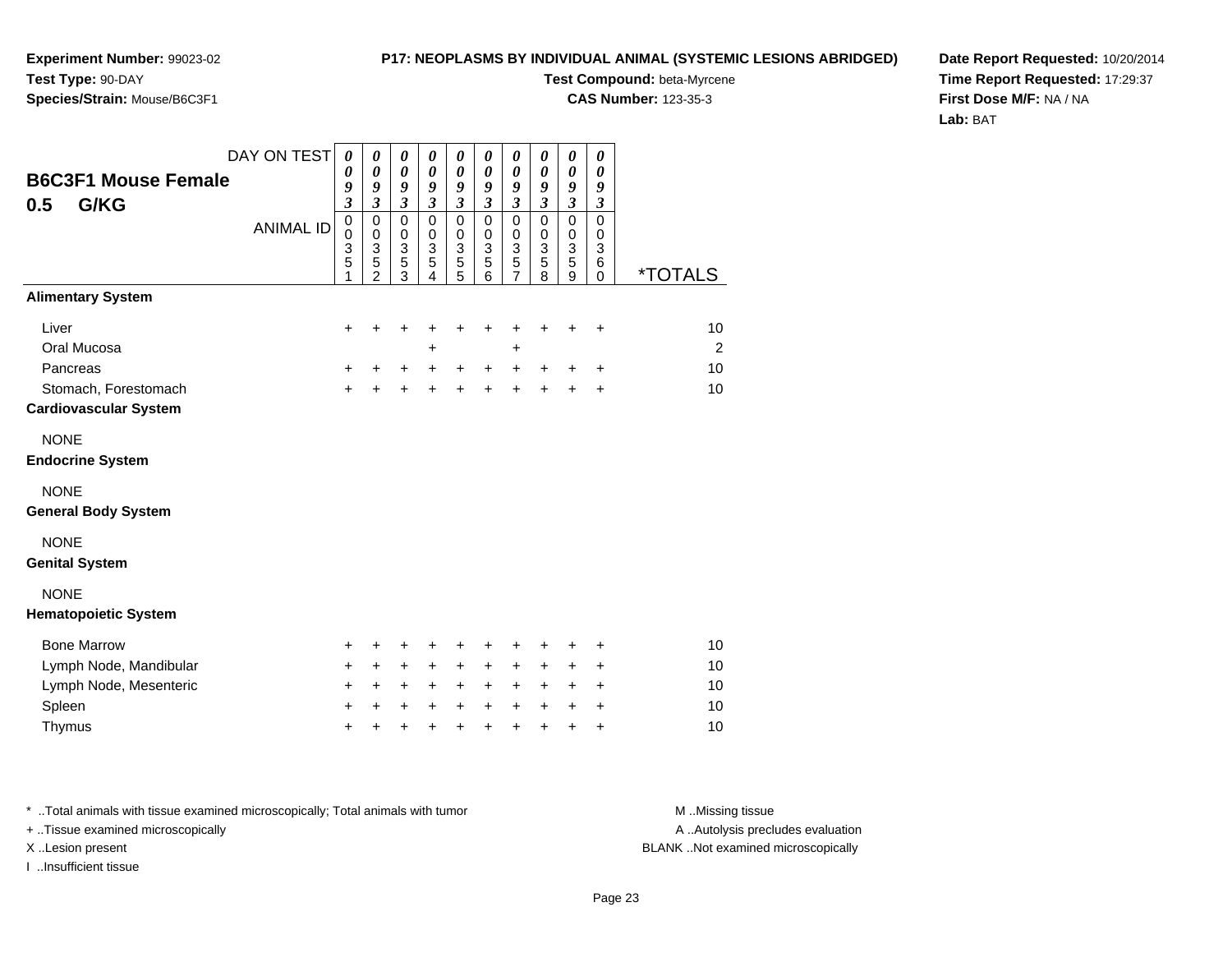#### **P17: NEOPLASMS BY INDIVIDUAL ANIMAL (SYSTEMIC LESIONS ABRIDGED)**

**Test Compound:** beta-Myrcene

**CAS Number:** 123-35-3

**Date Report Requested:** 10/20/2014**Time Report Requested:** 17:29:37**First Dose M/F:** NA / NA**Lab:** BAT

| <b>B6C3F1 Mouse Female</b><br>G/KG<br>0.5    | DAY ON TEST<br><b>ANIMAL ID</b> | $\boldsymbol{\theta}$<br>0<br>9<br>$\overline{\mathbf{3}}$<br>$\mathbf 0$<br>$\pmb{0}$<br>$\frac{3}{5}$<br>1 | 0<br>$\boldsymbol{\theta}$<br>9<br>$\overline{\mathbf{3}}$<br>0<br>$\pmb{0}$<br>$\ensuremath{\mathsf{3}}$<br>5<br>$\mathfrak{p}$ | 0<br>$\boldsymbol{\theta}$<br>9<br>3<br>0<br>0<br>$\frac{3}{5}$<br>3 | $\boldsymbol{\theta}$<br>$\boldsymbol{\theta}$<br>9<br>$\mathfrak{z}$<br>$\pmb{0}$<br>$\mathbf 0$<br>$\ensuremath{\mathsf{3}}$<br>$\sqrt{5}$<br>4 | 0<br>0<br>9<br>$\mathfrak{z}$<br>$\mathbf 0$<br>$\pmb{0}$<br>$\ensuremath{\mathsf{3}}$<br>$\overline{5}$<br>5 | $\boldsymbol{\theta}$<br>$\boldsymbol{\theta}$<br>9<br>$\mathfrak{z}$<br>$\mathbf 0$<br>$\mathbf 0$<br>$\ensuremath{\mathsf{3}}$<br>$\overline{5}$<br>6 | $\boldsymbol{\theta}$<br>0<br>9<br>$\mathfrak{z}$<br>$\mathbf 0$<br>$\begin{array}{c} 0 \\ 3 \\ 5 \end{array}$<br>$\overline{7}$ | $\boldsymbol{\theta}$<br>$\boldsymbol{\theta}$<br>9<br>$\mathfrak{z}$<br>$\mathbf 0$<br>$\pmb{0}$<br>$\frac{3}{5}$<br>8 | $\boldsymbol{\theta}$<br>$\boldsymbol{\theta}$<br>9<br>$\mathfrak{z}$<br>$\mathbf 0$<br>$\pmb{0}$<br>$\ensuremath{\mathsf{3}}$<br>$\overline{5}$<br>9 | 0<br>$\boldsymbol{\theta}$<br>9<br>$\boldsymbol{\beta}$<br>$\mathbf 0$<br>0<br>$\ensuremath{\mathsf{3}}$<br>6<br>$\mathbf 0$ | <i><b>*TOTALS</b></i> |
|----------------------------------------------|---------------------------------|--------------------------------------------------------------------------------------------------------------|----------------------------------------------------------------------------------------------------------------------------------|----------------------------------------------------------------------|---------------------------------------------------------------------------------------------------------------------------------------------------|---------------------------------------------------------------------------------------------------------------|---------------------------------------------------------------------------------------------------------------------------------------------------------|----------------------------------------------------------------------------------------------------------------------------------|-------------------------------------------------------------------------------------------------------------------------|-------------------------------------------------------------------------------------------------------------------------------------------------------|------------------------------------------------------------------------------------------------------------------------------|-----------------------|
| <b>Integumentary System</b>                  |                                 |                                                                                                              |                                                                                                                                  |                                                                      |                                                                                                                                                   |                                                                                                               |                                                                                                                                                         |                                                                                                                                  |                                                                                                                         |                                                                                                                                                       |                                                                                                                              |                       |
| <b>NONE</b><br><b>Musculoskeletal System</b> |                                 |                                                                                                              |                                                                                                                                  |                                                                      |                                                                                                                                                   |                                                                                                               |                                                                                                                                                         |                                                                                                                                  |                                                                                                                         |                                                                                                                                                       |                                                                                                                              |                       |
| <b>NONE</b><br><b>Nervous System</b>         |                                 |                                                                                                              |                                                                                                                                  |                                                                      |                                                                                                                                                   |                                                                                                               |                                                                                                                                                         |                                                                                                                                  |                                                                                                                         |                                                                                                                                                       |                                                                                                                              |                       |
| <b>NONE</b><br><b>Respiratory System</b>     |                                 |                                                                                                              |                                                                                                                                  |                                                                      |                                                                                                                                                   |                                                                                                               |                                                                                                                                                         |                                                                                                                                  |                                                                                                                         |                                                                                                                                                       |                                                                                                                              |                       |
| <b>Nose</b><br><b>Special Senses System</b>  |                                 | +                                                                                                            |                                                                                                                                  |                                                                      |                                                                                                                                                   |                                                                                                               |                                                                                                                                                         |                                                                                                                                  |                                                                                                                         |                                                                                                                                                       | ÷                                                                                                                            | 10                    |
| <b>NONE</b><br><b>Urinary System</b>         |                                 |                                                                                                              |                                                                                                                                  |                                                                      |                                                                                                                                                   |                                                                                                               |                                                                                                                                                         |                                                                                                                                  |                                                                                                                         |                                                                                                                                                       |                                                                                                                              |                       |
| Kidney<br><b>SYSTEMIC LESIONS</b>            |                                 | $\ddot{}$                                                                                                    |                                                                                                                                  |                                                                      |                                                                                                                                                   |                                                                                                               |                                                                                                                                                         |                                                                                                                                  |                                                                                                                         |                                                                                                                                                       |                                                                                                                              | 10                    |
| Multiple Organ                               |                                 | +                                                                                                            |                                                                                                                                  |                                                                      |                                                                                                                                                   |                                                                                                               |                                                                                                                                                         |                                                                                                                                  |                                                                                                                         |                                                                                                                                                       | +                                                                                                                            | 10                    |

\* ..Total animals with tissue examined microscopically; Total animals with tumor **M** . Missing tissue M ..Missing tissue

+ ..Tissue examined microscopically

I ..Insufficient tissue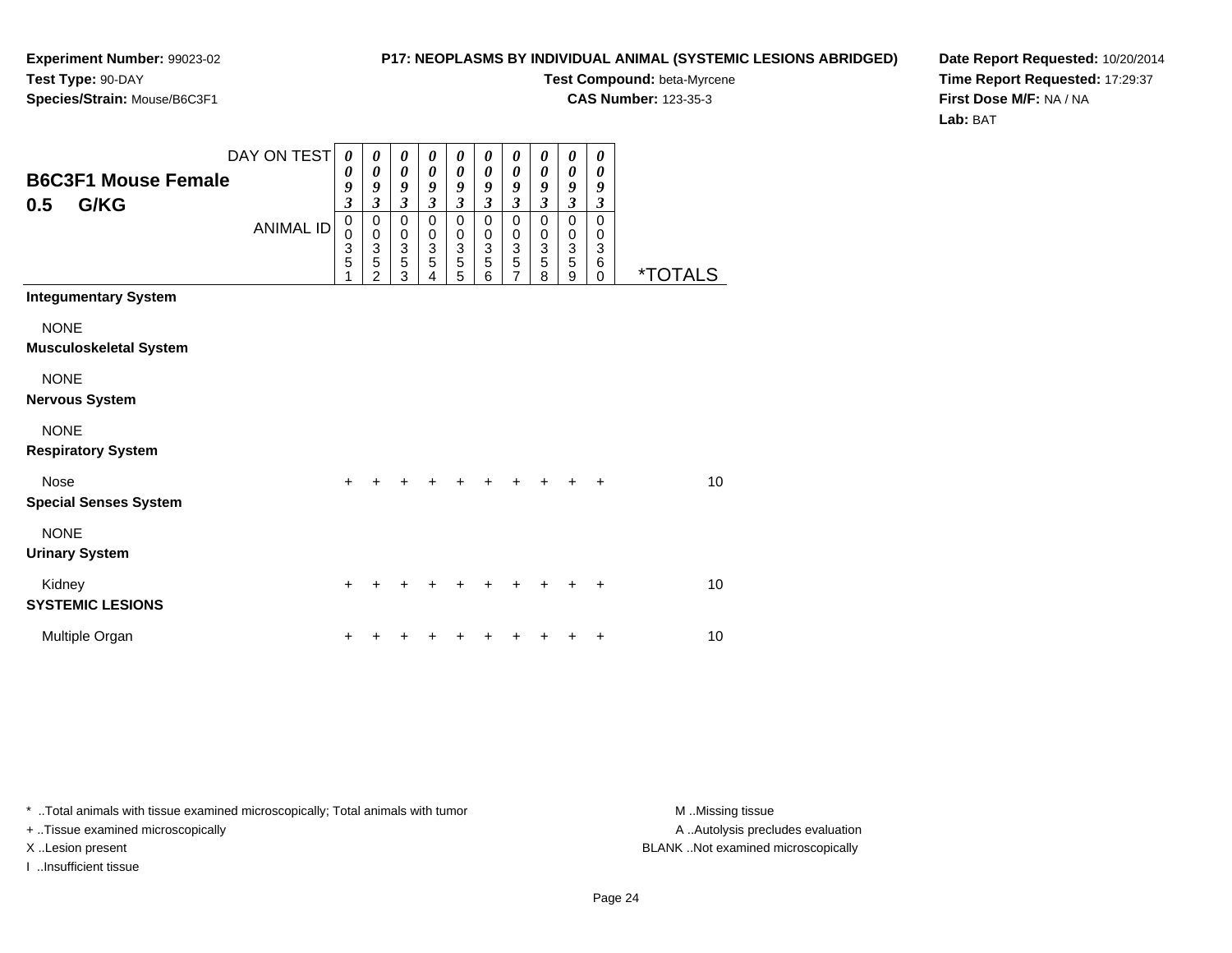#### **P17: NEOPLASMS BY INDIVIDUAL ANIMAL (SYSTEMIC LESIONS ABRIDGED)**

**Test Compound:** beta-Myrcene

**CAS Number:** 123-35-3

**Date Report Requested:** 10/20/2014**Time Report Requested:** 17:29:37**First Dose M/F:** NA / NA**Lab:** BAT

|                              | DAY ON TEST      | $\boldsymbol{\theta}$<br>0                        | 0<br>$\boldsymbol{\theta}$                                                        | 0<br>0                                                               | 0<br>0                                                             | 0<br>0                                                         | $\boldsymbol{\theta}$<br>$\boldsymbol{\theta}$                 | 0<br>0                                                                                | 0<br>0                            | $\pmb{\theta}$<br>0                                               | 0<br>0                                                            |                       |
|------------------------------|------------------|---------------------------------------------------|-----------------------------------------------------------------------------------|----------------------------------------------------------------------|--------------------------------------------------------------------|----------------------------------------------------------------|----------------------------------------------------------------|---------------------------------------------------------------------------------------|-----------------------------------|-------------------------------------------------------------------|-------------------------------------------------------------------|-----------------------|
| <b>B6C3F1 Mouse Female</b>   |                  | 9                                                 | 9                                                                                 | 9                                                                    | 9                                                                  | 9                                                              | 9                                                              | 9                                                                                     | 9                                 | 9                                                                 | 9                                                                 |                       |
| G/KG<br>1.0                  | <b>ANIMAL ID</b> | $\mathfrak{z}$<br>0<br>$\mathbf 0$<br>4<br>5<br>1 | $\overline{\mathbf{3}}$<br>$\mathbf 0$<br>$\mathbf 0$<br>4<br>5<br>$\overline{2}$ | $\boldsymbol{\beta}$<br>$\mathbf 0$<br>0<br>4<br>5<br>$\overline{3}$ | $\mathfrak{z}$<br>$\Omega$<br>$\Omega$<br>$\overline{4}$<br>5<br>4 | $\mathfrak{z}$<br>$\mathbf 0$<br>0<br>$\overline{4}$<br>5<br>5 | $\mathfrak{z}$<br>$\mathbf 0$<br>0<br>$\overline{4}$<br>5<br>6 | $\boldsymbol{\mathfrak{z}}$<br>$\mathbf 0$<br>$\mathbf 0$<br>4<br>5<br>$\overline{7}$ | 3<br>$\Omega$<br>0<br>4<br>5<br>8 | $\boldsymbol{\beta}$<br>$\mathbf 0$<br>$\mathbf 0$<br>4<br>5<br>9 | $\boldsymbol{\beta}$<br>0<br>0<br>$\overline{4}$<br>6<br>$\Omega$ | <i><b>*TOTALS</b></i> |
| <b>Alimentary System</b>     |                  |                                                   |                                                                                   |                                                                      |                                                                    |                                                                |                                                                |                                                                                       |                                   |                                                                   |                                                                   |                       |
| Esophagus                    |                  | +                                                 | +                                                                                 | +                                                                    | +                                                                  | +                                                              | +                                                              | +                                                                                     | +                                 | +                                                                 | +                                                                 | 10                    |
| Gallbladder                  |                  | M                                                 | $\ddot{}$                                                                         | $\ddot{}$                                                            | $\ddot{}$                                                          | $\ddot{}$                                                      | $\ddot{}$                                                      | $\ddot{}$                                                                             | $\ddot{}$                         | $\ddot{}$                                                         | $\ddot{}$                                                         | 9                     |
| Intestine Large, Cecum       |                  | +                                                 | $\ddot{}$                                                                         | +                                                                    | +                                                                  | $\ddot{}$                                                      | +                                                              | $\ddot{}$                                                                             | +                                 | +                                                                 | $\ddot{}$                                                         | 10                    |
| Intestine Large, Colon       |                  | +                                                 | $\ddot{}$                                                                         | $\ddot{}$                                                            | +                                                                  | $\ddot{}$                                                      | $\ddot{}$                                                      | $\pm$                                                                                 | $\pm$                             | $\pm$                                                             | +                                                                 | 10                    |
| Intestine Large, Rectum      |                  | +                                                 | $+$                                                                               | $\ddot{}$                                                            | $\ddot{}$                                                          | $\ddot{}$                                                      | $\ddot{}$                                                      | $+$                                                                                   | $\ddot{}$                         | $\ddot{}$                                                         | $\ddot{}$                                                         | 10                    |
| Intestine Small, Duodenum    |                  | +                                                 | +                                                                                 | $\ddot{}$                                                            | +                                                                  | +                                                              | $\ddot{}$                                                      | $\ddot{}$                                                                             | +                                 | +                                                                 | +                                                                 | 10                    |
| Intestine Small, Ileum       |                  | +                                                 | $\ddot{}$                                                                         | $\ddot{}$                                                            | +                                                                  | $\ddot{}$                                                      | $\ddot{}$                                                      | $\ddot{}$                                                                             | $\ddot{}$                         | $\ddot{}$                                                         | $\ddot{}$                                                         | 10                    |
| Intestine Small, Jejunum     |                  | +                                                 | $\ddot{}$                                                                         | $\ddot{}$                                                            | $\ddot{}$                                                          | $\ddot{}$                                                      | $\ddot{}$                                                      | $+$                                                                                   | $\ddot{}$                         | $\ddot{}$                                                         | $\ddot{}$                                                         | 10                    |
| Liver                        |                  | $\ddot{}$                                         | $\ddot{}$                                                                         | $\ddot{}$                                                            | $\ddot{}$                                                          | $\ddot{}$                                                      | +                                                              | $\ddot{}$                                                                             | $\ddot{}$                         | +                                                                 | $\ddot{}$                                                         | 10                    |
| Oral Mucosa                  |                  | $\ddot{}$                                         | +                                                                                 | $\ddot{}$                                                            | +                                                                  | +                                                              | $\ddot{}$                                                      | $+$                                                                                   | $\ddot{}$                         | +                                                                 | +                                                                 | 10                    |
| Pancreas                     |                  | +                                                 | $\ddot{}$                                                                         | $\ddot{}$                                                            | $\ddot{}$                                                          | $\ddot{}$                                                      | $+$                                                            | $\ddot{}$                                                                             | $\ddot{}$                         | $\ddot{}$                                                         | $\ddot{}$                                                         | 10                    |
| Salivary Glands              |                  | +                                                 | $\ddot{}$                                                                         | +                                                                    | +                                                                  | $\ddot{}$                                                      | $\ddot{}$                                                      | $\pm$                                                                                 | $\ddot{}$                         | $\pm$                                                             | +                                                                 | 10                    |
| Stomach, Forestomach         |                  | +                                                 | $\ddot{}$                                                                         | +                                                                    | +                                                                  | $\ddot{}$                                                      | $\ddot{}$                                                      | $\ddot{}$                                                                             | $\ddot{}$                         | $\ddot{}$                                                         | $\ddot{}$                                                         | 10                    |
| Stomach, Glandular           |                  | $\ddot{}$                                         | ÷                                                                                 | $\ddot{}$                                                            | $\ddot{}$                                                          | $\ddot{}$                                                      | $\ddot{}$                                                      | $\ddot{}$                                                                             | $\ddot{}$                         | $\ddot{}$                                                         | $\ddot{}$                                                         | 10                    |
| <b>Cardiovascular System</b> |                  |                                                   |                                                                                   |                                                                      |                                                                    |                                                                |                                                                |                                                                                       |                                   |                                                                   |                                                                   |                       |
| <b>Blood Vessel</b>          |                  | +                                                 |                                                                                   | +                                                                    | +                                                                  | +                                                              |                                                                |                                                                                       |                                   |                                                                   | +                                                                 | 10                    |
| Heart                        |                  | $\ddot{}$                                         | $\ddot{}$                                                                         | $\ddot{}$                                                            | $\ddot{}$                                                          | $\ddot{}$                                                      | $\ddot{}$                                                      | $\ddot{}$                                                                             | $\ddot{}$                         | $\ddot{}$                                                         | +                                                                 | 10                    |
| <b>Endocrine System</b>      |                  |                                                   |                                                                                   |                                                                      |                                                                    |                                                                |                                                                |                                                                                       |                                   |                                                                   |                                                                   |                       |
| <b>Adrenal Cortex</b>        |                  | +                                                 |                                                                                   |                                                                      |                                                                    | ٠                                                              |                                                                |                                                                                       |                                   |                                                                   | +                                                                 | 10                    |
| <b>Adrenal Medulla</b>       |                  | +                                                 |                                                                                   | +                                                                    | +                                                                  | $\pmb{+}$                                                      | +                                                              | +                                                                                     | +                                 | +                                                                 | +                                                                 | 10                    |

\* ..Total animals with tissue examined microscopically; Total animals with tumor **M** . Missing tissue M ..Missing tissue

+ ..Tissue examined microscopically

I ..Insufficient tissue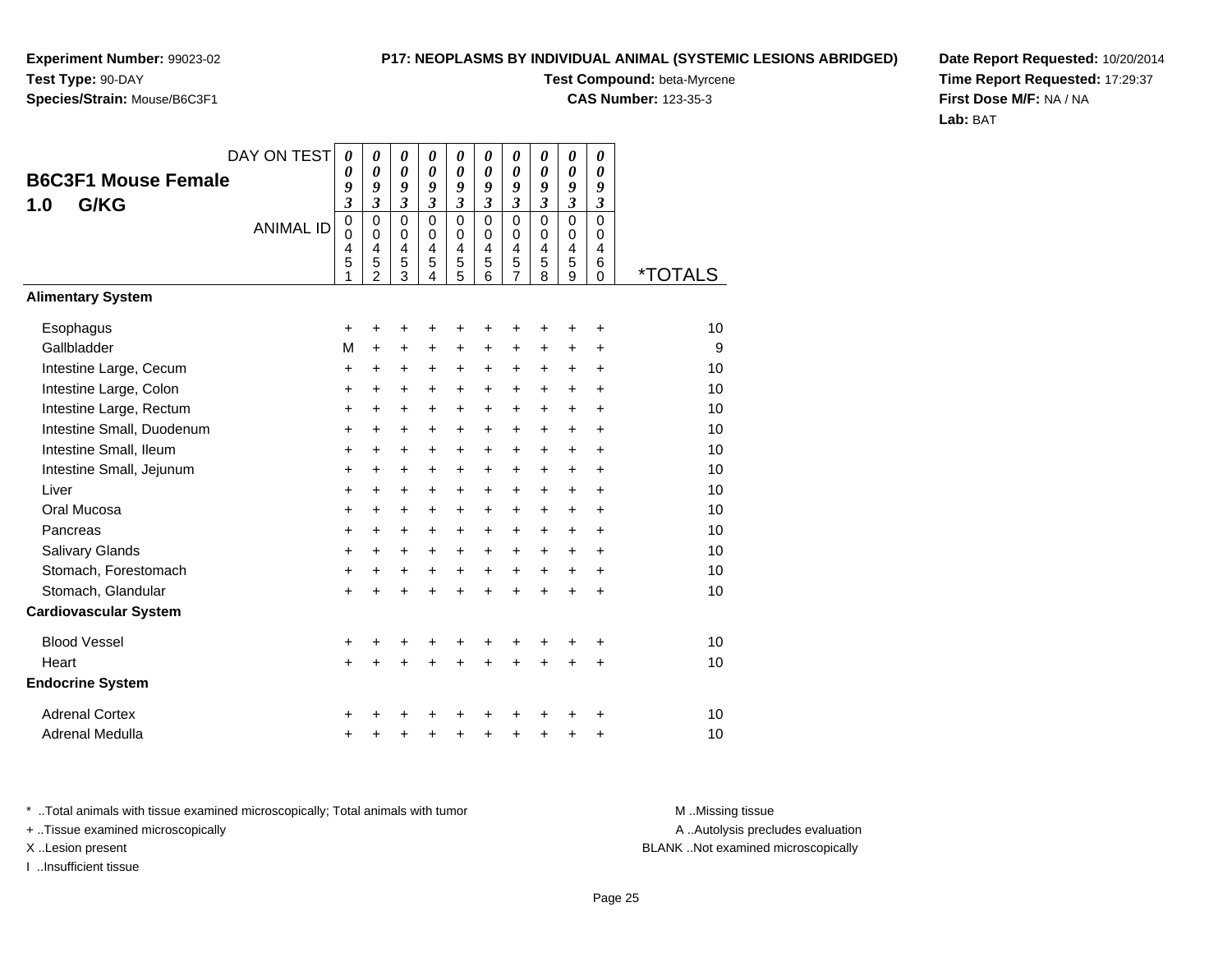**Experiment Number:** 99023-02**Test Type:** 90-DAY

## **Species/Strain:** Mouse/B6C3F1

**Test Compound:** beta-Myrcene

**CAS Number:** 123-35-3

**Date Report Requested:** 10/20/2014**Time Report Requested:** 17:29:37**First Dose M/F:** NA / NA**Lab:** BAT

|               |                               | DAY ON TEST      | $\boldsymbol{\theta}$       | 0<br>$\boldsymbol{\theta}$ | $\boldsymbol{\theta}$<br>0 | 0<br>$\boldsymbol{\theta}$ | $\boldsymbol{\theta}$<br>0 | 0<br>0        | $\boldsymbol{\theta}$<br>0 | 0<br>0              | $\boldsymbol{\theta}$<br>$\boldsymbol{\theta}$ | 0<br>0           |                       |
|---------------|-------------------------------|------------------|-----------------------------|----------------------------|----------------------------|----------------------------|----------------------------|---------------|----------------------------|---------------------|------------------------------------------------|------------------|-----------------------|
|               | <b>B6C3F1 Mouse Female</b>    |                  | 0<br>9                      | 9                          | 9                          | 9                          | 9                          | 9             | 9                          | 9                   | 9                                              | 9                |                       |
| 1.0           | G/KG                          |                  | $\boldsymbol{\mathfrak{z}}$ | $\mathfrak{z}$             | $\mathfrak{z}$             | $\mathfrak{z}$             | $\boldsymbol{\beta}$       | 3             | 3                          | 3                   | $\boldsymbol{\beta}$                           | 3                |                       |
|               |                               | <b>ANIMAL ID</b> | $\mathbf 0$<br>$\mathbf 0$  | $\mathbf 0$<br>$\pmb{0}$   | $\mathbf 0$<br>0           | $\Omega$<br>0              | $\Omega$<br>0              | $\Omega$<br>0 | $\mathbf 0$<br>$\mathbf 0$ | $\overline{0}$<br>0 | $\mathbf 0$<br>0                               | $\mathbf 0$<br>0 |                       |
|               |                               |                  | 4                           | 4                          | 4                          | 4                          | 4                          | 4             | 4                          | 4                   | $\overline{\mathbf{4}}$                        | 4                |                       |
|               |                               |                  | 5<br>1                      | 5<br>$\overline{c}$        | 5<br>3                     | 5<br>4                     | 5<br>$\overline{5}$        | 5<br>6        | 5<br>$\overline{7}$        | 5<br>8              | 5<br>$\boldsymbol{9}$                          | 6<br>0           | <i><b>*TOTALS</b></i> |
|               | Parathyroid Gland             |                  | +                           | $\ddot{}$                  | M                          | $\ddot{}$                  | $\ddot{}$                  | м             | $\ddot{}$                  | $\pm$               | $\ddot{}$                                      | $\ddot{}$        | 8                     |
|               | <b>Pituitary Gland</b>        |                  | +                           | +                          | +                          | +                          | +                          | +             | $\ddot{}$                  | $\pm$               | $\pm$                                          | $\ddot{}$        | 10                    |
|               | <b>Thyroid Gland</b>          |                  | +                           |                            | $\ddot{}$                  | $\ddot{}$                  | $\ddot{}$                  | $\ddot{}$     | $\ddot{}$                  | $\ddot{}$           | $\ddot{}$                                      | $\ddot{}$        | 10                    |
|               | <b>General Body System</b>    |                  |                             |                            |                            |                            |                            |               |                            |                     |                                                |                  |                       |
| <b>NONE</b>   |                               |                  |                             |                            |                            |                            |                            |               |                            |                     |                                                |                  |                       |
|               | <b>Genital System</b>         |                  |                             |                            |                            |                            |                            |               |                            |                     |                                                |                  |                       |
|               | <b>Clitoral Gland</b>         |                  | +                           |                            |                            |                            | +                          |               |                            |                     |                                                | +                | 10                    |
| Ovary         |                               |                  | +                           | +                          | +                          | +                          | +                          | +             | +                          | +                   | +                                              | +                | 10                    |
| <b>Uterus</b> |                               |                  | $\ddot{}$                   |                            | +                          | $\ddot{}$                  | $\ddot{}$                  | $\ddot{}$     | $\ddot{}$                  |                     |                                                | +                | 10                    |
|               | <b>Hematopoietic System</b>   |                  |                             |                            |                            |                            |                            |               |                            |                     |                                                |                  |                       |
|               | <b>Bone Marrow</b>            |                  | +                           | +                          | +                          | +                          | +                          | +             | +                          |                     | +                                              | +                | 10                    |
|               | Lymph Node, Mandibular        |                  | +                           | +                          | +                          | +                          | +                          | $\pm$         | +                          | $\pm$               | +                                              | +                | 10                    |
|               | Lymph Node, Mesenteric        |                  | +                           | $\ddot{}$                  | +                          | +                          | +                          | $\pm$         | +                          | $\pm$               | +                                              | +                | 10                    |
| Spleen        |                               |                  | $\ddot{}$                   | +                          | +                          | $\ddot{}$                  | $\ddot{}$                  | $\ddot{}$     | $\ddot{}$                  | $\ddot{}$           | +                                              | $\ddot{}$        | 10                    |
| Thymus        |                               |                  | +                           |                            | +                          | +                          | $\ddot{}$                  | $\ddot{}$     | $\ddot{}$                  | +                   | +                                              | +                | 10                    |
|               | <b>Integumentary System</b>   |                  |                             |                            |                            |                            |                            |               |                            |                     |                                                |                  |                       |
|               | Mammary Gland                 |                  | $\ddot{}$                   | ٠                          | +                          | +                          | +                          | +             | +                          | +                   | ٠                                              | +                | 10                    |
| Skin          |                               |                  | $\ddot{}$                   |                            |                            |                            | +                          |               |                            |                     | +                                              | +                | 10                    |
|               | <b>Musculoskeletal System</b> |                  |                             |                            |                            |                            |                            |               |                            |                     |                                                |                  |                       |
| Bone          |                               |                  | +                           |                            |                            |                            | +                          | ٠             | +                          | +                   | +                                              | +                | 10                    |

\* ..Total animals with tissue examined microscopically; Total animals with tumor **M** . Missing tissue M ..Missing tissue + ..Tissue examined microscopically X ..Lesion present BLANK ..Not examined microscopically

I ..Insufficient tissue

A ..Autolysis precludes evaluation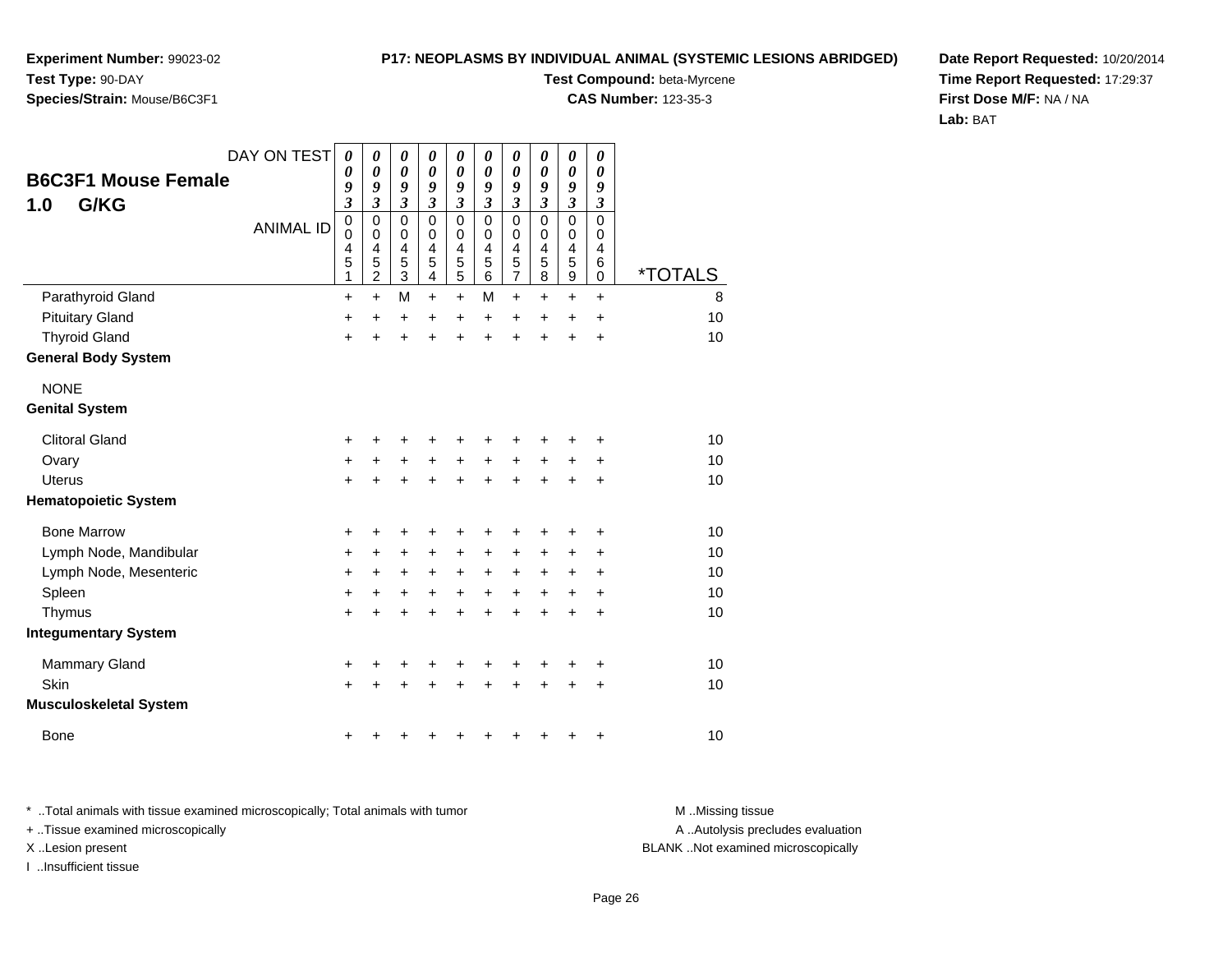### **Species/Strain:** Mouse/B6C3F1

**P17: NEOPLASMS BY INDIVIDUAL ANIMAL (SYSTEMIC LESIONS ABRIDGED)**

**Test Compound:** beta-Myrcene

**CAS Number:** 123-35-3

**Date Report Requested:** 10/20/2014**Time Report Requested:** 17:29:37**First Dose M/F:** NA / NA**Lab:** BAT

| <b>B6C3F1 Mouse Female</b><br>G/KG<br>1.0 | DAY ON TEST<br><b>ANIMAL ID</b> | 0<br>0<br>9<br>$\mathfrak{z}$<br>0<br>0<br>4<br>5 | 0<br>$\boldsymbol{\theta}$<br>9<br>3<br>0<br>0<br>$\overline{4}$<br>5<br>2 | 0<br>0<br>9<br>3<br>0<br>0<br>4<br>5<br>3 | 0<br>0<br>9<br>3<br>0<br>0<br>$\overline{4}$<br>5<br>4 | 0<br>0<br>9<br>3<br>0<br>0<br>4<br>5<br>5 | 0<br>0<br>9<br>3<br>$\Omega$<br>0<br>4<br>5<br>6 | 0<br>0<br>9<br>$\overline{\mathbf{3}}$<br>0<br>0<br>4<br>5<br>7 | 0<br>$\boldsymbol{\theta}$<br>9<br>$\overline{\mathbf{3}}$<br>$\mathbf 0$<br>0<br>$\overline{4}$<br>5<br>8 | 0<br>0<br>9<br>$\mathfrak{z}$<br>$\pmb{0}$<br>0<br>4<br>5<br>9 | 0<br>0<br>9<br>$\overline{\mathbf{3}}$<br>$\mathbf 0$<br>0<br>4<br>6<br>$\Omega$ | <i><b>*TOTALS</b></i> |
|-------------------------------------------|---------------------------------|---------------------------------------------------|----------------------------------------------------------------------------|-------------------------------------------|--------------------------------------------------------|-------------------------------------------|--------------------------------------------------|-----------------------------------------------------------------|------------------------------------------------------------------------------------------------------------|----------------------------------------------------------------|----------------------------------------------------------------------------------|-----------------------|
| <b>Nervous System</b>                     |                                 |                                                   |                                                                            |                                           |                                                        |                                           |                                                  |                                                                 |                                                                                                            |                                                                |                                                                                  |                       |
| <b>Brain</b><br><b>Respiratory System</b> |                                 | +                                                 |                                                                            |                                           |                                                        |                                           |                                                  |                                                                 |                                                                                                            |                                                                | +                                                                                | 10                    |
| Lung                                      |                                 | $\ddot{}$                                         |                                                                            |                                           |                                                        |                                           |                                                  |                                                                 |                                                                                                            |                                                                | ٠                                                                                | 10                    |
| <b>Nose</b>                               |                                 | $\ddot{}$                                         | $\pm$                                                                      | $\ddot{}$                                 | $\ddot{}$                                              | $+$                                       | $\ddot{}$                                        | $\ddot{}$                                                       | $+$                                                                                                        | $+$                                                            | ÷                                                                                | 10                    |
| Trachea                                   |                                 | $\ddot{}$                                         | +                                                                          | $\ddot{}$                                 | $\ddot{}$                                              | $\ddot{}$                                 | $\ddot{}$                                        | $\ddot{}$                                                       | $\ddot{}$                                                                                                  | $\ddot{}$                                                      | $\ddot{}$                                                                        | 10                    |
| <b>Special Senses System</b>              |                                 |                                                   |                                                                            |                                           |                                                        |                                           |                                                  |                                                                 |                                                                                                            |                                                                |                                                                                  |                       |
| Eye                                       |                                 | +                                                 |                                                                            |                                           |                                                        |                                           |                                                  |                                                                 |                                                                                                            |                                                                | +                                                                                | 10                    |
| <b>Harderian Gland</b>                    |                                 | $\ddot{}$                                         |                                                                            |                                           |                                                        | $\ddot{}$                                 | +                                                | $\ddot{}$                                                       | +                                                                                                          | $\pm$                                                          | $\ddot{}$                                                                        | 10                    |
| <b>Urinary System</b>                     |                                 |                                                   |                                                                            |                                           |                                                        |                                           |                                                  |                                                                 |                                                                                                            |                                                                |                                                                                  |                       |
| Kidney                                    |                                 | +                                                 |                                                                            | +                                         |                                                        | ٠                                         | ٠                                                | +                                                               |                                                                                                            |                                                                | $\ddot{}$                                                                        | 10                    |
| <b>Urinary Bladder</b>                    |                                 | $\ddot{}$                                         |                                                                            | $\ddot{}$                                 | $\ddot{}$                                              | $\ddot{}$                                 | $\ddot{}$                                        | $\ddot{}$                                                       | $\ddot{}$                                                                                                  | $\pm$                                                          | $\ddot{}$                                                                        | 10                    |
| <b>SYSTEMIC LESIONS</b>                   |                                 |                                                   |                                                                            |                                           |                                                        |                                           |                                                  |                                                                 |                                                                                                            |                                                                |                                                                                  |                       |
| Multiple Organ                            |                                 | +                                                 |                                                                            |                                           |                                                        |                                           |                                                  |                                                                 |                                                                                                            |                                                                | +                                                                                | 10                    |

\* ..Total animals with tissue examined microscopically; Total animals with tumor **M** . Missing tissue M ..Missing tissue

+ ..Tissue examined microscopically

I ..Insufficient tissue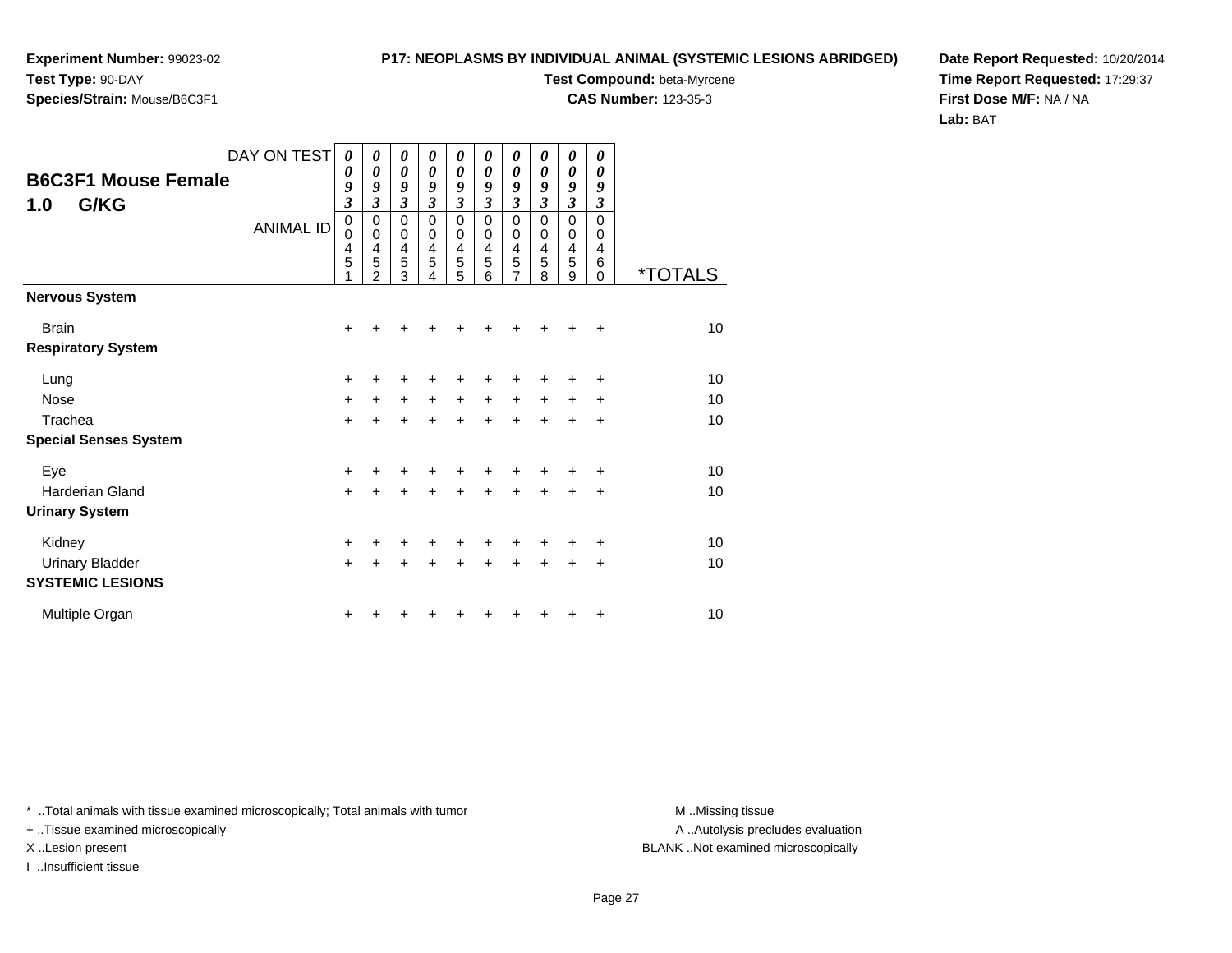#### **P17: NEOPLASMS BY INDIVIDUAL ANIMAL (SYSTEMIC LESIONS ABRIDGED)**

**Test Compound:** beta-Myrcene

**CAS Number:** 123-35-3

**Date Report Requested:** 10/20/2014**Time Report Requested:** 17:29:37**First Dose M/F:** NA / NA**Lab:** BAT

|                              | DAY ON TEST      | $\boldsymbol{\theta}$                           | 0                                      | 0                                                | 0                                      | 0                                            | 0                            | 0                                            | 0                                      | $\pmb{\theta}$                            | 0                                      |                       |
|------------------------------|------------------|-------------------------------------------------|----------------------------------------|--------------------------------------------------|----------------------------------------|----------------------------------------------|------------------------------|----------------------------------------------|----------------------------------------|-------------------------------------------|----------------------------------------|-----------------------|
| <b>B6C3F1 Mouse Female</b>   |                  | 0<br>$\overline{\mathbf{c}}$                    | 0<br>$\overline{\mathbf{c}}$           | $\boldsymbol{\theta}$<br>$\overline{\mathbf{c}}$ | 0<br>$\overline{\mathbf{c}}$           | 0<br>0                                       | 0<br>0                       | 0<br>0                                       | $\boldsymbol{\theta}$<br>0             | $\boldsymbol{\theta}$<br>9                | 0<br>9                                 |                       |
| G/KG<br>2.0                  |                  | $\overline{\mathbf{3}}$                         | $\overline{\mathbf{3}}$                | $\overline{\mathbf{3}}$                          | $\overline{\mathbf{3}}$                | 3                                            | 4                            | 5                                            | 8                                      | $\boldsymbol{\mathfrak{z}}$               | $\boldsymbol{\beta}$                   |                       |
|                              | <b>ANIMAL ID</b> | $\overline{0}$<br>0<br>5<br>5<br>$\overline{2}$ | $\mathbf 0$<br>$\Omega$<br>5<br>5<br>4 | $\mathbf 0$<br>$\mathbf 0$<br>5<br>5<br>5        | $\mathbf 0$<br>$\Omega$<br>5<br>5<br>6 | $\overline{0}$<br>$\mathbf 0$<br>5<br>5<br>1 | 0<br>$\Omega$<br>5<br>5<br>3 | $\overline{0}$<br>$\mathbf 0$<br>5<br>5<br>9 | $\mathbf 0$<br>$\Omega$<br>5<br>6<br>0 | $\mathbf 0$<br>$\mathbf 0$<br>5<br>5<br>7 | $\mathbf 0$<br>$\Omega$<br>5<br>5<br>8 | <i><b>*TOTALS</b></i> |
| <b>Alimentary System</b>     |                  |                                                 |                                        |                                                  |                                        |                                              |                              |                                              |                                        |                                           |                                        |                       |
| Esophagus                    |                  | $\pm$                                           | +                                      | ٠                                                |                                        |                                              |                              |                                              |                                        | +                                         | +                                      | 10                    |
| Gallbladder                  |                  | $\ddot{}$                                       | $\ddot{}$                              | A                                                | A                                      | $\ddot{}$                                    | $\ddot{}$                    | $\ddot{}$                                    | $\ddot{}$                              | $\ddot{}$                                 | $\ddot{}$                              | 8                     |
| Intestine Large, Cecum       |                  | +                                               | $\ddot{}$                              | A                                                | $\ddot{}$                              | $\ddot{}$                                    | $\pm$                        | $+$                                          | A                                      | $\ddot{}$                                 | $\ddot{}$                              | 8                     |
| Intestine Large, Colon       |                  | A                                               | $\ddot{}$                              | +                                                | +                                      | $\ddot{}$                                    | +                            | Α                                            | A                                      | $\ddot{}$                                 | $\ddot{}$                              | $\overline{7}$        |
| Intestine Large, Rectum      |                  | $\ddot{}$                                       | +                                      | $\ddot{}$                                        | $\div$                                 | $\pm$                                        | +                            | $+$                                          | $\ddot{}$                              | $\ddot{}$                                 | $\ddot{}$                              | 10                    |
| Intestine Small, Duodenum    |                  | A                                               | $\ddot{}$                              | $\ddot{}$                                        | +                                      | $\ddot{}$                                    | $\ddot{}$                    | A                                            | +                                      | $\ddot{}$                                 | $\ddot{}$                              | 8                     |
| Intestine Small, Ileum       |                  | A                                               | $\ddot{}$                              | A                                                | $\ddot{}$                              | $+$                                          | A                            | $+$                                          | A                                      | $\ddot{}$                                 | $\ddot{}$                              | 6                     |
| Intestine Small, Jejunum     |                  | A                                               | $\ddot{}$                              | A                                                | $\ddot{}$                              | $\ddot{}$                                    | A                            | $\ddot{}$                                    | A                                      | $\ddot{}$                                 | $\ddot{}$                              | 6                     |
| Liver                        |                  | $\ddot{}$                                       | $\ddot{}$                              | $\ddot{}$                                        | $\pm$                                  | $\ddot{}$                                    | $\ddot{}$                    | $\ddot{}$                                    | $\ddot{}$                              | $\ddot{}$                                 | $\ddot{}$                              | 10                    |
| Oral Mucosa                  |                  | $\pm$                                           | +                                      | $\ddot{}$                                        | $\ddot{}$                              | $\pm$                                        | $\pm$                        | $\ddot{}$                                    | +                                      | $\ddot{}$                                 | $\ddot{}$                              | 10                    |
| Pancreas                     |                  | +                                               | $\ddot{}$                              | $\ddot{}$                                        | $\ddot{}$                              | $+$                                          | $\ddot{}$                    | $\ddot{}$                                    | $\ddot{}$                              | $\ddot{}$                                 | $\ddot{}$                              | 10                    |
| <b>Salivary Glands</b>       |                  | $\pm$                                           | +                                      | $\ddot{}$                                        | $\ddot{}$                              | $\pm$                                        | $\ddot{}$                    | $\ddot{}$                                    | $\ddot{}$                              | $\ddot{}$                                 | $\ddot{}$                              | 10                    |
| Stomach, Forestomach         |                  | $\ddot{}$                                       | $\ddot{}$                              | $\ddot{}$                                        | +                                      | $\ddot{}$                                    | $\ddot{}$                    | +                                            | $\ddot{}$                              | $\ddot{}$                                 | $\ddot{}$                              | 10                    |
| Stomach, Glandular           |                  | $\ddot{}$                                       | $\ddot{}$                              | $\ddot{}$                                        | $\ddot{}$                              | $\ddot{}$                                    | $\ddot{}$                    | $\ddot{}$                                    | ÷                                      | $\ddot{}$                                 | $\ddot{}$                              | 10                    |
| <b>Cardiovascular System</b> |                  |                                                 |                                        |                                                  |                                        |                                              |                              |                                              |                                        |                                           |                                        |                       |
| <b>Blood Vessel</b>          |                  | +                                               |                                        |                                                  |                                        |                                              |                              |                                              |                                        |                                           | +                                      | 10                    |
| Heart                        |                  | $\ddot{}$                                       | +                                      | +                                                | +                                      | $\ddot{}$                                    | $\ddot{}$                    | $\ddot{}$                                    | $\ddot{}$                              | $\ddot{}$                                 | $\ddot{}$                              | 10                    |
| <b>Endocrine System</b>      |                  |                                                 |                                        |                                                  |                                        |                                              |                              |                                              |                                        |                                           |                                        |                       |
| <b>Adrenal Cortex</b>        |                  | +                                               |                                        |                                                  |                                        |                                              |                              |                                              |                                        |                                           |                                        | 10                    |
| <b>Adrenal Medulla</b>       |                  | +                                               | +                                      | +                                                | +                                      | +                                            | +                            | +                                            | +                                      | +                                         | +                                      | 10                    |

\* ..Total animals with tissue examined microscopically; Total animals with tumor **M** . Missing tissue M ..Missing tissue

+ ..Tissue examined microscopically

I ..Insufficient tissue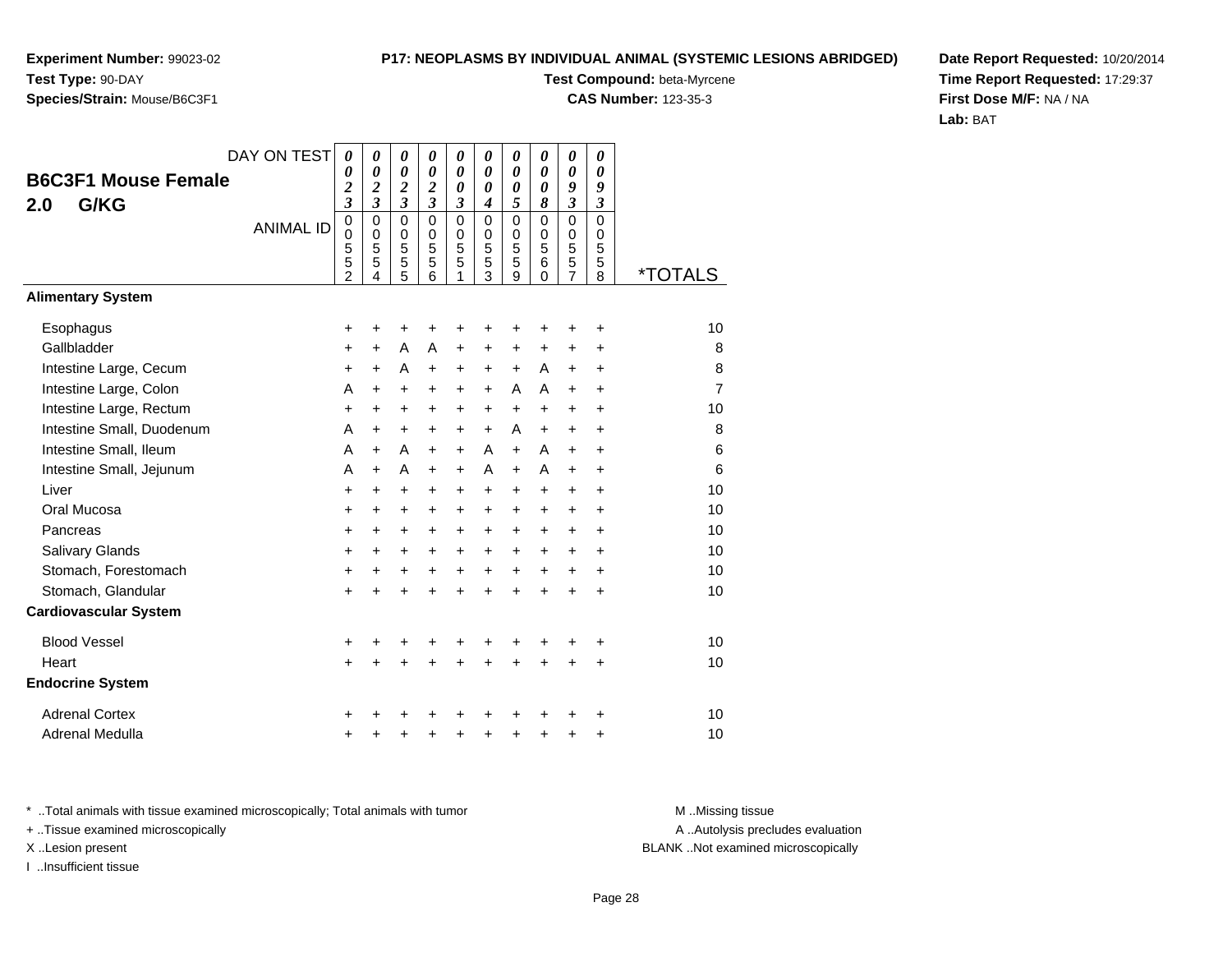**Experiment Number:** 99023-02**Test Type:** 90-DAY

### **Species/Strain:** Mouse/B6C3F1

**Test Compound:** beta-Myrcene

**CAS Number:** 123-35-3

**Date Report Requested:** 10/20/2014**Time Report Requested:** 17:29:37**First Dose M/F:** NA / NA**Lab:** BAT

|                               | DAY ON TEST      | 0                            | 0                                         | 0                                         | 0                           | $\boldsymbol{\theta}$          | 0                 | 0         | 0             | $\boldsymbol{\theta}$      | $\boldsymbol{\theta}$ |                       |
|-------------------------------|------------------|------------------------------|-------------------------------------------|-------------------------------------------|-----------------------------|--------------------------------|-------------------|-----------|---------------|----------------------------|-----------------------|-----------------------|
| <b>B6C3F1 Mouse Female</b>    |                  | 0<br>$\overline{\mathbf{c}}$ | $\boldsymbol{\theta}$<br>$\boldsymbol{2}$ | $\boldsymbol{\theta}$<br>$\boldsymbol{2}$ | $\boldsymbol{\theta}$<br>2  | $\boldsymbol{\theta}$<br>0     | 0<br>0            | 0<br>0    | 0<br>0        | $\boldsymbol{\theta}$<br>9 | 0<br>9                |                       |
| G/KG<br>2.0                   |                  | $\overline{\mathbf{3}}$      | $\mathfrak{z}$                            | $\overline{\mathbf{3}}$                   | $\overline{\mathbf{3}}$     | 3                              | $\boldsymbol{4}$  | 5         | 8             | $\boldsymbol{\beta}$       | $\boldsymbol{\beta}$  |                       |
|                               | <b>ANIMAL ID</b> | $\mathbf 0$<br>0             | $\mathbf 0$<br>$\pmb{0}$                  | $\mathbf 0$<br>0                          | $\mathbf{0}$<br>$\mathbf 0$ | $\mathbf 0$<br>$\mathbf 0$     | $\mathbf{0}$<br>0 | 0<br>0    | $\Omega$<br>0 | $\mathbf 0$<br>$\mathbf 0$ | $\mathbf 0$<br>0      |                       |
|                               |                  | 5                            | 5                                         | 5                                         | 5                           | 5                              | 5                 | 5         | 5             | 5                          | 5                     |                       |
|                               |                  | 5<br>$\overline{c}$          | 5<br>4                                    | 5<br>5                                    | 5<br>6                      | $\overline{5}$<br>$\mathbf{1}$ | 5<br>3            | 5<br>9    | 6<br>0        | 5<br>$\overline{7}$        | 5<br>8                | <i><b>*TOTALS</b></i> |
| Parathyroid Gland             |                  | +                            | $\ddot{}$                                 | $\ddot{}$                                 | M                           | $+$                            | $\ddot{}$         | $\ddot{}$ | $\pm$         | $+$                        | M                     | 8                     |
| <b>Pituitary Gland</b>        |                  | +                            | +                                         | +                                         | $\ddot{}$                   | $\ddot{}$                      | $\pm$             | +         | +             | $\ddot{}$                  | $\ddot{}$             | 10                    |
| <b>Thyroid Gland</b>          |                  | $\ddot{}$                    | $\ddot{}$                                 | $\ddot{}$                                 | $\ddot{}$                   | $\ddot{}$                      | $\ddot{}$         | $\ddot{}$ | +             | $\ddot{}$                  | $\ddot{}$             | 10                    |
| <b>General Body System</b>    |                  |                              |                                           |                                           |                             |                                |                   |           |               |                            |                       |                       |
| <b>NONE</b>                   |                  |                              |                                           |                                           |                             |                                |                   |           |               |                            |                       |                       |
| <b>Genital System</b>         |                  |                              |                                           |                                           |                             |                                |                   |           |               |                            |                       |                       |
| <b>Clitoral Gland</b>         |                  | +                            |                                           | +                                         | +                           |                                | М                 | +         |               |                            | +                     | 9                     |
| Ovary                         |                  | +                            | +                                         | +                                         | $\ddot{}$                   | +                              | +                 | +         | +             | +                          | +                     | 10                    |
| Uterus                        |                  | $\ddot{}$                    | +                                         | $\ddot{}$                                 | $\ddot{}$                   | $\ddot{}$                      | $\ddot{}$         | $\ddot{}$ | $\ddot{}$     | +                          | $\ddot{}$             | 10                    |
| <b>Hematopoietic System</b>   |                  |                              |                                           |                                           |                             |                                |                   |           |               |                            |                       |                       |
| <b>Bone Marrow</b>            |                  | +                            | +                                         | +                                         | +                           | +                              |                   | +         |               |                            |                       | 10                    |
| Lymph Node, Mandibular        |                  | L                            | $\ddot{}$                                 | M                                         | +                           | $\ddot{}$                      | +                 | +         | +             | +                          | ٠                     | 8                     |
| Lymph Node, Mesenteric        |                  | +                            | $\ddot{}$                                 | +                                         | $\pm$                       | $\ddot{}$                      | $\ddot{}$         | +         | +             | +                          | $\ddot{}$             | 10                    |
| Spleen                        |                  | $\ddot{}$                    | +                                         | +                                         | $\ddot{}$                   | $\ddot{}$                      | $\ddot{}$         | +         | +             | +                          | +                     | 10                    |
| Thymus                        |                  | +                            | +                                         | $\ddot{}$                                 | +                           | $\ddot{}$                      | +                 | +         | +             | +                          | +                     | 10                    |
| <b>Integumentary System</b>   |                  |                              |                                           |                                           |                             |                                |                   |           |               |                            |                       |                       |
| <b>Mammary Gland</b>          |                  | +                            | +                                         | +                                         | +                           | +                              | ٠                 | +         | +             | +                          | +                     | 10                    |
| Skin                          |                  | $\ddot{}$                    |                                           | +                                         |                             | +                              |                   | +         |               | +                          | $\ddot{}$             | 10                    |
| <b>Musculoskeletal System</b> |                  |                              |                                           |                                           |                             |                                |                   |           |               |                            |                       |                       |
| <b>Bone</b>                   |                  | +                            |                                           | +                                         |                             |                                |                   | +         | +             | +                          | +                     | 10                    |

\* ..Total animals with tissue examined microscopically; Total animals with tumor **M** . Missing tissue M ..Missing tissue + ..Tissue examined microscopically X ..Lesion present BLANK ..Not examined microscopically

I ..Insufficient tissue

A ..Autolysis precludes evaluation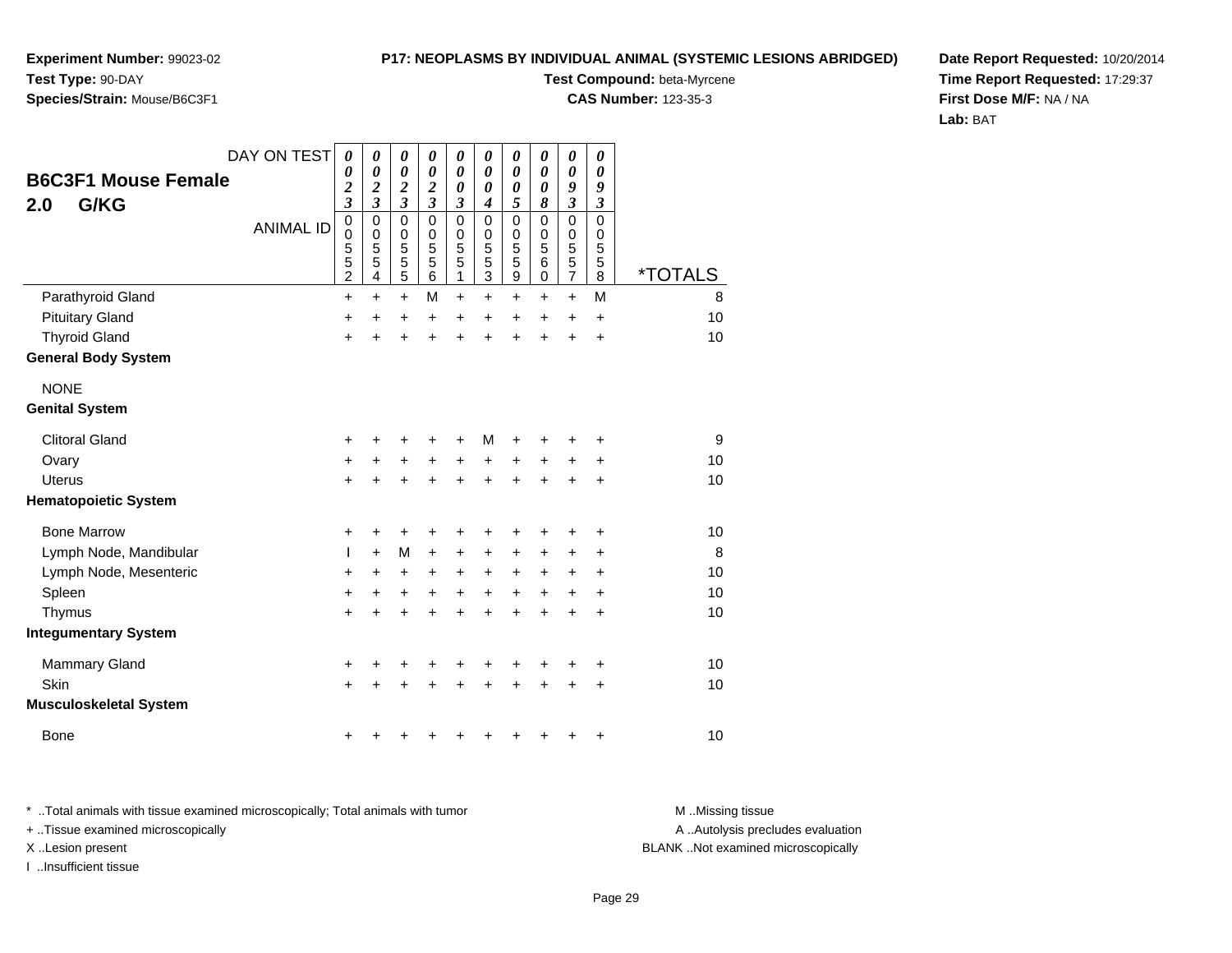# **Species/Strain:** Mouse/B6C3F1

#### **P17: NEOPLASMS BY INDIVIDUAL ANIMAL (SYSTEMIC LESIONS ABRIDGED)**

**Test Compound:** beta-Myrcene

**CAS Number:** 123-35-3

**Date Report Requested:** 10/20/2014**Time Report Requested:** 17:29:37**First Dose M/F:** NA / NA**Lab:** BAT

| <b>B6C3F1 Mouse Female</b><br>2.0<br>G/KG | DAY ON TEST<br><b>ANIMAL ID</b> | 0<br>0<br>$\frac{2}{3}$<br>$\boldsymbol{0}$<br>0<br>5<br>5<br>2 | 0<br>0<br>$\frac{2}{3}$<br>0<br>$\mathbf 0$<br>5<br>5<br>4 | 0<br>0<br>$\frac{2}{3}$<br>0<br>0<br>5<br>5<br>5 | 0<br>0<br>2<br>$\overline{\mathbf{3}}$<br>0<br>0<br>5<br>5<br>6 | 0<br>$\boldsymbol{\theta}$<br>$\boldsymbol{\theta}$<br>3<br>$\mathbf 0$<br>$\mathbf 0$<br>5<br>5 | 0<br>$\boldsymbol{\theta}$<br>0<br>4<br>0<br>0<br>5<br>5<br>3 | 0<br>0<br>0<br>5<br>0<br>0<br>5<br>5<br>9 | 0<br>0<br>0<br>8<br>$\mathbf 0$<br>$\mathbf 0$<br>5<br>6<br>$\Omega$ | 0<br>0<br>9<br>3<br>0<br>$\mathbf 0$<br>5<br>5<br>7 | 0<br>0<br>9<br>3<br>$\mathbf 0$<br>0<br>5<br>5<br>8 | <i><b>*TOTALS</b></i> |
|-------------------------------------------|---------------------------------|-----------------------------------------------------------------|------------------------------------------------------------|--------------------------------------------------|-----------------------------------------------------------------|--------------------------------------------------------------------------------------------------|---------------------------------------------------------------|-------------------------------------------|----------------------------------------------------------------------|-----------------------------------------------------|-----------------------------------------------------|-----------------------|
| <b>Nervous System</b>                     |                                 |                                                                 |                                                            |                                                  |                                                                 |                                                                                                  |                                                               |                                           |                                                                      |                                                     |                                                     |                       |
| <b>Brain</b><br><b>Respiratory System</b> |                                 | +                                                               |                                                            |                                                  |                                                                 |                                                                                                  |                                                               |                                           |                                                                      |                                                     | +                                                   | 10                    |
| Lung                                      |                                 | $\pm$                                                           |                                                            |                                                  |                                                                 |                                                                                                  |                                                               |                                           |                                                                      |                                                     | +                                                   | 10                    |
| <b>Nose</b>                               |                                 | $\ddot{}$                                                       | ٠                                                          | +                                                | +                                                               | $\ddot{}$                                                                                        | $\ddot{}$                                                     | $\ddot{}$                                 | $\ddot{}$                                                            | $\ddot{}$                                           | +                                                   | 10                    |
| Trachea                                   |                                 | $+$                                                             | +                                                          | $\ddot{}$                                        | $\ddot{}$                                                       | $+$                                                                                              | $\ddot{}$                                                     | $\ddot{}$                                 | $\ddot{}$                                                            | $\ddot{}$                                           | $\ddot{}$                                           | 10                    |
| <b>Special Senses System</b>              |                                 |                                                                 |                                                            |                                                  |                                                                 |                                                                                                  |                                                               |                                           |                                                                      |                                                     |                                                     |                       |
| Eye                                       |                                 | +                                                               |                                                            |                                                  |                                                                 |                                                                                                  |                                                               |                                           |                                                                      |                                                     | +                                                   | 10                    |
| Harderian Gland                           |                                 | $+$                                                             | +                                                          | $\ddot{}$                                        | +                                                               | $\ddot{}$                                                                                        | $\ddot{}$                                                     | $\ddot{}$                                 | $\ddot{}$                                                            | +                                                   | +                                                   | 10                    |
| <b>Urinary System</b>                     |                                 |                                                                 |                                                            |                                                  |                                                                 |                                                                                                  |                                                               |                                           |                                                                      |                                                     |                                                     |                       |
| Kidney                                    |                                 | +                                                               |                                                            | ٠                                                |                                                                 |                                                                                                  |                                                               |                                           |                                                                      |                                                     | +                                                   | 10                    |
| Urinary Bladder                           |                                 | $+$                                                             | +                                                          | $\ddot{}$                                        | +                                                               | $\ddot{}$                                                                                        | $\ddot{}$                                                     | $\ddot{}$                                 | +                                                                    | +                                                   | $\ddot{}$                                           | 10                    |
| <b>SYSTEMIC LESIONS</b>                   |                                 |                                                                 |                                                            |                                                  |                                                                 |                                                                                                  |                                                               |                                           |                                                                      |                                                     |                                                     |                       |
| Multiple Organ                            |                                 | $\pm$                                                           |                                                            |                                                  |                                                                 |                                                                                                  |                                                               |                                           |                                                                      | ٠                                                   | +                                                   | 10                    |

\* ..Total animals with tissue examined microscopically; Total animals with tumor **M** . Missing tissue M ..Missing tissue

+ ..Tissue examined microscopically

I ..Insufficient tissue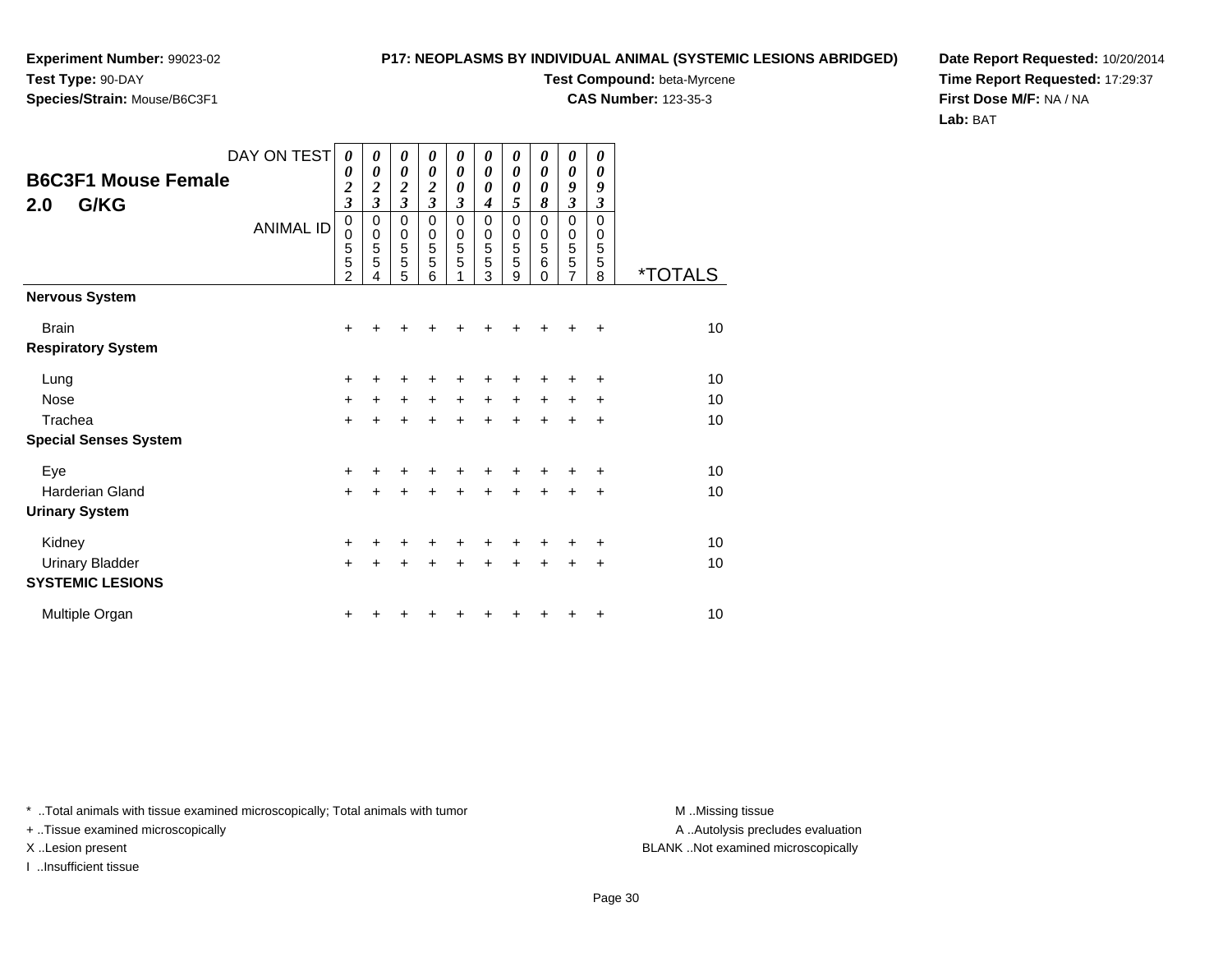#### **P17: NEOPLASMS BY INDIVIDUAL ANIMAL (SYSTEMIC LESIONS ABRIDGED)**

**Test Compound:** beta-Myrcene

**CAS Number:** 123-35-3

**Date Report Requested:** 10/20/2014**Time Report Requested:** 17:29:38**First Dose M/F:** NA / NA**Lab:** BAT

| <b>B6C3F1 Mouse Female</b><br>G/KG<br>4.0 | DAY ON TEST<br><b>ANIMAL ID</b> | $\boldsymbol{\theta}$<br>0<br>0<br>$\overline{c}$<br>$\mathbf 0$<br>$\mathbf 0$<br>6<br>5<br>1 | 0<br>$\boldsymbol{\theta}$<br>0<br>$\overline{\mathbf{c}}$<br>$\mathbf 0$<br>$\mathbf 0$<br>6<br>5<br>$\mathfrak{p}$ | 0<br>0<br>0<br>$\boldsymbol{2}$<br>$\mathbf 0$<br>$\mathbf 0$<br>6<br>$\overline{5}$<br>3 | $\boldsymbol{\theta}$<br>0<br>$\boldsymbol{\theta}$<br>$\boldsymbol{2}$<br>$\Omega$<br>$\Omega$<br>6<br>5<br>5 | 0<br>$\boldsymbol{\theta}$<br>$\boldsymbol{\theta}$<br>2<br>$\mathbf 0$<br>$\mathbf 0$<br>6<br>5<br>6 | $\boldsymbol{\theta}$<br>0<br>0<br>$\boldsymbol{2}$<br>$\Omega$<br>$\Omega$<br>6<br>5<br>7 | 0<br>0<br>0<br>2<br>$\mathbf 0$<br>0<br>6<br>5<br>9 | 0<br>0<br>0<br>$\boldsymbol{2}$<br>$\mathbf 0$<br>0<br>6<br>6<br>$\Omega$ | 0<br>0<br>0<br>3<br>0<br>$\mathbf 0$<br>6<br>5<br>4 | 0<br>0<br>0<br>3<br>$\mathbf 0$<br>0<br>6<br>5<br>8 | <i><b>*TOTALS</b></i> |
|-------------------------------------------|---------------------------------|------------------------------------------------------------------------------------------------|----------------------------------------------------------------------------------------------------------------------|-------------------------------------------------------------------------------------------|----------------------------------------------------------------------------------------------------------------|-------------------------------------------------------------------------------------------------------|--------------------------------------------------------------------------------------------|-----------------------------------------------------|---------------------------------------------------------------------------|-----------------------------------------------------|-----------------------------------------------------|-----------------------|
| <b>Alimentary System</b>                  |                                 |                                                                                                |                                                                                                                      |                                                                                           |                                                                                                                |                                                                                                       |                                                                                            |                                                     |                                                                           |                                                     |                                                     |                       |
| Esophagus                                 |                                 | +                                                                                              | +                                                                                                                    | +                                                                                         | +                                                                                                              | +                                                                                                     | +                                                                                          | +                                                   | +                                                                         | +                                                   | +                                                   | 10                    |
| Gallbladder                               |                                 | +                                                                                              | +                                                                                                                    | +                                                                                         | +                                                                                                              | +                                                                                                     | +                                                                                          | +                                                   | +                                                                         | A                                                   | +                                                   | 9                     |
| Intestine Large, Cecum                    |                                 | $\ddot{}$                                                                                      | $\ddot{}$                                                                                                            | +                                                                                         | +                                                                                                              | $\ddot{}$                                                                                             | $\ddot{}$                                                                                  | $\ddot{}$                                           | +                                                                         | $\ddot{}$                                           | $\ddot{}$                                           | 10                    |
| Intestine Large, Colon                    |                                 | +                                                                                              | +                                                                                                                    | +                                                                                         | +                                                                                                              | A                                                                                                     | $\ddot{}$                                                                                  | +                                                   | +                                                                         | A                                                   | +                                                   | 8                     |
| Intestine Large, Rectum                   |                                 | $\ddot{}$                                                                                      | $\ddot{}$                                                                                                            | +                                                                                         | +                                                                                                              | +                                                                                                     | $\ddot{}$                                                                                  | $\ddot{}$                                           | +                                                                         | +                                                   | $\ddot{}$                                           | 10                    |
| Intestine Small, Duodenum                 |                                 | $\ddot{}$                                                                                      | $\ddot{}$                                                                                                            | +                                                                                         | $\ddot{}$                                                                                                      | $\ddot{}$                                                                                             | $\ddot{}$                                                                                  | $\ddot{}$                                           | $\ddot{}$                                                                 | A                                                   | $\ddot{}$                                           | 9                     |
| Intestine Small, Ileum                    |                                 | +                                                                                              | $\ddot{}$                                                                                                            | +                                                                                         | +                                                                                                              | +                                                                                                     | $\ddot{}$                                                                                  | $\ddot{}$                                           | $\ddot{}$                                                                 | A                                                   | $\ddot{}$                                           | 9                     |
| Intestine Small, Jejunum                  |                                 | $\ddot{}$                                                                                      | +                                                                                                                    | +                                                                                         | +                                                                                                              | +                                                                                                     | $\ddot{}$                                                                                  | $\ddot{}$                                           | $\ddot{}$                                                                 | A                                                   | $\ddot{}$                                           | 9                     |
| Liver                                     |                                 | $\ddot{}$                                                                                      | $\ddot{}$                                                                                                            | +                                                                                         | $\ddot{}$                                                                                                      | $\ddot{}$                                                                                             | $\ddot{}$                                                                                  | $\ddot{}$                                           | $\ddot{}$                                                                 | $\ddot{}$                                           | $\ddot{}$                                           | 10                    |
| Oral Mucosa                               |                                 | +                                                                                              | +                                                                                                                    | +                                                                                         | +                                                                                                              | +                                                                                                     | $\ddot{}$                                                                                  | +                                                   | +                                                                         | +                                                   | +                                                   | 10                    |
| Pancreas                                  |                                 | $\ddot{}$                                                                                      | +                                                                                                                    | +                                                                                         | +                                                                                                              | $\ddot{}$                                                                                             | $\ddot{}$                                                                                  | $\ddot{}$                                           | +                                                                         | $\ddot{}$                                           | $\ddot{}$                                           | 10                    |
| Salivary Glands                           |                                 | $\ddot{}$                                                                                      | $\ddot{}$                                                                                                            | +                                                                                         | $\ddot{}$                                                                                                      | $\ddot{}$                                                                                             | $\ddot{}$                                                                                  | $\ddot{}$                                           | $\ddot{}$                                                                 | $\ddot{}$                                           | $\ddot{}$                                           | 10                    |
| Stomach, Forestomach                      |                                 | +                                                                                              | $\ddot{}$                                                                                                            | +                                                                                         | +                                                                                                              | +                                                                                                     | $\ddot{}$                                                                                  | $\ddot{}$                                           | +                                                                         | +                                                   | +                                                   | 10                    |
| Stomach, Glandular                        |                                 | $\ddot{}$                                                                                      | $\ddot{}$                                                                                                            | $\ddot{}$                                                                                 | $\ddot{}$                                                                                                      | $\ddot{}$                                                                                             | $\ddot{}$                                                                                  | $\ddot{}$                                           | $\ddot{}$                                                                 | $\ddot{}$                                           | $\ddot{}$                                           | 10                    |
| <b>Cardiovascular System</b>              |                                 |                                                                                                |                                                                                                                      |                                                                                           |                                                                                                                |                                                                                                       |                                                                                            |                                                     |                                                                           |                                                     |                                                     |                       |
| <b>Blood Vessel</b>                       |                                 | $\ddot{}$                                                                                      |                                                                                                                      |                                                                                           | +                                                                                                              | +                                                                                                     |                                                                                            |                                                     |                                                                           |                                                     | +                                                   | 10                    |
| Heart                                     |                                 | $\ddot{}$                                                                                      | $\ddot{}$                                                                                                            | $\ddot{}$                                                                                 | $\ddot{}$                                                                                                      | $\ddot{}$                                                                                             | $\ddot{}$                                                                                  | $\ddot{}$                                           | $\ddot{}$                                                                 | +                                                   | +                                                   | 10                    |
| <b>Endocrine System</b>                   |                                 |                                                                                                |                                                                                                                      |                                                                                           |                                                                                                                |                                                                                                       |                                                                                            |                                                     |                                                                           |                                                     |                                                     |                       |
| <b>Adrenal Cortex</b>                     |                                 | +                                                                                              |                                                                                                                      |                                                                                           |                                                                                                                | +                                                                                                     |                                                                                            |                                                     |                                                                           |                                                     | ٠                                                   | 10                    |
| Adrenal Medulla                           |                                 | +                                                                                              |                                                                                                                      | +                                                                                         | +                                                                                                              | +                                                                                                     | +                                                                                          | +                                                   | +                                                                         | +                                                   | +                                                   | 10                    |

\* ..Total animals with tissue examined microscopically; Total animals with tumor **M** . Missing tissue M ..Missing tissue

+ ..Tissue examined microscopically

I ..Insufficient tissue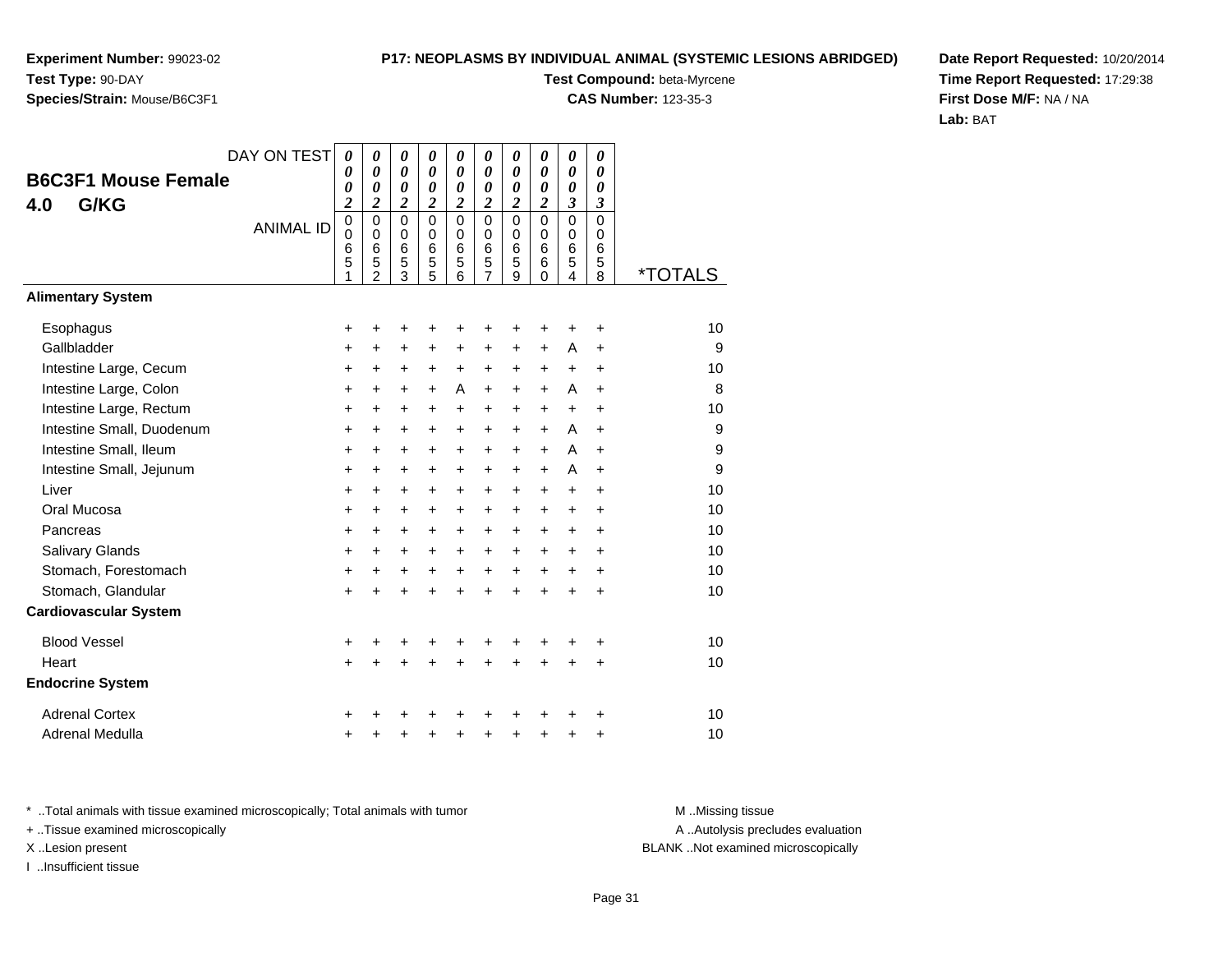**Experiment Number:** 99023-02**Test Type:** 90-DAY

## **Species/Strain:** Mouse/B6C3F1

**Test Compound:** beta-Myrcene

**CAS Number:** 123-35-3

**Date Report Requested:** 10/20/2014**Time Report Requested:** 17:29:38**First Dose M/F:** NA / NA**Lab:** BAT

|                               | DAY ON TEST      | $\boldsymbol{\theta}$<br>0      | 0<br>0                          | $\boldsymbol{\theta}$<br>0      | 0<br>0                       | 0<br>0                          | 0<br>0                     | $\boldsymbol{\theta}$<br>$\boldsymbol{\theta}$ | 0<br>0           | $\boldsymbol{\theta}$<br>0          | 0<br>0           |                       |
|-------------------------------|------------------|---------------------------------|---------------------------------|---------------------------------|------------------------------|---------------------------------|----------------------------|------------------------------------------------|------------------|-------------------------------------|------------------|-----------------------|
| <b>B6C3F1 Mouse Female</b>    |                  | 0                               | 0                               | 0                               | $\boldsymbol{\theta}$        | $\boldsymbol{\theta}$           | 0                          | $\boldsymbol{\theta}$                          | 0                | 0                                   | 0                |                       |
| G/KG<br>4.0                   | <b>ANIMAL ID</b> | $\boldsymbol{2}$<br>$\mathbf 0$ | $\boldsymbol{2}$<br>$\mathbf 0$ | $\boldsymbol{2}$<br>$\mathbf 0$ | $\boldsymbol{2}$<br>$\Omega$ | $\boldsymbol{2}$<br>$\mathbf 0$ | $\overline{2}$<br>$\Omega$ | 2<br>$\mathbf 0$                               | 2<br>$\mathbf 0$ | $\boldsymbol{\beta}$<br>$\mathbf 0$ | 3<br>$\mathbf 0$ |                       |
|                               |                  | $\mathbf 0$<br>6                | $\mathbf 0$<br>$6\phantom{1}6$  | 0<br>6                          | 0<br>6                       | 0<br>6                          | 0<br>6                     | $\mathbf 0$<br>6                               | 0<br>6           | 0<br>6                              | 0<br>6           |                       |
|                               |                  | 5<br>1                          | 5<br>$\overline{c}$             | 5<br>3                          | 5<br>$\overline{5}$          | 5<br>$\,6$                      | 5<br>7                     | 5<br>$\boldsymbol{9}$                          | 6<br>$\mathbf 0$ | 5<br>$\overline{\mathbf{4}}$        | 5<br>8           | <i><b>*TOTALS</b></i> |
| Parathyroid Gland             |                  | M                               | M                               | $\ddot{}$                       | $\ddot{}$                    | +                               | $\pm$                      | M                                              | м                | M                                   | $+$              | 5                     |
| <b>Pituitary Gland</b>        |                  | $\ddot{}$                       | $\ddot{}$                       | +                               | +                            | +                               | $\ddot{}$                  | $\ddot{}$                                      | $\ddot{}$        | $\ddot{}$                           | $\ddot{}$        | 10                    |
| <b>Thyroid Gland</b>          |                  | +                               |                                 | $\ddot{}$                       | $\ddot{}$                    | $\ddot{}$                       | $\ddot{}$                  | $\ddot{}$                                      | $\ddot{}$        | $\ddot{}$                           | $\ddot{}$        | 10                    |
| <b>General Body System</b>    |                  |                                 |                                 |                                 |                              |                                 |                            |                                                |                  |                                     |                  |                       |
| <b>NONE</b>                   |                  |                                 |                                 |                                 |                              |                                 |                            |                                                |                  |                                     |                  |                       |
| <b>Genital System</b>         |                  |                                 |                                 |                                 |                              |                                 |                            |                                                |                  |                                     |                  |                       |
| <b>Clitoral Gland</b>         |                  | +                               |                                 |                                 |                              | +                               |                            |                                                |                  |                                     | +                | 10                    |
| Ovary                         |                  | +                               | +                               | +                               | +                            | +                               | +                          | +                                              | +                | +                                   | +                | 10                    |
| <b>Uterus</b>                 |                  | $\ddot{}$                       |                                 | +                               | $\ddot{}$                    | $\ddot{}$                       | $\ddot{}$                  | $\ddot{}$                                      |                  |                                     | +                | 10                    |
| <b>Hematopoietic System</b>   |                  |                                 |                                 |                                 |                              |                                 |                            |                                                |                  |                                     |                  |                       |
| <b>Bone Marrow</b>            |                  | +                               | +                               | +                               | +                            | +                               | +                          | +                                              |                  | +                                   | +                | 10                    |
| Lymph Node, Mandibular        |                  | +                               | +                               | +                               | +                            | +                               | +                          | +                                              | $\pm$            | +                                   | +                | 10                    |
| Lymph Node, Mesenteric        |                  | +                               | $\ddot{}$                       | +                               | +                            | +                               | $\pm$                      | +                                              | $\pm$            | +                                   | +                | 10                    |
| Spleen                        |                  | $\ddot{}$                       | +                               | +                               | $\ddot{}$                    | $\ddot{}$                       | $\ddot{}$                  | $\ddot{}$                                      | $\ddot{}$        | +                                   | $\ddot{}$        | 10                    |
| Thymus                        |                  | +                               |                                 | +                               | +                            | $\ddot{}$                       | $\ddot{}$                  | $\ddot{}$                                      | $\ddot{}$        | +                                   | +                | 10                    |
| <b>Integumentary System</b>   |                  |                                 |                                 |                                 |                              |                                 |                            |                                                |                  |                                     |                  |                       |
| Mammary Gland                 |                  | $\ddot{}$                       | ٠                               | +                               | +                            | +                               | +                          | +                                              | +                | ٠                                   | +                | 10                    |
| Skin                          |                  | $\ddot{}$                       |                                 |                                 |                              | +                               |                            |                                                |                  | +                                   | +                | 10                    |
| <b>Musculoskeletal System</b> |                  |                                 |                                 |                                 |                              |                                 |                            |                                                |                  |                                     |                  |                       |
| Bone                          |                  | +                               |                                 |                                 |                              | +                               | ٠                          | +                                              | +                | +                                   | +                | 10                    |

\* ..Total animals with tissue examined microscopically; Total animals with tumor **M** . Missing tissue M ..Missing tissue A ..Autolysis precludes evaluation + ..Tissue examined microscopically X ..Lesion present BLANK ..Not examined microscopicallyI ..Insufficient tissue